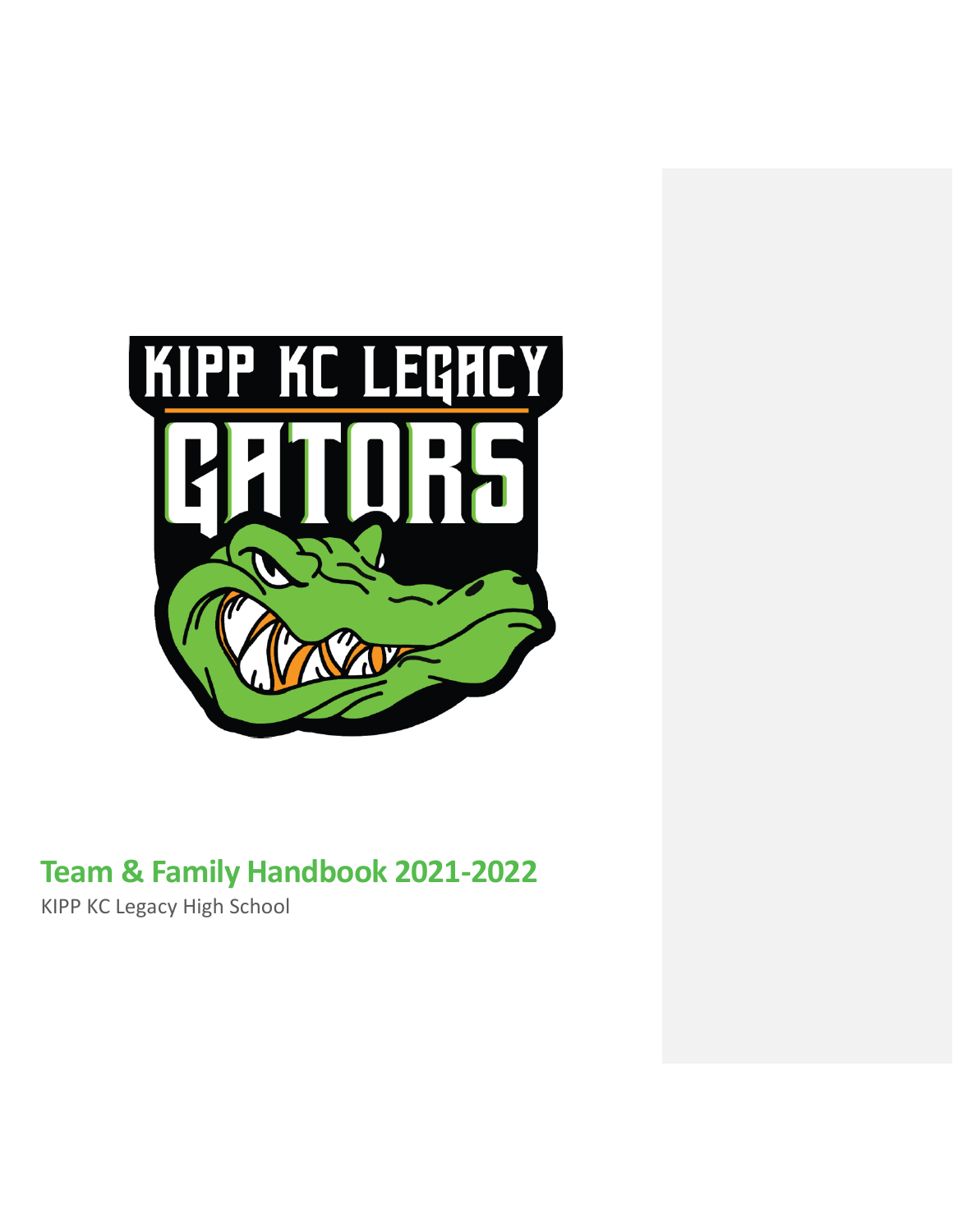## **Gratitude**

"If I have seen further, it is because I have stood on the shoulders of giants." **Isaac Newton**

While our work is, undoubtedly, the result of the incredibly hard by everyone at the KIPP Foundation, it is also the outcome of incredible collaboration between many other leaders in education. In particular, we would like to credit the following individuals and organizations for providing us with both ideas and resources that are contained within this document:

*Katie Penkala, Chris Bostock, Kevika Amar, Kate Belden, Melissa Cassells, Drea DeAngelo, Todd Dixon, Caroline Gifford, Dave Howland, Joey LaRoche, Kevin Newman, Kurt Pusch, Gillian Quinn, Jake Ramsey, Lara Wheatley, Doug McCurry, Dacia Toll, Jeff Sudmyer, Elana Karopkin, Amy D'Angelo, Michelle Ritchie, Maggie Mangan, Emily Reynolds, Teresa Velez, Jordan Davis, Mike Ockay, Shannon Stockdale, Paul Adler, Claire Shin, Christopher Habetler, Amy Christie, Megan Fraker, Miri Wexler, Brenda Santos, Claire Polcrack, Jennifer Biggers, Jennifer Caruso, Luke Naegele, Emery Sykes, Sarah Tucker, Mike Lengle, Achievement First, Success Academies, Uncommon Schools (especially North Star Academy, Jesse Corburn, Paul Bambrick-Santoyo, and Michael Mann), Doug Lemov, MATCH Charter Schools, IDEA Public Schools, Excel Academy, Boston Collegiate, Brooklyn Latin, Kim Marshall, UP Academy, and the Relay Graduate School of Education.*

We are extremely grateful for the pioneering work of these incredible leaders from across our country whose commitment to educational justice made all our learning possible.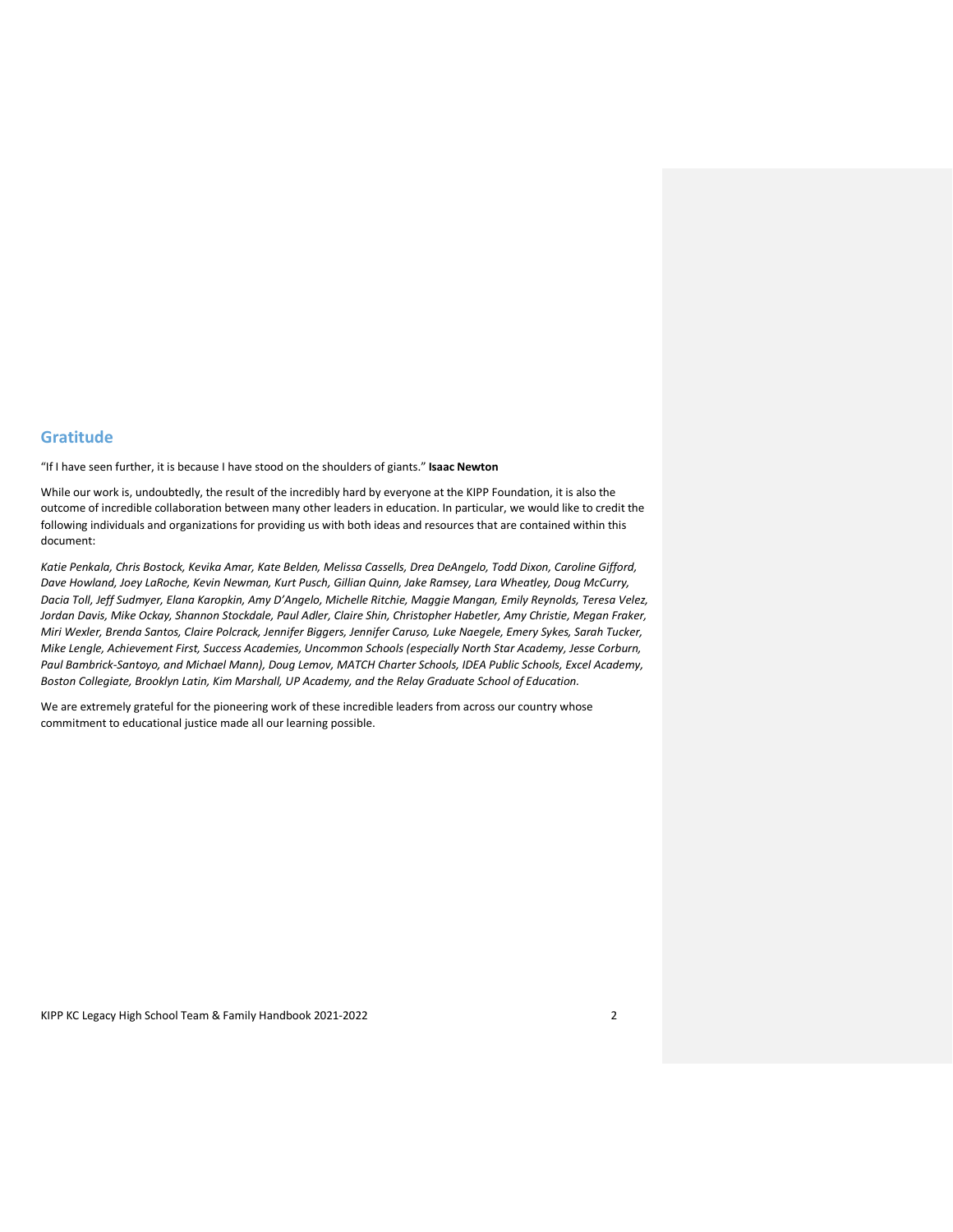## **Table of Contents**

| KIPP KC Legacy High School Team & Family Handbook 2021-2022 | 3 |
|-------------------------------------------------------------|---|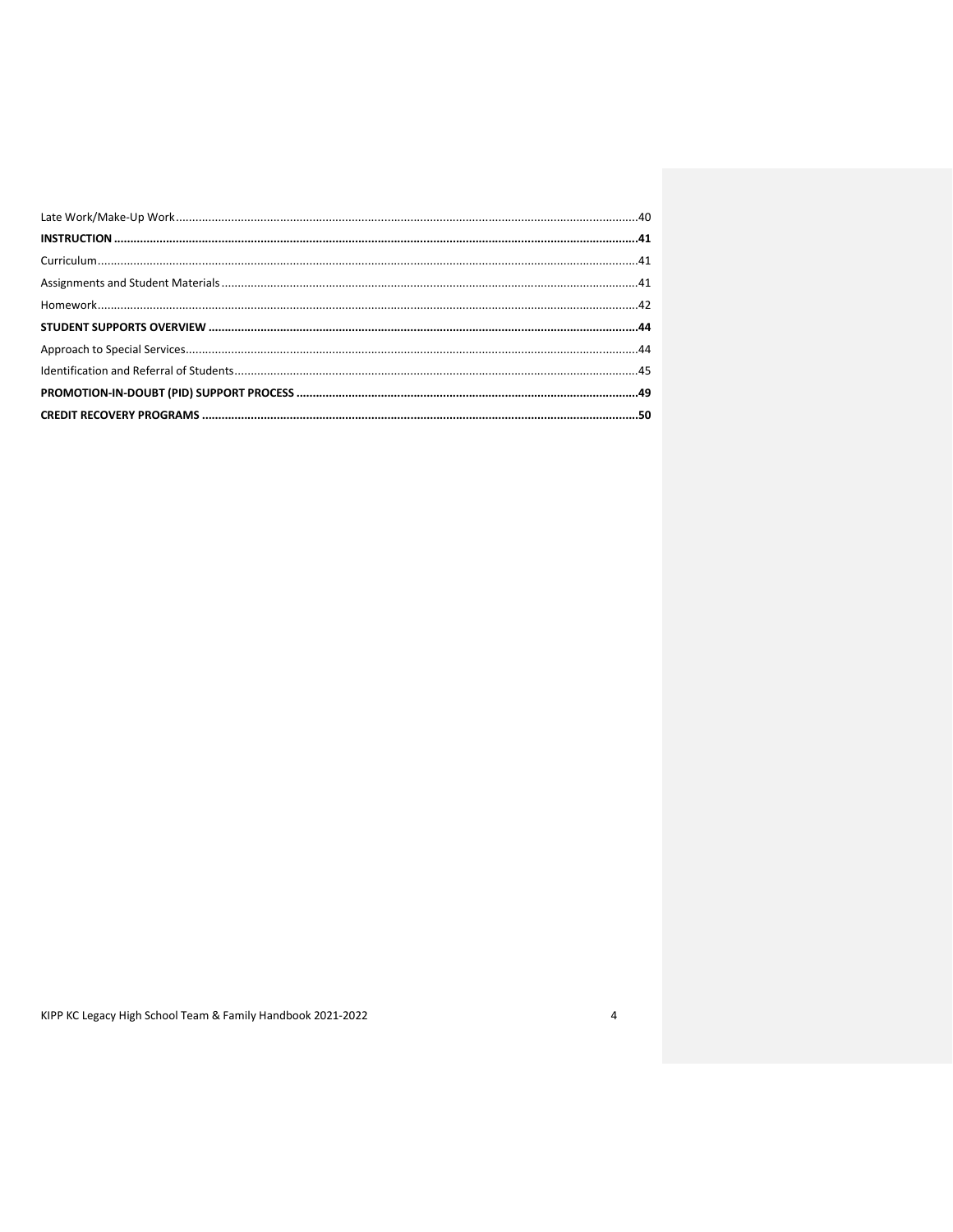## <span id="page-4-0"></span>**PRINCIPAL'S WELCOME LETTER**

Dear KIPP KC Legacy Team & Family,

I cannot believe this day is here. KIPP KC is opening a high school, and you are its founding students and families. I am honored and humbled to take this journey with you.

KIPP Legacy is our school. From our vision and values to our curriculum and dress code, we built it together. Our work is far from over. Throughout the course of this school year, I will work closely with all of you – students, parents, families – to create a community where everyone is safe, seen, heard, and loved. I can't think of a better group of people to partner with in this work.

As we grow together, I want to share some of my story with you.

I came to Kansas City in 2008 to teach math at East High School. Two years later, I graduated with my master's degree in education and came to KIPP KC. As a well-meaning, white, 24-year-old man teaching in a predominantly African American community, I was unprepared for the role in myriad ways. I am embarrassed by some of the policies I created and executed while a teacher and leader at KIPP. I walked 8<sup>th</sup> grade students in "straight silent lines" and made students wear white t-shirts when they were in trouble. In short, I perpetuated systems of white supremacy culture at our school.

Year after year, I have grown into this work, mainly through countless conversations with KIPP students, families, and alumni – including my daughter, Alera – that opened my eyes to the United States of America, where the odds are purposefully and precipitously stacked against people of color. When I came to Kansas City, I believed the "achievement gap" existed in a vacuum. In reality, it exists among a series of gaps – including wealth, health, social justice, and education – that are all products of systemic racism.

In Kansas City, the median net household worth is \$12,329 for Latinx families and \$17,600 for African American families. For whites, it's \$171,000.<sup>1</sup> This is not by accident. It's the result of racist federal and local laws that reverberate today. As a Legacy school community and a Team & Family, we must support each other so our students can one day navigate and dismantle the systems that perpetuate these injustices.

The purpose of this handbook is to lay out our school vision and mission, along with the systems we will use to live out that vision. We will build a school that feels like home for our students and families – a homeplace. We will grow together, both inside and outside the classroom. This will culminate with our students making authentic choice for their journey after high school – through college, career, and beyond. I cannot wait to cheer as loudly as I possibly can with all of you as our students walk across the graduation stage in four short years.

My favorite KIPPism is: "Find a way or make one."

I love that simple imperative sentence because it describes KIPP at its best. We will encounter problems and setbacks in this work – and I will make mistakes – but if we continuously find creative solutions to each problem in our way, we will set our students up to climb and move mountains – for themselves, their families, and our community. Can't wait.

Sincerely,

Josh Swartzlander

<sup>1</sup> Urban League of Greater Kansas City. *Urban Education: Still Separate and Unequal*, (Kansas City: School Smart KC, 2019), 16-26.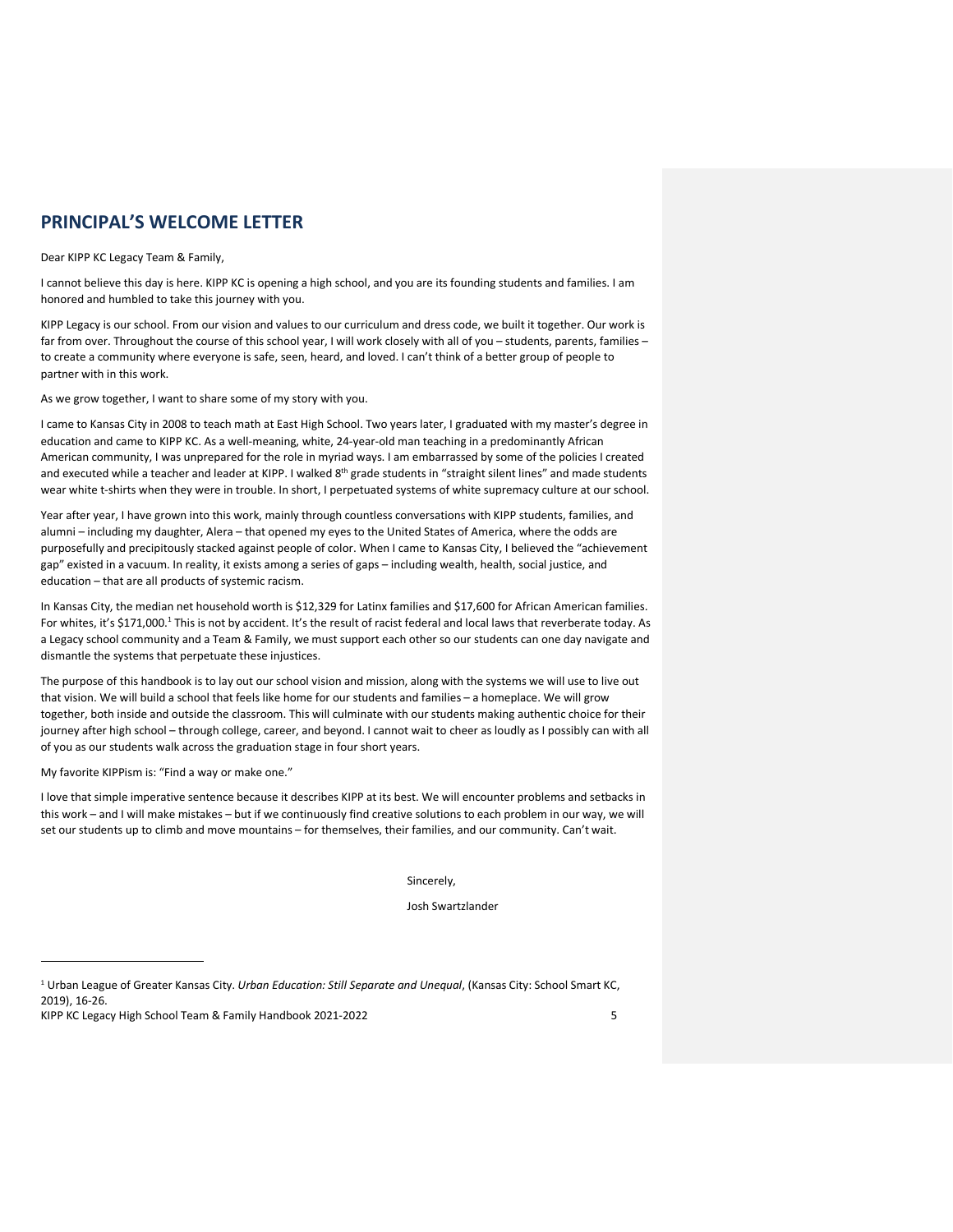## <span id="page-5-0"></span>**VISION, MISSION, AND VALUES**

## <span id="page-5-1"></span>**Vision and Mission**

In 1990, bell hooks wrote an essay titled, "Homeplace (a site of resistance)." She defined homeplace as "spaces of care and nurturance in the face of the brutal harsh reality of racist oppression… where all black people could strive to be subjects, not objects, where we could be affirmed in our minds and hearts despite poverty, hardship, and deprivation, where we could restore to ourselves the dignity denied us on the outside in the public world."<sup>2</sup>

At KIPP KC Legacy High School, we are a diverse homeplace where everyone is safe, seen, heard, and loved. We grow together academically, socially, and emotionally. We work together as a Team & Family to launch journeys through college, career, and beyond.

We create homeplace by celebrating the diverse identities within our Team & Family, embracing our authentic selves, and connecting across lines of difference. We listen to each other, build and restore relationships, and make sure everyone finds their niche. We constantly learn and grow together through a rigorous curriculum, launching authentic choice for college, career, and beyond.

## <span id="page-5-2"></span>**Core Values**

Our school's vision, mission, and values were created through partnership with students and families in the Fall of 2020. They represent our core beliefs about who we are as a school community.

| Value                  | <b>Explanation</b>                                                                                                                              |
|------------------------|-------------------------------------------------------------------------------------------------------------------------------------------------|
| Homeplace              | As a Team & Family, we create <b>homeplace</b> together by embracing our most authentic<br>selves and practicing self-love.                     |
| Grow                   | As a Team & Family, we embrace a rigorous, joyous, culturally relevant curriculum to grow<br>together academically, socially, and emotionally.  |
| Launch<br>$00^{\circ}$ | As a Team & Family, we empower each other with the knowledge, skills, and resilience to<br>launch journeys through college, career, and beyond. |

<sup>2</sup> bell hooks. "Homeplace (a site of resistance)." In *Yearning: Race, Gender, and Cultural Politics*, (Boston: South End Press, 1990), 47.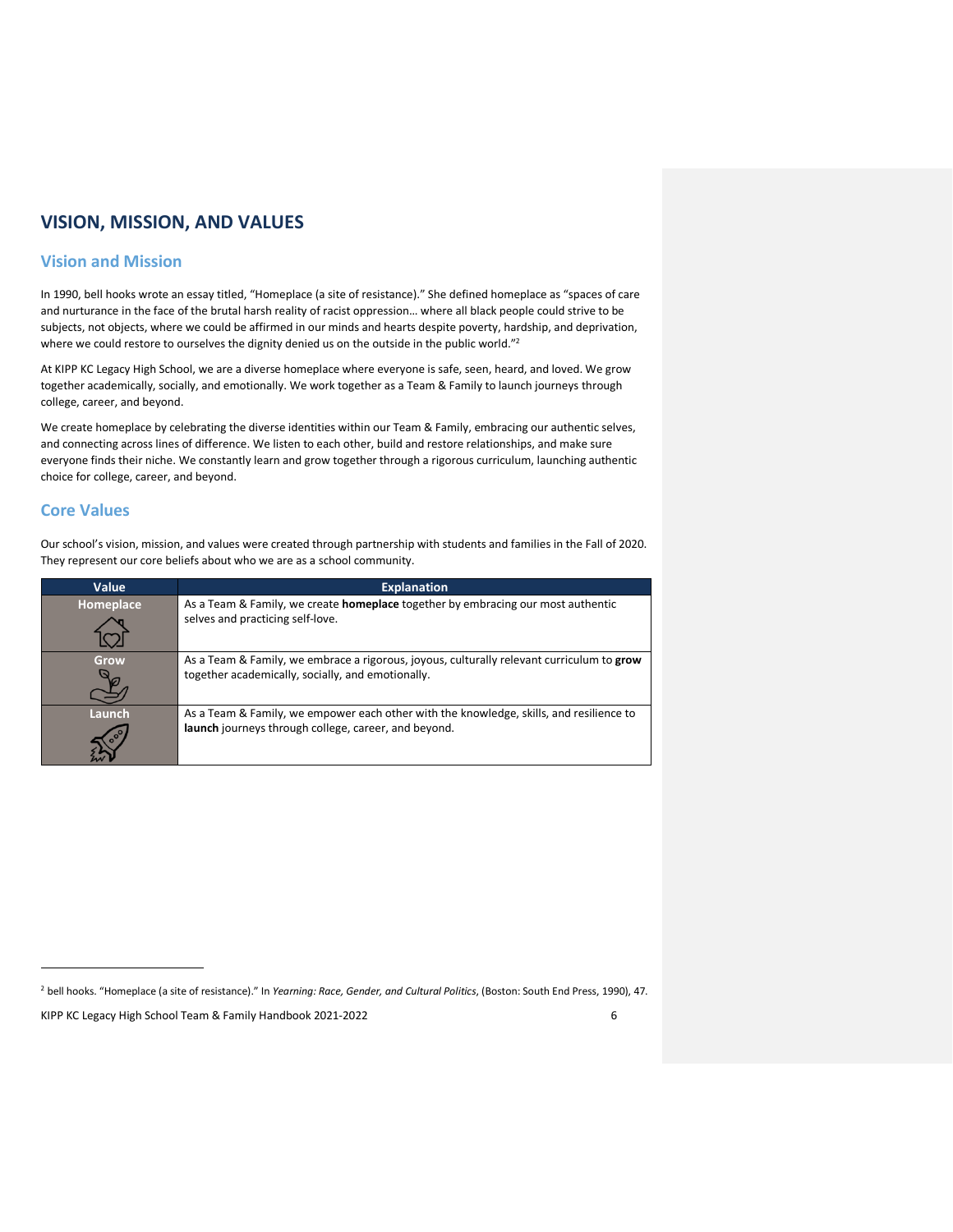## <span id="page-6-0"></span>**ACADEMIC PROGRAM AND COURSE OF STUDIES**

At KIPP KC Legacy, we provide access to a course of studies that prepares all students for their journey through college, career, and beyond. We fully embrace an open access policy for all Advanced Placement courses, meaning all students can opt into the classes that will keep them on track to complete professional certifications, enroll in 2- and 4-year degree programs, join the military, and/or pursue entrepreneurship. In freshman and sophomore years, students take courses that keep them on track for the AP courses they may opt into. In junior and senior years, students take Junior Seminar and Senior Seminar in preparation for college and career decisions. Students have options – especially in their junior and senior years – for their path through both core content courses, electives, and off-site alternative crediting.

## <span id="page-6-1"></span>**Course of Studies**

| <b>Subject</b>                                                                                       | 9 <sup>th</sup> Grade     | 10 <sup>th</sup> Grade    | 11 <sup>th</sup> Grade         | 12th Grade                       |  |  |
|------------------------------------------------------------------------------------------------------|---------------------------|---------------------------|--------------------------------|----------------------------------|--|--|
|                                                                                                      | English 1                 | English 2                 | English 3                      | English 4                        |  |  |
| <b>English</b>                                                                                       |                           |                           | AP Language and<br>Composition | AP Literature and<br>Composition |  |  |
| <b>Composition</b>                                                                                   | Composition 1             | Composition 2             | None                           |                                  |  |  |
|                                                                                                      | Algebra $1^3$             | Geometry                  | Algebra 2                      | College Algebra                  |  |  |
| <b>Math</b>                                                                                          |                           |                           |                                | <b>AP Statistics</b>             |  |  |
|                                                                                                      |                           |                           |                                | AP Calculus AB                   |  |  |
|                                                                                                      | Geometry                  | Algebra 2                 | AP Calculus AB                 | AP Calculus BC                   |  |  |
|                                                                                                      | World History             | AP World History          | <b>US History</b>              | <b>US Government</b>             |  |  |
| <b>History</b>                                                                                       |                           |                           | AP US History                  | <b>AP US Government</b>          |  |  |
|                                                                                                      | Physics                   | Chemistry                 | <b>Biology</b>                 | AP Biology                       |  |  |
| <b>Science</b>                                                                                       |                           |                           |                                | Physics                          |  |  |
|                                                                                                      |                           |                           |                                | AP Environmental                 |  |  |
|                                                                                                      |                           |                           |                                | Science                          |  |  |
|                                                                                                      | None                      | Spanish 1                 | Spanish 2                      | Spanish 3                        |  |  |
| <b>Foreign Language</b>                                                                              |                           | <b>TBD</b>                | <b>TBD</b>                     | <b>TBD</b>                       |  |  |
| <b>Seminar</b>                                                                                       | None                      |                           | Junior Seminar                 | Senior Seminar                   |  |  |
|                                                                                                      | <b>Physical Education</b> | <b>Physical Education</b> | <b>Physical Education</b>      | <b>Physical Education</b>        |  |  |
|                                                                                                      | Concert Band              | Concert Band              | Concert Band                   | Concert Band                     |  |  |
|                                                                                                      | PLTW                      | PLTW                      | PLTW                           | PLTW                             |  |  |
|                                                                                                      | Performing Arts           | Performing Arts           | Performing Arts                | Performing Arts                  |  |  |
| <b>Electives</b>                                                                                     | Health                    | Health                    | <b>AP Seminar</b>              | AP Research                      |  |  |
|                                                                                                      | Personal Finance          | Personal Finance          | Personal Finance               | <b>Computer Science</b>          |  |  |
|                                                                                                      |                           |                           | <b>Computer Science</b>        | Weightlifting                    |  |  |
|                                                                                                      | Weightlifting             | Weightlifting             | Weightlifting                  | Art                              |  |  |
|                                                                                                      | <b>TBD</b>                | Art                       | Art                            | <b>TBD</b>                       |  |  |
| Note: Course offerings are subject to change based on enrollment, faculty, or other outside factors. |                           |                           |                                |                                  |  |  |

KIPP KC Legacy High School Team & Family Handbook 2021-2022 7 <sup>3</sup> Classes in bold have mandatory Missouri End of Course assessments.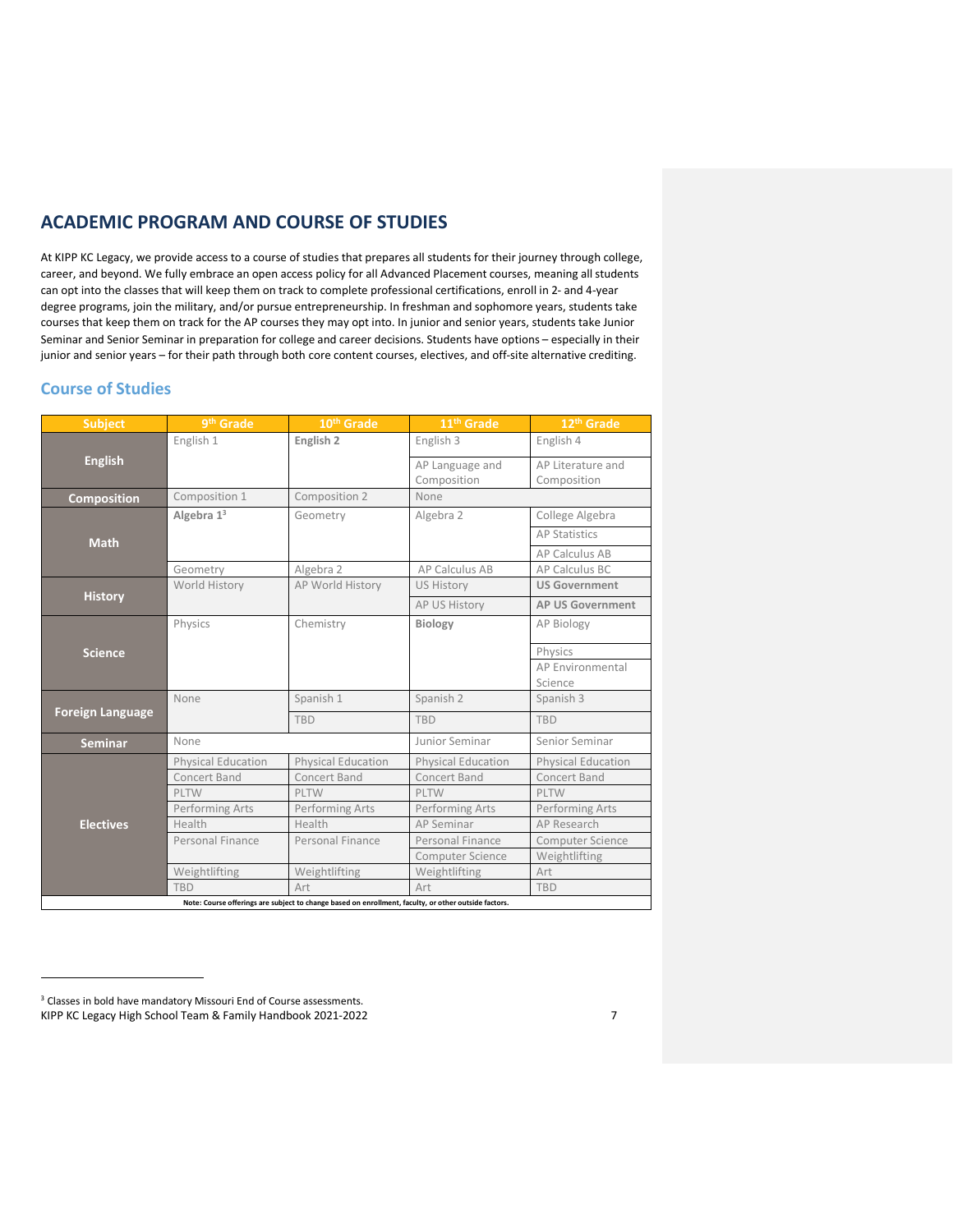## <span id="page-7-0"></span>**Course Offerings and Descriptions**

## ENGLISH DEPARTMENT

#### **English 1 – Course Code**

The [English 1](https://pre-ap.collegeboard.org/pdf/pre-ap-english-cg-wr.pdf) course is devoted to the study of the foundations of literature, poetry, nonfiction, and drama as well as underlying themes about self-discovery, identity and culture, and decision making. Students read texts of increasing complexity, with a focus on analyzing how authors use literary elements to develop multiple layers of meaning. Texts include Odyssey, The Bluest Eye, and Othello.

#### **Composition 1 – Course Code**

Composition 1 is a writing-intensive course. Students will engage in frequent analytical writings aligned to AP English free-response questions. Students will build on their writing skills from middle school, integrating evidence to support their statements of theme and building up to the ability to produce five-paragraph process essays that apply varied syntax and precise diction. Essays are predominantly analytical, with a secondary focus on open-ended argumentative prompts about texts.

#### **English 2 – Course Code**

English 2 is devoted to a study of foundational literature, nonfiction, and their relationship to themes such as otherism, power dynamics, and perspectives. By the end of the course, students will have a keen sense of how literature creates discourse with itself and within issues of social justice. They will also have the skills necessary to perform at the rigorous academic level of the AP English Language and Composition course. Texts include The Great Gatsby, In the Time of the Butterflies, and Things Fall Apart.

#### **Composition 2 – Course Code**

Composition 2 is a writing-intensive course. Students will build on their writing skills from Composition 1, producing fulllength AP-style essays on demand and developing the ability to produce process essays that extend beyond the fiveparagraph response and apply varied syntax and elevated diction. Essays range from the analytical to the argumentative. In addition to frequent analytical timed writing aligned to AP English (specifically asking students to respond with a fully drafted essay to a passage they have never before seen), students will write a research paper that develops an argument on a contemporary issue, as well as process papers that consider the treatment of a given theme in works from different genres.

#### **English 3 – Course Code**

In English 3, students will analyze literature and informational texts from varied time periods to examine things such as text craft and structure, power and impact of language, arguments and claims supported by textual evidence, and influence of history, culture and setting on language. Students will also apply their understanding and analysis of these texts in argumentative, informational, and research-based essays by developing and supporting claims. Class discussions, text discussions, and presentations will be used to strengthen the speaking and listening skills needed for college and career readiness. Students in English 3 will read and analyze a variety of American literature and non-fiction texts.

#### **English 4 – Course Code**

English 4 is a rigorous course focused on elements of Senior level English/Literature and preparation for college essay completion. The course will use texts of high complexity to integrate language arts study in reading, writing, speaking, listening, and language for college and career readiness. Students will analyze varied texts for what they say explicitly as

KIPP KC Legacy High School Team & Family Handbook 2021-2022 8

**Commented [A1]:** For the section below, list each course your school offers, any relevant codes your student information system (SIS) requires, and a description of the course.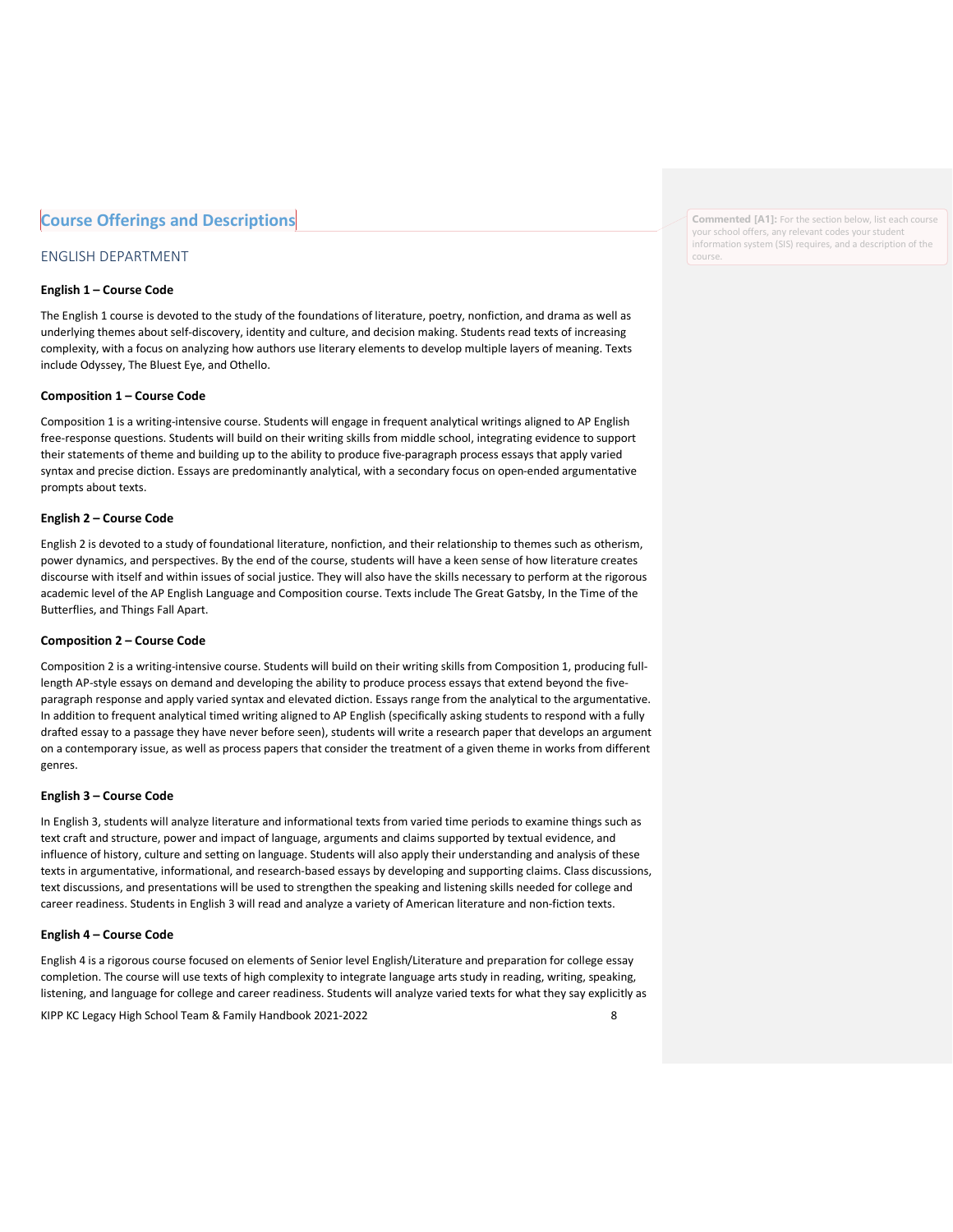well as logical inferences that can be drawn, exploring how the author achieves his/her purpose, analyzing rhetoric devices, and responding to literature for personal and analytic purposes. Students will focus on writing for varied purposes, such as developing and supporting argumentative claims and writing to sources using text-based evidence and reasoning.

#### **AP Language and Composition – Course Code**

The overarching goals of AP English Language and Composition are for students to learn to question what they read and hear, to create arguments that are sustainable and supported, and to write powerfully so that their voices are heard. The heart of AP Language is analysis and argument; students will deconstruct the rhetoric of texts and construct their own arguments in response. In order to do this, students will zoom in on the details of a piece of non-fiction while simultaneously zooming out to consider the rhetorical situation. Students will grapple with language, analyzing the function of words, phrases, and syntax, and their role in purposeful writing, ultimately allowing students to craft their own style and voice. Students will become critical editors and reflective writers as they engage in process-based essays, peer editing, and on-demand writing exercises.

#### **AP Literature and Composition – Course Code**

This course builds on the skills introduced in English 1 and 2, and on the analytical and written skills in AP Language & Composition. It is critical that students are exposed to both the *skills* of reading and interpreting literature at a collegeready level and the *content* of canonical works of literature, common trends and archetypes, literary movements and styles, common literary devices, and the vocabulary of literary and poetic analysis, as these content and skills support each other and will enable students to see success on the AP Exam. On-demand writing will be a task that happens repeatedly throughout the year—formally in on-demand assessments at the end of every unit and on Interim Assessments, but also informally in practice tasks and exit tickets.

#### MATH DEPARTMENT

#### **Algebra 1 – Course Code**

Algebra 1 is the first course in a three-year sequence of high school mathematics courses that will prepare students who begin with this class in 9<sup>th</sup> grade to take an AP Mathematics course (AP Calculus or AP Statistics) in their senior year. Algebra 1 sets the foundation for the work students will do in high school mathematics and uses the Common Core State Standards (CCSS) as a foundation. "The Story of Functions," as coined in Eureka Math, continues in 9<sup>th</sup> grade with Algebra 1, and there is a heavy focus on three major function types: linear, quadratic, and exponential.

#### **Geometry – Course Code**

This geometry course is the middle course in a three-year sequence that will prepare students who took Algebra 1 in 9<sup>th</sup> grade to take AP math during their senior year. Because of their direct alignment with AP Calculus, trigonometry, area and volume, and circles are emphasized in the curriculum. The right triangle trigonometry in this course builds towards the unit circle trigonometry in Algebra 2, which is foundational for AP Calculus. Area and volume are important in estimating area in accumulation functions as well as finding the areas and volumes of curved and rotated figures. Work with circles and tangents will prepare students to understand one of the central topics in Calculus: instantaneous rate of change. In addition, this curriculum asks teachers to teach concepts on the coordinate plane when appropriate conceptually because many of the skills above are grounded in (and assessed on) the coordinate plane in AP Calculus and on the ACT.

#### **Algebra 2 – Course Code**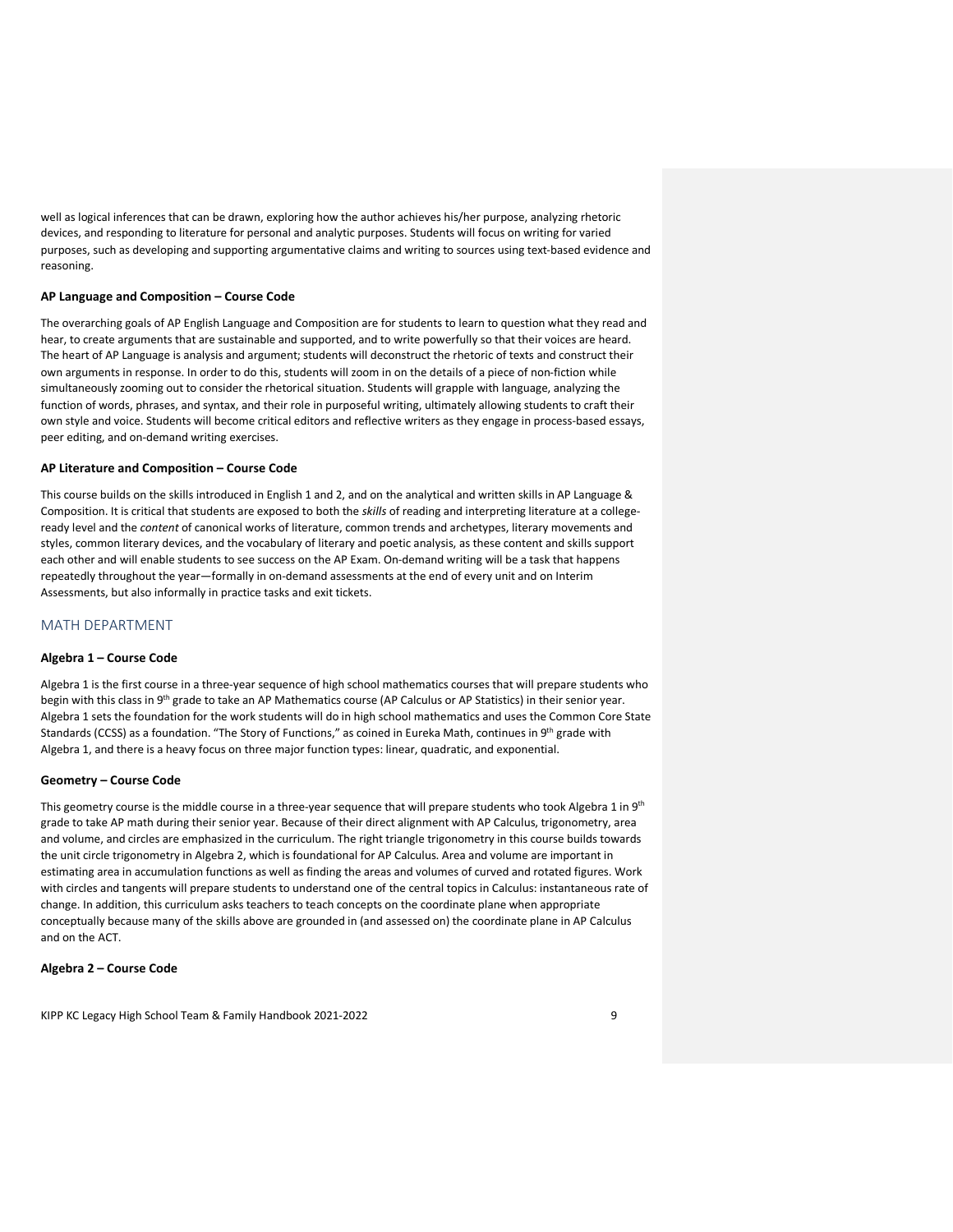Algebra 2 is the third course in the AP-for-All high school math course sequence. This curriculum is designed to prepare students to be ready for either AP Statistics or AP Calculus by their senior year. While historically many schools have had separate Algebra 2 and Pre-calculus courses, this course is intended as both Algebra 2 and Pre-calculus to enable a path for students to be able to choose to enroll in AP Calculus by the end of the course. When students leave this course, they should be fluent in the following areas: mastery of solving, graphing, and modeling with all types of functions (quadratic, polynomial, radical, rational, exponential, logarithmic, trigonometric, and piecewise), solving systems of equations, applying rules of rational exponents, performing operations with the complex number system, creating and using inverse and composite functions, the unit circle, and trigonometric equations and identities.

#### **College Algebra – Course Code**

This course will help you develop your logical thinking and problem-solving skills; you will have the opportunity to apply your prior knowledge and to make connections of algebraic concepts to real life applications. Furthermore, you will be required to communicate mathematical ideas using symbolic and written forms. Topics in this course include laws of exponents, factoring, inequalities, polynomials, roots, linear and quadratic equations, complex numbers, rational functions, systems of equations, exponential, logarithmic functions, and inverse functions. This course will provide you with a solid foundation of concepts and skills necessary to advance to Statistics or Precalculus.

#### **AP Statistics – Course Code**

AP Statistics introduces high school students to the major concepts and tools for collecting, analyzing, and drawing conclusions from data. There are four themes evident in the content, skills, and assessment in the AP Statistics course: Selecting Statistical Methods, Data Analysis, Using Probability and Simulations, and Statistical Argumentation. Students use technology, investigations, problem solving, and writing as they build conceptual understanding.

#### **AP Calculus – Course Code**

AP Calculus is the culminating course in the AP for All math curriculum. This course focuses on students' understanding of calculus concepts and provides experience with methods and applications. Through the use of big ideas of calculus (e.g., modeling change, approximation and limits, and analysis of functions), the course lives as a cohesive whole, rather than a collection of unrelated topics. Calculus is concerned with change and motion, and it deals with quantities that approach other quantities. This course features a multi-representational approach to calculus, with concepts, results, and problems expressed graphically, numerically, analytically, and verbally. Exploring connections among these representations builds understanding of how calculus applies limits to develop important ideas, definitions, formulas, and theorems. This course requires students to use definitions and theorems to build arguments and justify conclusions. Teachers and students should regularly use technology to reinforce relationships among functions, to confirm written work, to implement experimentation, and to assist in interpreting results.

#### HISTORY DEPARTMENT

#### **World History – Course Code**

Focused on the course of humanity from the Neolithic Revolution to ca. 1450, World History orients incoming freshmen to a historian's skill set. Students will analyze, sequence, compare, and evaluate events and developments in human history to better understand and appreciate the world around them. The course is deliberately global in nature, aiming to draw cross-cultural comparisons whenever possible, rather than a country by country approach of events across 10,000 years of history. Its focus is on broad themes of global history rather than specific trivia; the primary goal is to build students' geographic and chronological awareness and evidence-based historical reasoning skills.

#### **AP World History – Course Code**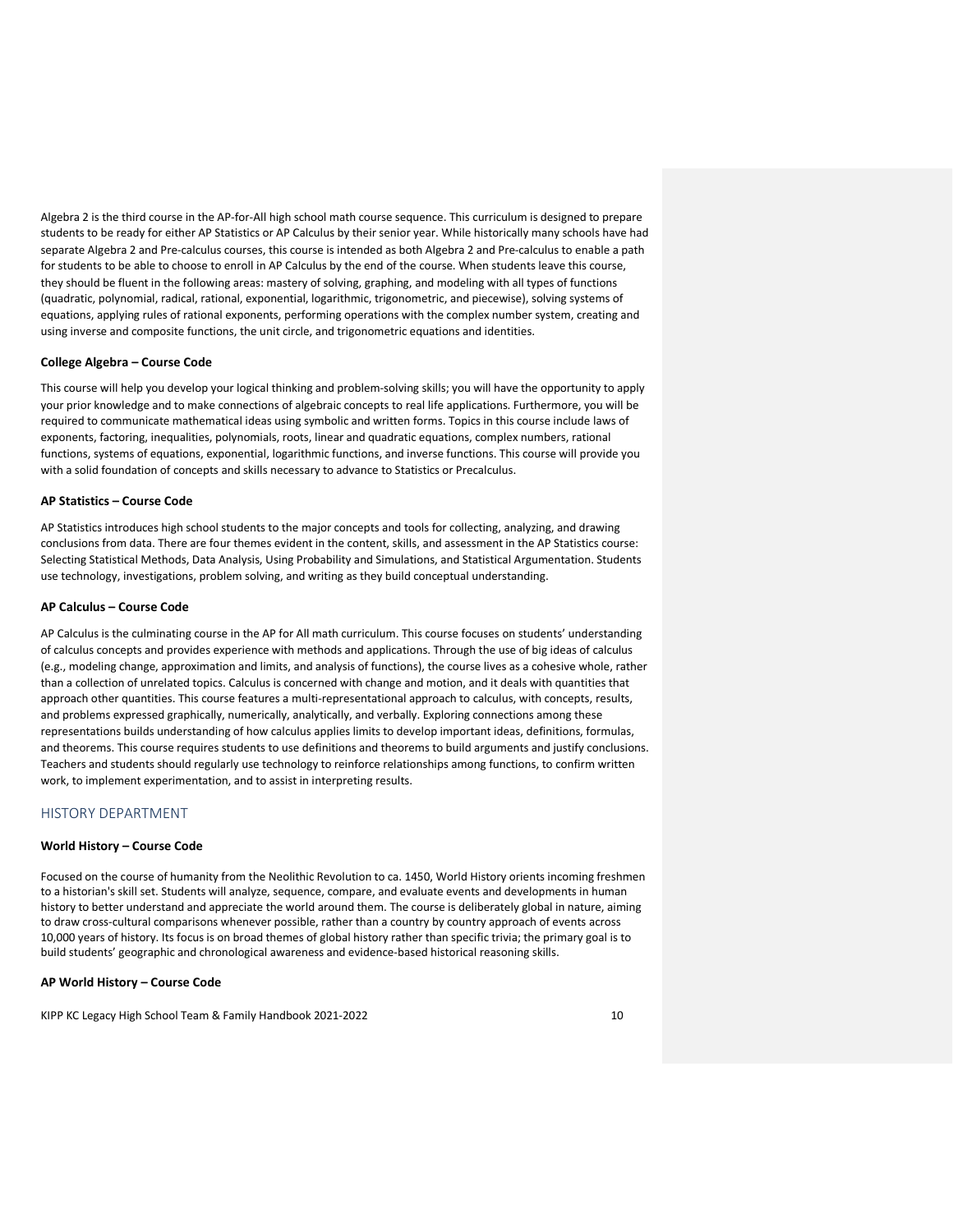AP World History: Modern is a course that is designed to mimic a one-semester college modern world history course. It covers world history from the year ca. 1200 to the present day, with a deliberate focus on broad patterns, themes, and global connections. The course is also designed to avoid a Eurocentric perspective by ensuring that a majority of lessons focus in part or whole on regions beyond the West. By nature of its global scope and wide time frame, the AP World History: Modern course should push students to think in terms of big picture concepts ideas rather than the memorization of discrete and isolated trivia. The assessment design reflects this instructional approach, with questions asking students to apply their knowledge in service of big ideas and overarching key concepts than transcend individual countries or events.

#### **US History – Course Code**

United States History consists of the following content area strands: United States History, Geography, and Humanities. The primary content emphasis for this course pertains to the study of United States history from Reconstruction to the present day. Students will be exposed to the historical, geographic, political, economic and sociological events which influenced the development of the United States and the resulting impact on world history.

#### **AP US History – Course Code**

This AP U.S. History Scope and Sequence is built on th[e College Board Course and Exam Description](https://apcentral.collegeboard.org/pdf/ap-us-history-course-and-exam-description.pdf?course=ap-united-states-history)'s curricular framework, which includes two essential components: a) Historical Thinking Skills and Reasoning Processes and b) Course Content. This course, just like the CED, is organized into nine chronologically organized periods, with start and end dates that represent turning points in U.S. history. These nine periods correspond directly to the nine units laid out below, which begins with indigenous people that inhabited North America prior to the arrival of European explorers and colonizers and ends with challenges facing the country in the present day.

#### **US Government – Course Code**

United States Government pertains to the study of government institutions and political processes and their historical impact on American society. Content should include, but is not limited to, the functions and purpose of government, the function of the state, the constitutional framework, federalism, separation of powers, functions of the three branches of government at the local, state and national level, and the political decision-making process. The primary content emphasis for Economics pertains to the study of the concepts and processes of the national and international economic systems. Content should include, but is not limited to, currency, banking, and monetary policy, the fundamental concepts relevant to the major economic systems, the global market and economy, major economic theories and economists, the role and influence of the government and fiscal policies, economic measurements, tools, and methodology, financial and investment markets, and the business cycle.

#### **AP US Government – Course Code**

AP U.S. Government and Politics is a nonpartisan, college-level year-long course that not only seeks to prepare students for success on the AP exam in May, but also provide students with the political knowledge and reasoning processes to participate meaningfully and thoughtfully in discussions and debates that are currently shaping American politics and society. It is important to note that this course is not a history course; it is a political science course that studies the interconnectedness of the different parts of the American political system and the behaviors and attitudes that shape this system and are the byproduct of this system. While this year-long KIPP curriculum seeks to prepare students to earn a qualifying score on the AP U.S. Government and Politics exam in May, the primary aim of the course is to teach students how to strategically access policymaking institutions and influence policy change. Understanding how to drive policy change is a tangible must for students in pursuit of a more just, equitable society.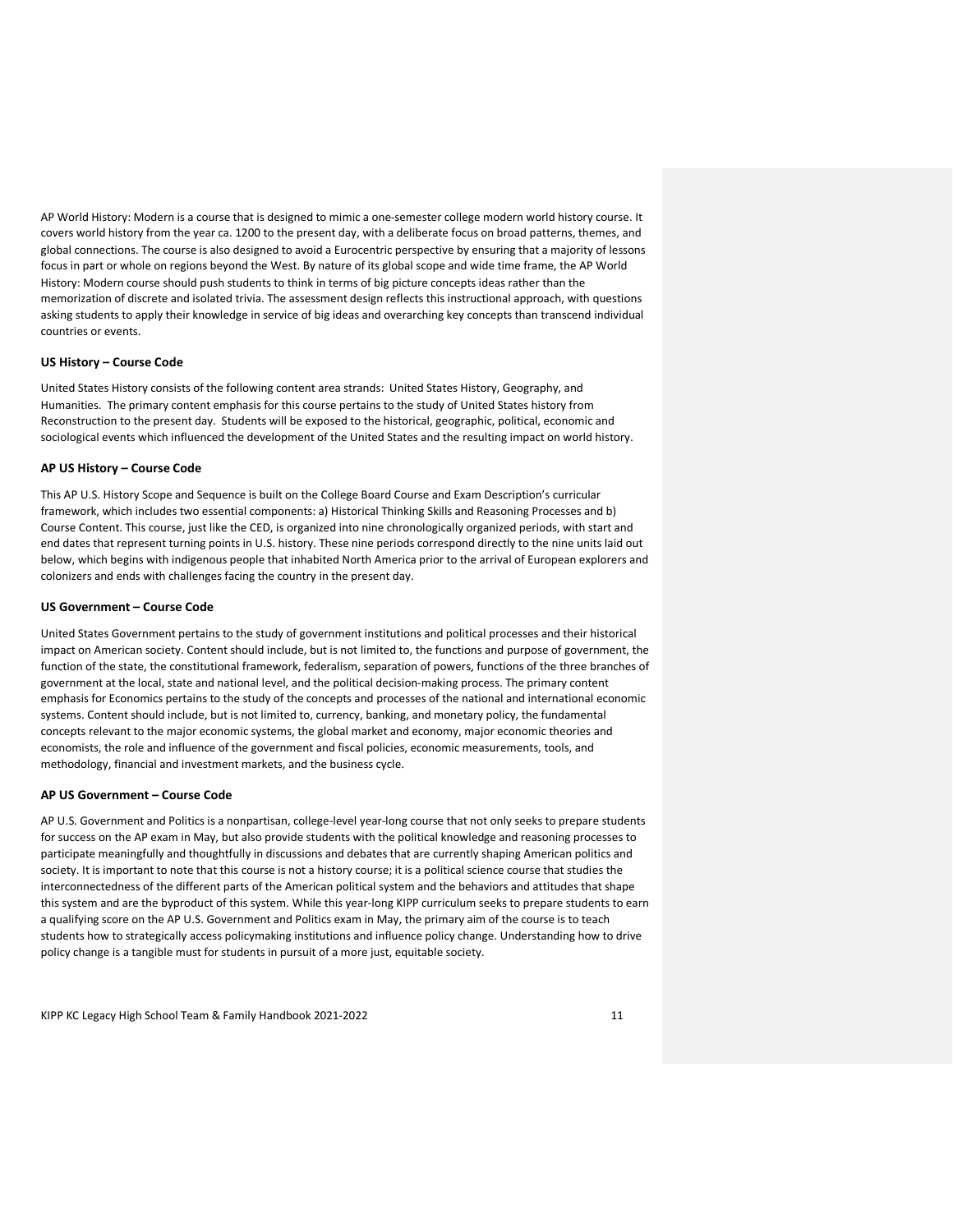### SCIENCE DEPARTMENT

#### **Physics – Course Code**

Physics is designed to provide students with knowledge of concepts in classical physics while preparing students for AP Science courses, the ACT, and writing college-level laboratory reports. In each unit, certain AP Physics 1 Science Practices are emphasized to develop the scientific thinking skills needed to succeed in any AP Science course, and college and professional laboratory settings. Furthermore, the CCRS standards that align to the emphasized AP Science Practice have been integrated into each unit. This curriculum does not follow the traditional model where students learn kinematics and dynamics separately. Instead, the curriculum zooms in on how and why particles and energy behave in certain ways under specific conditions so that students can continuously develop and refine their own model for how the world operates.

#### **Chemistry – Course Code**

This chemistry course is the second in a 9-11 sequence that will prepare students to take AP Science during their senior year. Next Generation Science Standards (NGSS) are the basis for this course. Students will consistently be engaged in [AP](https://apcentral.collegeboard.org/pdf/ap-chemistry-course-and-exam-description.pdf?course=ap-chemistry) Science [Practices](https://apcentral.collegeboard.org/pdf/ap-chemistry-course-and-exam-description.pdf?course=ap-chemistry) such as constructing explanations, arguing from evidence, developing and using models, and planning and conducting investigations. This aligns with the attention to modeling and emphasis on analytical reading and writing that is focused upon throughout all science curricula. The curriculum emphasizes the structure of matter, the properties of matter, and the energy changes involved in the reorganization of matter. By learning about the fundamental structure and properties of matter, students have a foundation from which to work from in order to better understand atomic and molecular structure and properties. They also will be able to frame chemical interactions within a model of matter based on particles, which will allow them to understand intermolecular forces, kinetics, and chemical reactions.

#### **Biology – Course Code**

Biology serves as a precursor to AP Science courses. In this course, students will cultivate their understanding of the interconnectedness of the living and nonliving factors on Earth. Focusing on four core areas—ecological systems, cellular systems, genetics, and evolution—students will apply scientific practices and cross-disciplinary skills to further develop their understanding of life on Earth. The core areas are divided into six units in order to further align to the detail and rigor of an AP Course and provide a deeper understanding of major concepts like biochemistry, biological homeostasis, and molecular genetics.

#### **AP Environmental Science – Course Code**

In this course, students explore and investigate the interrelationships of the natural world and analyze environmental problems, both natural and human-made. They take part in laboratory investigations and field work. The course focuses on five units: Explaining environmental concepts and processes; Analyzing data, visual representations, and writings; Applying quantitative methods in solving problems; Proposing a solution for an environmental problem and supporting your idea with evidence; and Analyzing a research study to identify a hypothesis.

#### **AP Biology – Course Code**

KIPP KC Legacy High School Team & Family Handbook 2021-2022 12 AP Biology is an introductory, college-level biology course. Students will explore the topics of evolution, cellular processes, energy and communication, genetics, information transfer, ecology, and interactions through scientific inquiry and lab-based thinking. The course prioritizes the depth of conceptual understanding and the development of science practice skills through inquiry-based investigations, rather than the memorization of the entire breadth of college-level biology content. This course will help students foster their experimental design and thinking skills through anchor labs that should take up about 25% of this course. These labs will serve as the bridge between content and skills as the best opportunities for students to apply the science practices. The science practices will also facilitate the application of biological content to the real world. Students will have opportunities throughout this course to experience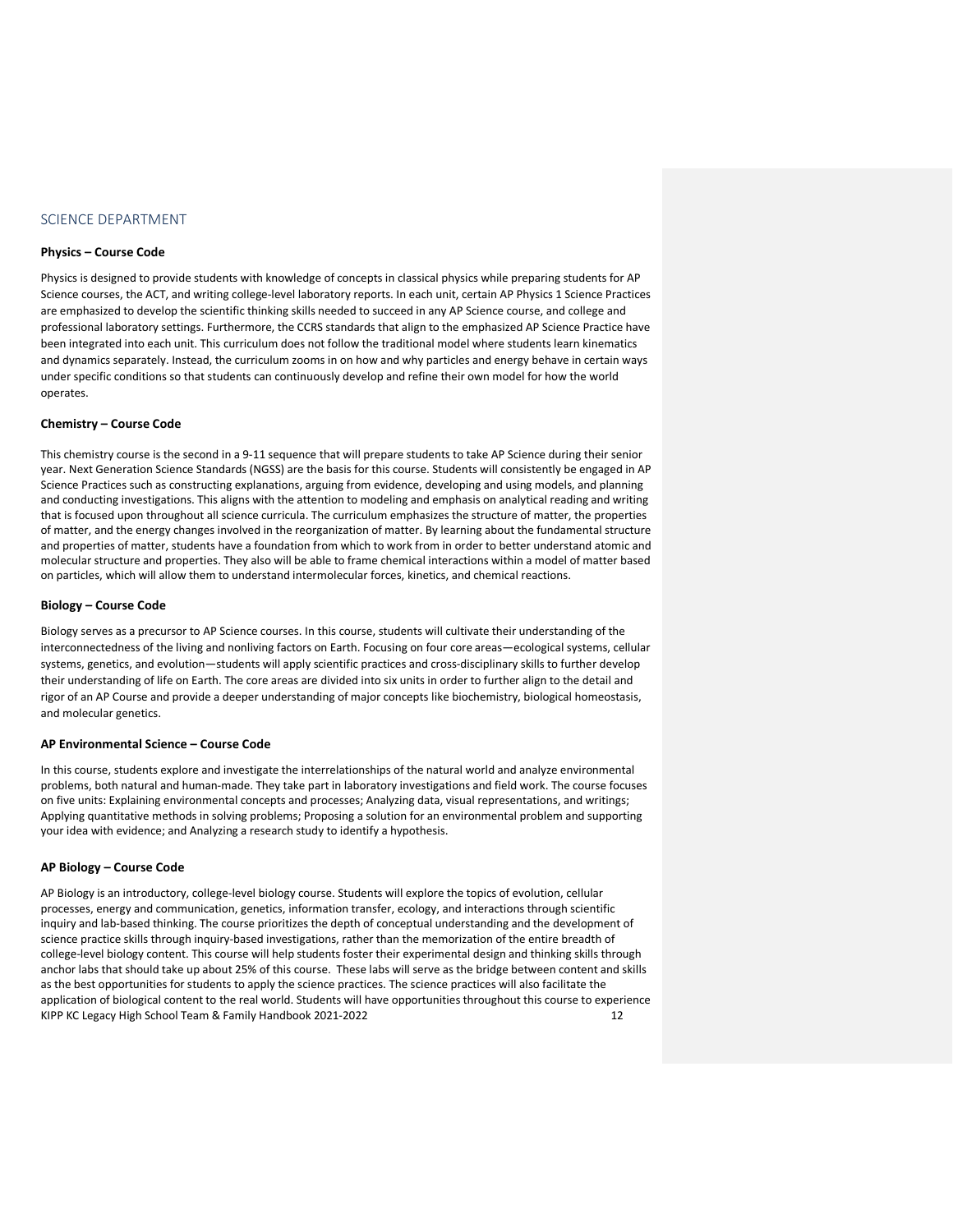how biology lives in our world every day through lens of the science practices. Students will analyze case studies and data to make connections from the biological content to things that are happening in our modern world.

### FOREIGN LANGUAGE DEPARTMENT

#### **Spanish 1 – Course Code**

Spanish 1 provides students with a general introduction to the Spanish language: sound system, pronunciation, functional vocabulary related to everyday life, cultural information, and basic grammatical structures. Emphasis will be on the acquisition of four skills: listening, speaking, reading, and limited writing.

#### **Spanish 2 – Course Code**

Spanish 2 builds on knowledge gained in Spanish 1: listening, speaking, reading, and writing. Emphasis is on pronunciation, mastery of the basic grammatical structures, and increased communicative proficiency. Acquisition of functional vocabulary is expected. Students are exposed to the past tenses, future, conditional, and subjunctive mood. Students are expected to apply tenses in their writing and speaking.

#### **Spanish 3 – Course Code**

This course builds upon knowledge gained in Spanish 1 and 2, and introduces students to new vocabulary, structures, and expressions. Students are expected to expand their vocabulary range to include more sophisticated terms and use advanced language expressions, verb tenses, and grammatical concepts such as the pluperfect and the subjunctive mood. Students will view Spanish language films, read selected Spanish literature, and discuss.

## COLLEGE & CAREER SEMINAR

#### **Junior Seminar – Course Code**

In Junior Seminar, students build on the work from freshman and sophomore Advisory, charting their journeys through college, career, and beyond. Students create and polish resumes, make plans to take the ACT, and begin researching their college and career options in Kansas City and beyond. They set personal goals for themselves around GPA, as well as self-care. They apply for summer programs and practice applying to scholarships.

#### **Senior Seminar – Course Code**

In Senior Seminar, students build on the work from Junior Seminar, officially launching their journeys through college, career, and beyond. Students set goals around college admissions, scholarships, professional certifications, and/or military enrollment. They monitor and update their progress over the course of the year.

### ELECTIVES DEPARTMENT

#### **Physical Education – Course Code**

Physical Education is designed to practice and develop skills in activities that will help students maintain fitness throughout their life. Early in the fall students fitness levels will be assessed in the following areas: cardiovascular endurance, flexibility, muscular strength and muscular endurance. From these assessments we will develop a baseline in which we will use to set personal fitness goals. We will explore fitness activities designed to improve all areas of fitness. Students will improve their scores on their baseline fitness tests through regular cardiovascular endurance training, muscular endurance training, and activities designed to increase current levels of fitness. Students will be introduced to

KIPP KC Legacy High School Team & Family Handbook 2021-2022 13

**Commented [A2]:** May be worth including language to make it clear that a) official seminar courses will start when the school has juniors (I think that would be the 2022-23 school year), but also make it clear that students will be exposed to and instructed in college knowledge and general college preparatory concepts and content through community meetings, forums, and means that don't include a full-time course on their schedules.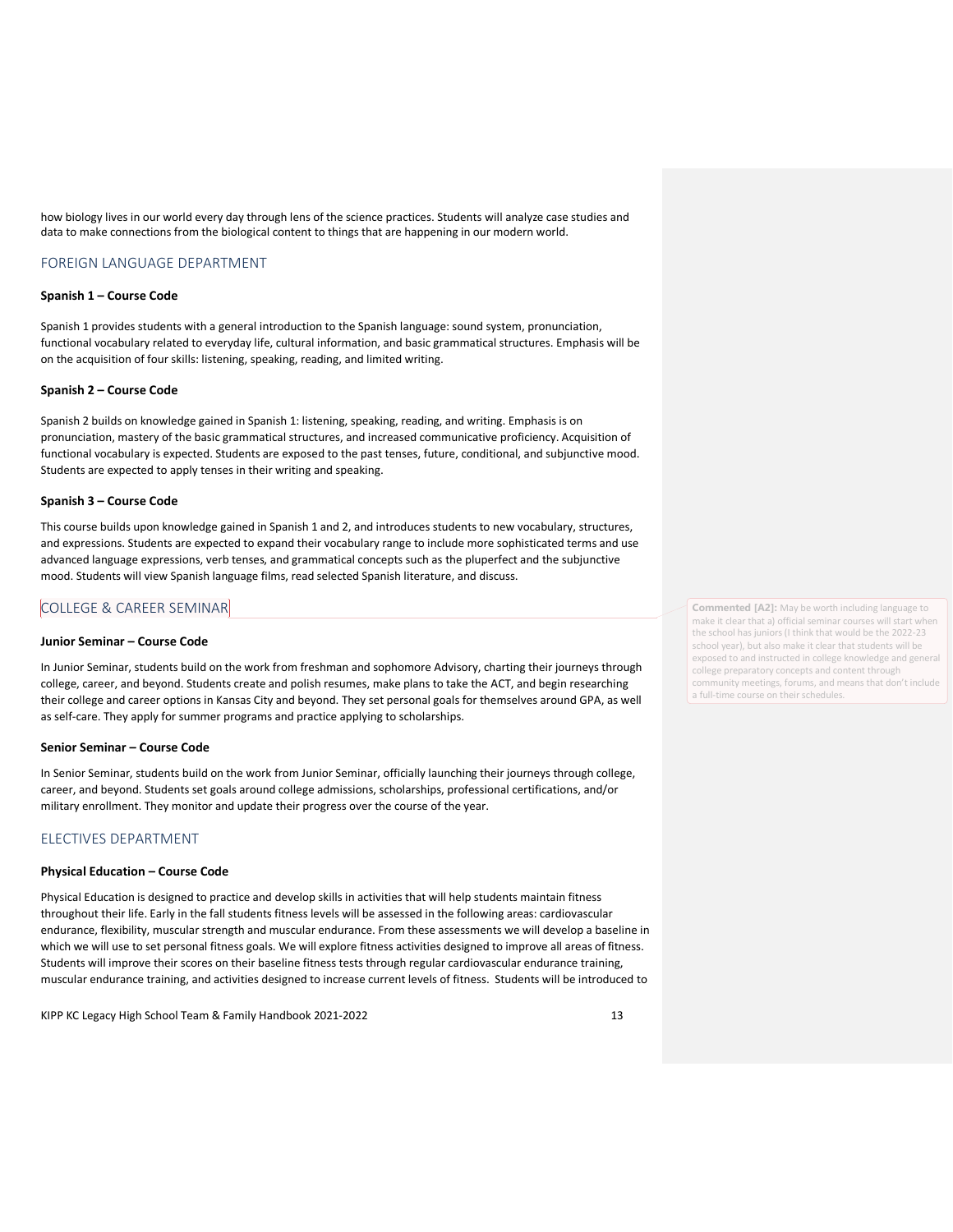life-long activities designed to increase their likelihood of exercising in the future. Students will understand the benefits that regular exercise can provide for a person's mental, physical, and social health.

#### **Weightlifting – Course Code**

The emphasis in this course is on muscular strength, endurance, flexibility, and safety. The core lifts in this course include parallel squats, cleans, and bench press. Weight room safety, warm-up/cool down procedures, lifting technique and safety for all lifts, major muscle identification, and individual goal setting are all important components in this course.

#### **Concert Band – Course Code**

Freshman Band is offered to entering 9th grade band students for the study and performance of quality band music. Class activities emphasize the development of instrument technique, tone production, tuning, fundamentals of music theory, music reading, and listening skills. Concert Band is a continuation level course for students with at least one year of previous band experience. Emphasis is on the advancement of instrument technique, the further development of ensemble performance skills, and rehearsal and performance of intermediate level band music.

#### **Art – Course Code**

The primary focus of this course is to introduce students to the basic concepts of drawing and painting, including the visual vocabulary used in creating and critiquing artwork. Students will explore the elements and principles of art through drawing and painting. A variety of media and methods will be examined (i.e. charcoal, colored pencil, oil pastel, pen and ink, scratch art, watercolor, acrylic paint, and mixed media.) Students will be given instruction in design and painting tools, techniques, and color theory. In this course students will also study the historical and cultural aspects of drawing and painting. Advanced Drawing and Painting is a course designed for the serious art student who is considering studying drawing and painting after high school, and advanced students who are interested in acquiring new skills and further developing their talents.

#### **Performing Arts – Course Code**

This course introduces students to dance and theater, and allows students to refine and pursue their focus. It explores theater from page to stage as a live performing art. Topics include the relationship between theater and society (historical and contemporary), dramatic structure, theatrical representation, and the crafts of theater artists such as directors, designers, playwrights, and actors. Dance begins with the demarcation of various dance styles: ballet, modern, jazz, Afro, lyric, musical comedy, and hip-hop. Students learn turns, hops, jumps, and leaps, among other techniques.

#### **Health – Course Code**

Health education provides students with experiences and opportunities to acquire the knowledge, attitudes, and skills necessary to achieve health literacy. This one-semester course follows the National Health Education Standards and includes the following units: Alcohol, tobacco, vaping, opioids and other drug awareness; Healthy eating and nutrition; Social, emotional, and mental health; Personal health and wellness; Physical activity; Safety and injury prevention; Sexual health; and Violence prevention.

#### **Personal Finance – Course Code**

Understanding and managing personal finances are key to one's future financial success. This one-semester course is based on the Missouri Personal Finance Competencies and presents essential knowledge and skills to make informed decisions about real world financial issues.

### **AP Seminar – Course Code**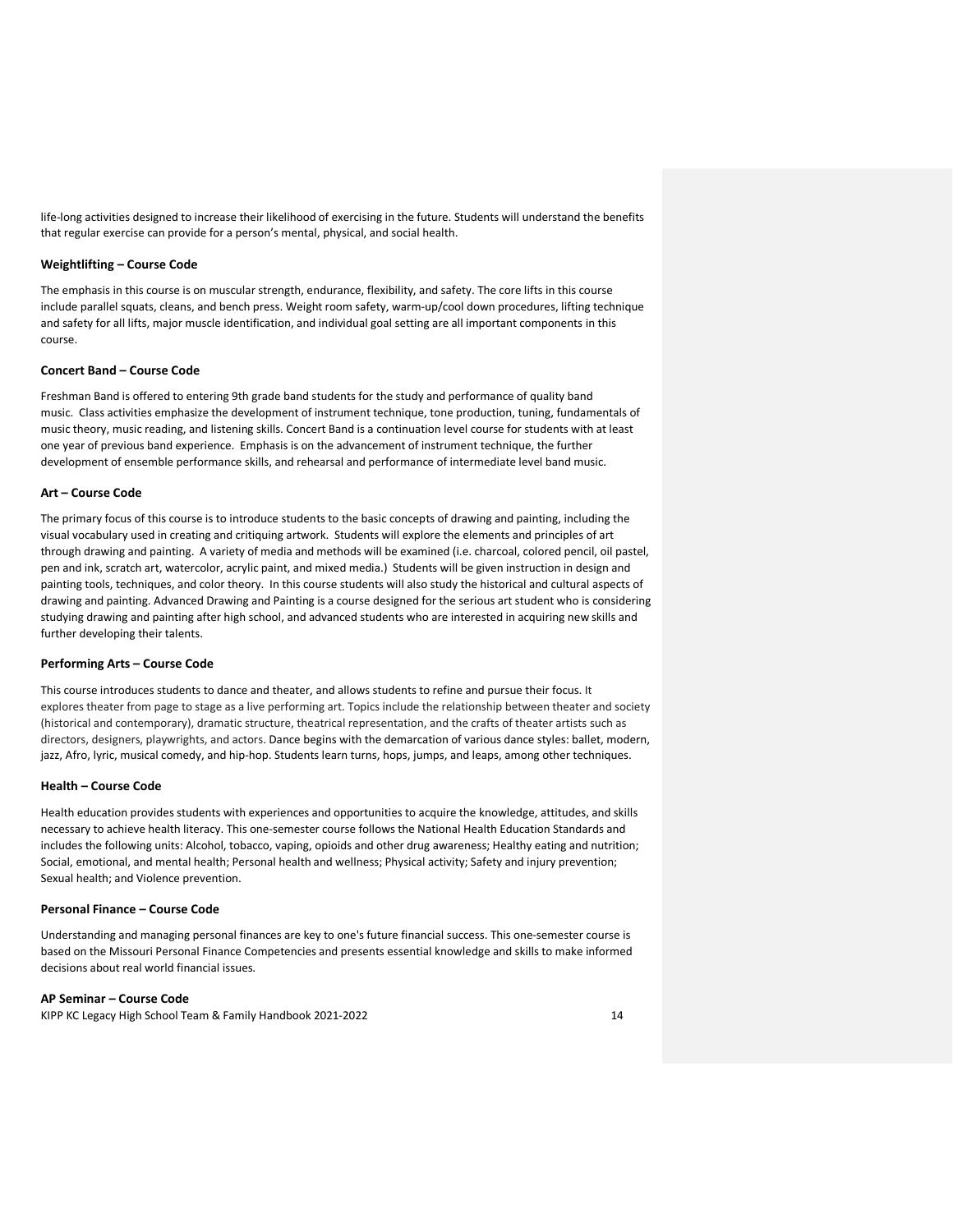In this course, students develop and practice the skills in research, collaboration, and communication they will need in any academic discipline. Students investigate topics in a variety of subject areas, write research-based essays, and design and give presentations both individually and as part of a team. Units include Reading and analyzing articles, studies, and other texts; Gathering and combining information from sources; Viewing an issue from multiple perspectives; and Crafting arguments based on evidence.

#### **AP Research – Course Code**

In this course, students build on what they learned in AP Seminar to deeply explore an academic topic, problem, or issue of individual interest. Through this exploration, students design, plan, and conduct a year-long research based investigation to address a research question. Units include Conducting independent research; Analyzing sources and evidence; Applying context and perspective; Writing a college-level academic paper; and Presenting research findings to an audience.

#### **Engineering – Course Code**

Students explore the breadth of engineering career opportunities and experiences as they solve engaging and challenging real-world problems like creating a natural relief center system or creating a solution to improve the safety and well-being of local citizens.

### <span id="page-14-0"></span>**Graduation Requirements**

At KIPP KC Legacy, our graduation requirements are designed to meet the bar of the State of Missouri and also prepare students for college, career, and beyond.

| <b>Subject</b>            | <b>Units of Credit</b> | <b>Additional Requirements</b>                                                                                                                                                                                         |  |  |
|---------------------------|------------------------|------------------------------------------------------------------------------------------------------------------------------------------------------------------------------------------------------------------------|--|--|
| <b>English</b>            | 4 credits              | Students must take the English 2 EOC.                                                                                                                                                                                  |  |  |
| <b>Composition</b>        | 1 credit               |                                                                                                                                                                                                                        |  |  |
| <b>Math</b>               | 4 credits              | Students must take the Algebra 1 EOC.                                                                                                                                                                                  |  |  |
| <b>History</b>            | 3 credits              | Students must pass a U.S and Missouri Constitutions test and an<br>American Civics test. Students will prepare for and take both<br>tests through the History curriculum.<br>Students must take the US Government EOC. |  |  |
| <b>Science</b>            | 3 credits              | Students must take the Biology EOC.                                                                                                                                                                                    |  |  |
| <b>Foreign Language</b>   | 2 credits              | Students must take two years of the same foreign language.                                                                                                                                                             |  |  |
| <b>Fine Arts</b>          | 1 credit               |                                                                                                                                                                                                                        |  |  |
| <b>Practical Arts</b>     | 1 credit               |                                                                                                                                                                                                                        |  |  |
| <b>Physical Education</b> | 1 credit               | Students must complete 30 minutes of cardiopulmonary<br>resuscitation and instruction, and training in the proper<br>performance of Heimlich maneuver or other first aid for choking.                                  |  |  |
| <b>Health</b>             | 0.5 credits            |                                                                                                                                                                                                                        |  |  |
| <b>Personal Finance</b>   | 0.5 credits            |                                                                                                                                                                                                                        |  |  |
| <b>Electives</b>          | 3 credits              |                                                                                                                                                                                                                        |  |  |
| <b>Total</b>              | 24 credits             |                                                                                                                                                                                                                        |  |  |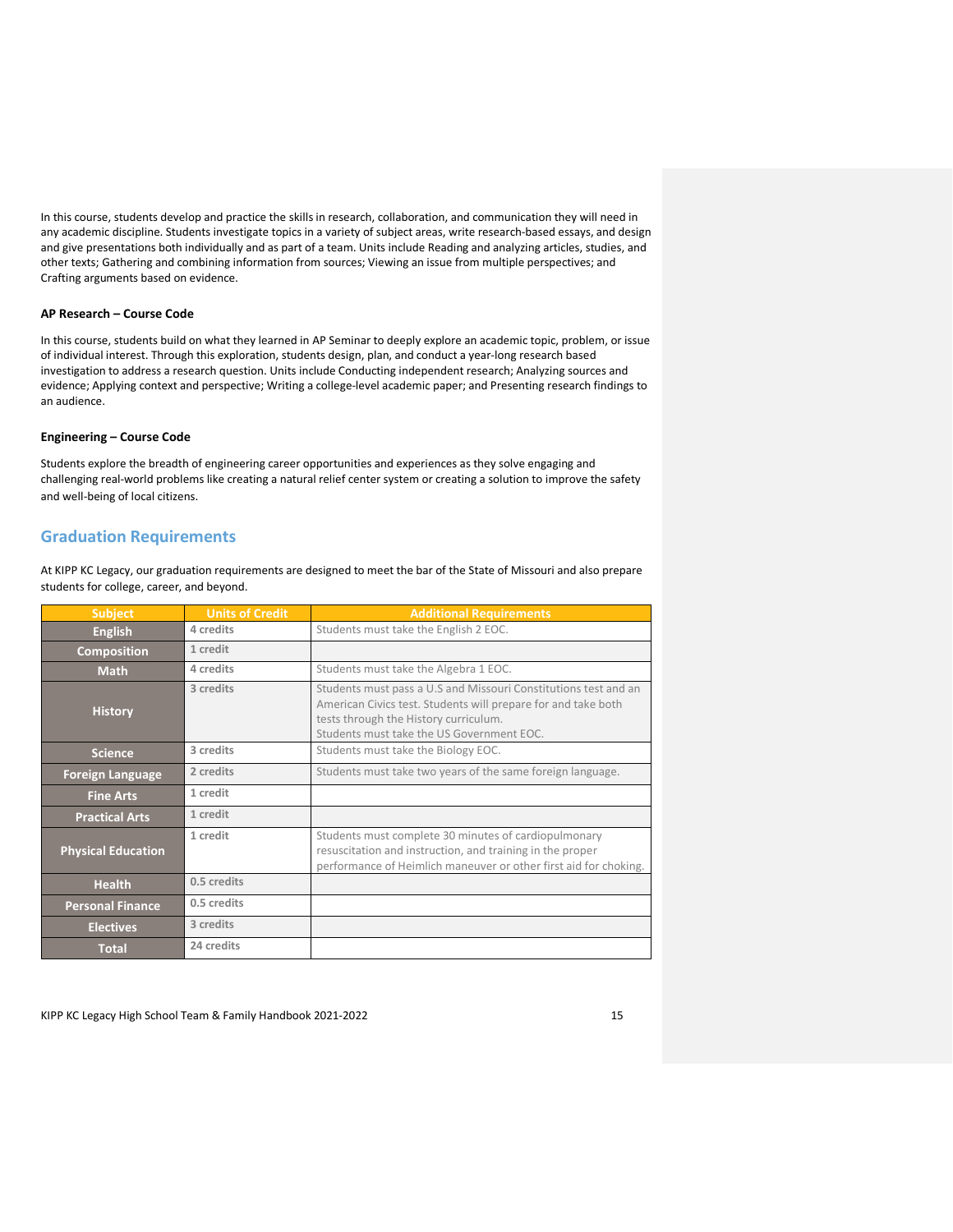## <span id="page-15-0"></span>**Promotion Requirements**

Students may not "drag" more than one missing credit into the subsequent academic year. Therefore, any student who fails three courses in each year, or fails two courses and is dragging one from a prior year, will be a candidate for retention. Students who fail Fine Arts, Practical Arts, Physical Education, Health, or Personal Finance may be required to take a supplemental online course or find an alternative program.

## <span id="page-15-1"></span>**Real World Learning**

KIPP KC Legacy High School provides a curriculum that allows all students to opt into Advanced Placement classes as they become sophomores, juniors, and seniors. We also embrace a number of additional paths toward college, career, and beyond through Real World Learning. KIPP KC Legacy High School partners with organizations across the Kansas City Metro that give students opportunities to build skills directly related to a chosen career path. In some cases, this means students receive a number of credits outside the KIPP KC Legacy High School course of studies. The goal for KIPP KC Legacy High School is for every student to graduate with a high school diploma and at least one of the following endorsements:

| Path                                            | <b>Requirements</b>                                                                                                                                                                                                                                                                                                                                                                                                                                                                                                                                                                                                                                                          |  |  |  |
|-------------------------------------------------|------------------------------------------------------------------------------------------------------------------------------------------------------------------------------------------------------------------------------------------------------------------------------------------------------------------------------------------------------------------------------------------------------------------------------------------------------------------------------------------------------------------------------------------------------------------------------------------------------------------------------------------------------------------------------|--|--|--|
| <b>College Credit</b>                           | Student completes at least 9 hours of college-level credit, progressing toward an industry-<br>recognized degree or credential.                                                                                                                                                                                                                                                                                                                                                                                                                                                                                                                                              |  |  |  |
| <b>Advanced Placement</b>                       | Student scores a 3 or higher on at least 3 AP assessments.                                                                                                                                                                                                                                                                                                                                                                                                                                                                                                                                                                                                                   |  |  |  |
| <b>Industry-Recognized</b><br><b>Credential</b> | Student completes at least 1 industry-recognized certification or credential (qualified list<br>published by state education department and reviewed by employers).                                                                                                                                                                                                                                                                                                                                                                                                                                                                                                          |  |  |  |
| <b>ACT</b>                                      | Student has an ACT Superscore of 24 or higher.                                                                                                                                                                                                                                                                                                                                                                                                                                                                                                                                                                                                                               |  |  |  |
| <b>Military</b>                                 | Student plans to enlist in a branch of the United States Armed Forces.<br>Student must meet with a recruiter, take the Armed Services Vocational Aptitude Battery,<br>and score a 31 or higher on the Armed Forces Qualification Test.                                                                                                                                                                                                                                                                                                                                                                                                                                       |  |  |  |
| Internship and/or<br><b>Client Project</b>      | Student completes a qualified internship and/or client project.<br>Qualified internships count for high school and/or college credit and/or are paid, include a<br>minimum of 120 hours within a calendar year (60 hours onsite), and include evaluation by<br>a work manager in addition to an educator.<br>Qualified client projects involve authentic methods and tools used by professionals in a<br>work environment, include mentoring and evaluation by working professionals, and result<br>in an output that is viewed as value-add by external stakeholders and resume-worthy.                                                                                     |  |  |  |
| Entrepreneurship                                | Student completes a qualified entrepreneurial experience.<br>Qualified entrepreneurial experiences identify a social or market problem or opportunity<br>and mobilize resources to research and address it. Leveraging input and support from<br>multiple stakeholders, the student analyzes, prototypes, implements, reflects, and adapts<br>potential solutions. Outputs include a market and stakeholder research summary, a<br>business plan that includes an assessment of costs and benefits associated with<br>development or operation of their proposal, and feedback from relevant external<br>stakeholders obtained through exhibition or shark-tank style pitch. |  |  |  |

KIPP KC Legacy High School Team & Family Handbook 2021-2022 16 16 16 17 18 18 19 19 19 19 19 19 19 19 19 19 19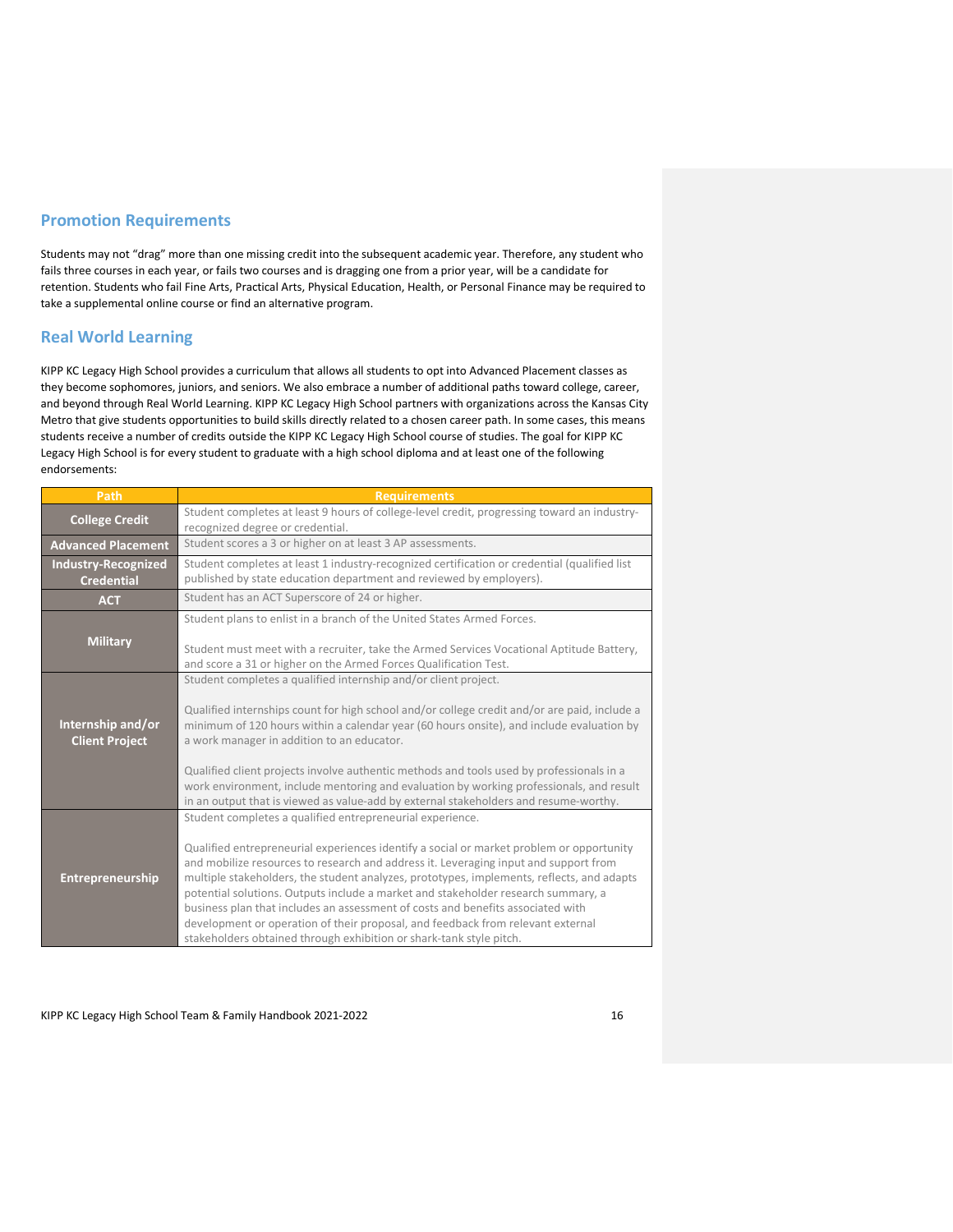## <span id="page-16-0"></span>**Goal-Setting**

We have clear goals for our students during their time at KIPP KC Legacy High School and for college, career, and beyond. Our goals reflect the importance of both mastery and growth. They also reflect the importance of both college matriculation and choice for our students as they navigate their decisions to pursue professional certifications, 2-and 4 year degrees, the military, and/or entrepreneurship. Specifically, our goals are codified thusly:

| <b>Topic</b>                                                                                                                                                                                                                                                                                                                                                                                                                                                                                                             | Goal                                                                                                                                                                                                                                                                                                                                                                                                                                                                                                                                                                                         |  |  |  |
|--------------------------------------------------------------------------------------------------------------------------------------------------------------------------------------------------------------------------------------------------------------------------------------------------------------------------------------------------------------------------------------------------------------------------------------------------------------------------------------------------------------------------|----------------------------------------------------------------------------------------------------------------------------------------------------------------------------------------------------------------------------------------------------------------------------------------------------------------------------------------------------------------------------------------------------------------------------------------------------------------------------------------------------------------------------------------------------------------------------------------------|--|--|--|
| 100% of students meet the requirements of at least one of the six Real<br>$\bullet$<br><b>Real World Learning</b><br>World Learning Paths: College Credit, Advanced Placement, Industry-<br>Recognized Credential, ACT, Military, Internship/Entrepreneurship                                                                                                                                                                                                                                                            |                                                                                                                                                                                                                                                                                                                                                                                                                                                                                                                                                                                              |  |  |  |
| <b>ACT</b>                                                                                                                                                                                                                                                                                                                                                                                                                                                                                                               | At least 75% of students score 21 or above on the ACT<br>$\bullet$<br>At least 35% of students score 24 or above on the ACT<br>At least 3 points of growth from pre-test to post-test in 9 <sup>th</sup> grade<br>$\qquad \qquad \bullet$<br>At least 2 points of growth from pre-test to post-test in 10 <sup>th</sup> grade<br>$\bullet$<br>At least 2 points of growth from pre-test to post-test in 11 <sup>th</sup> grade<br>$\bullet$                                                                                                                                                  |  |  |  |
| At least 85% of students have a 2.5+ GPA at the start of their senior year<br>$\bullet$<br>At least 65% of students have a 3.0+ GPA at the start of their senior year<br>$\bullet$<br>At least 35% of students have a 3.5+ GPA at the start of their senior year<br><b>Cumulative GPA</b><br>At least 85% of students have a 2.5+ GPA at each grade level<br>$\bullet$<br>At least 65% of students have a 3.0+ GPA at each grade level<br>$\bullet$<br>At least 35% of students have a 3.5+ GPA at each grade level<br>۰ |                                                                                                                                                                                                                                                                                                                                                                                                                                                                                                                                                                                              |  |  |  |
| <b>Advanced Placement</b>                                                                                                                                                                                                                                                                                                                                                                                                                                                                                                | At least 90% of students take 1+ AP Exams before they graduate<br>$\qquad \qquad \bullet$<br>At least 50% of students pass 1+ AP Exams before they graduate<br>$\bullet$<br>At least 50% of students take 3+ AP Exams before they graduate<br>$\qquad \qquad \bullet$<br>At least 25% of students pass 3+ AP Exams before they graduate<br>$\qquad \qquad \bullet$<br>At least 85% of students score a 2 or higher on each AP Exam<br>$\bullet$<br>At least 50% of students score a 3 or higher on each AP Exam<br>$\bullet$<br>At least 35% of students score a 4 or higher on each AP Exam |  |  |  |

## <span id="page-16-1"></span>**Multiple Academic and Career Pathways**

Our mission as a region and as a school is to provide skills and confidence for our students to pursue the paths and opportunities they choose and, as a school, we want to give students the opportunity to explore these paths during high school. The academic path for each student at KIPP KC Legacy High School is unique, but everyone will arrive at the same goal: preparation with skills and confidence to pursue the paths they choose – through college, career, and beyond – to lead a fulfilling life. We do this by offering KIPP Through College and Career Counseling and by providing students with multiple course options.

#### **Provide KIPP Through College and Career Counseling**

As our students work to fulfill their dreams, it is imperative that they have a group of people to be their cheerleaders, their advocates, and their guidance counselors. We want students to have choice in their path and also be informed as to how best to choose their path, what classes they need to fulfill to make their dreams a reality, and what other requirements may need to be met on their path to college, career, and beyond. To ensure that our students are receiving guidance on the path that they choose so that they will lead fulfilling lives, we partner with the KIPP Through College and Career Program to provide the following:

KIPP KC Legacy High School Team & Family Handbook 2021-2022 17 • **Seminar Classes for All Students** (using KIPP College Knowledge and Career Success Curriculum)

**Commented [A3]:** Describe your annual expectations and process for setting goals with teachers for student achievement. How are goals created? Where are they tracked? How are they revised or adapted?

**Commented [A4]:** What are other schools doing?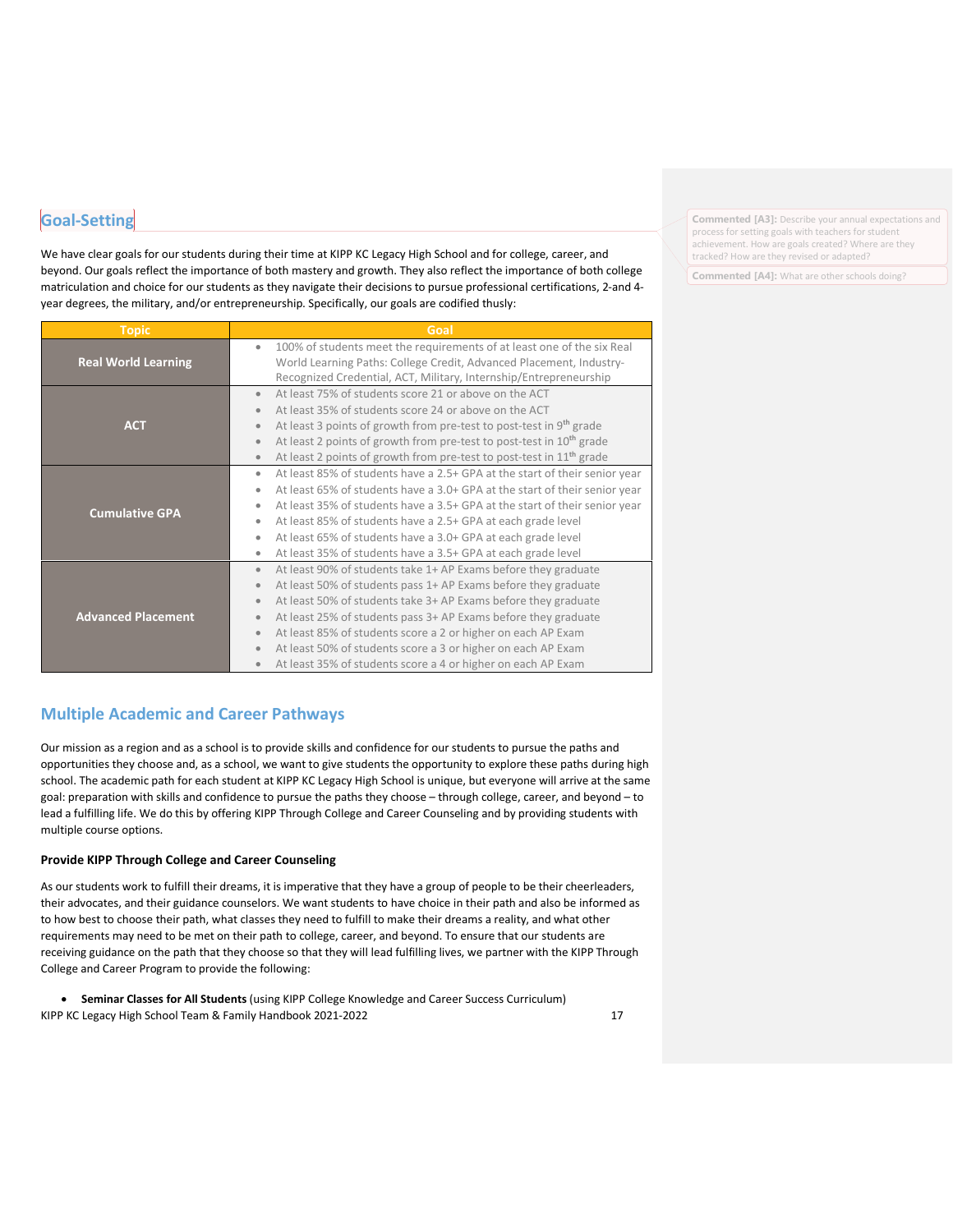- **Career Exploration** (e.g. YouScience, Career Fairs, Internships, Real World Learning)
- **Postsecondary Match** (e.g. Wishlists, Applications, Match Selections, FAFSA)
- **Programming for Families and Students** (e.g. FAFSA, College Applications, CTE Programs)

#### **Provide Multiple Course Options**

As we prepare students to be successful in college, career, and beyond, we give students choice in the paths they take to get there. KIPP KC Legacy High School has a transparent course enrollment policy, meaning that courses and their requirements are openly shared and that no teacher will make the decision as to whether a student is "ready" for a particular class. Rather, students have choice in their academic pathway from the following types of courses:

- **Advanced Placement Classes:** Any student may take an AP class at any time with no prior testing prerequisites or teacher recommendations
- **Dual Enrollment Classes:** Students who meet state Dual Enrollment requirements may take dual enrollment classes
- **Career and Technical Education Classes:** Any student may enroll in Career and Technical Education classes and work their way toward an industry certification and/or college credit

In offering multiple course options, we allow our students opportunities they would not have at other high schools, thus fulfilling our goal of having every student who graduates from KIPP KC Legacy High School ready for college, career, and beyond.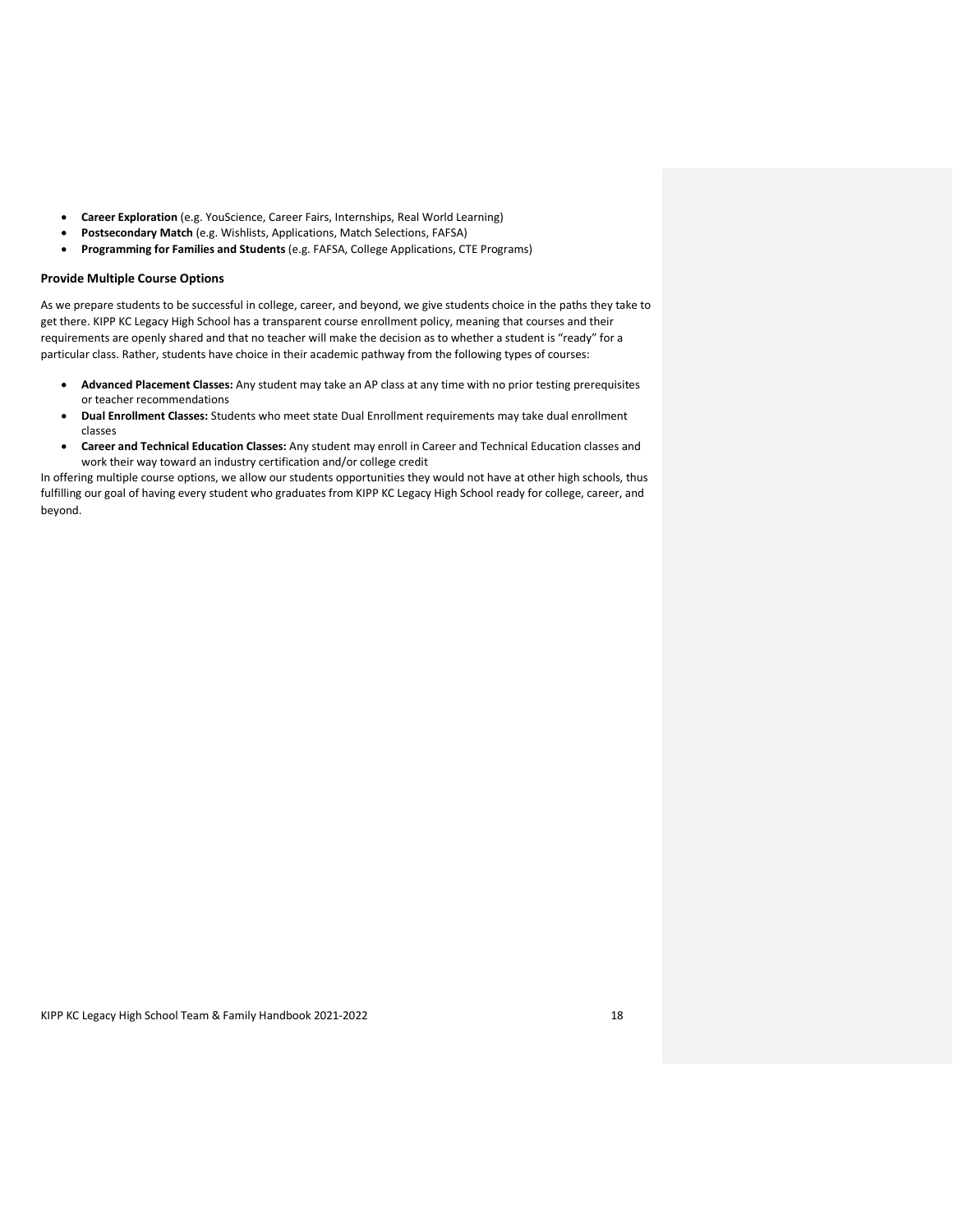## <span id="page-18-0"></span>**GRADING POLICIES**

Grade Point Average (GPA) is the core determining factor of a students' application success for college and careers. Furthermore, research has shown that regular, high-quality feedback is the second most important driver of student achievement. Therefore, teachers at our school employ a common grading system to ensure a high degree of integrity behind our grades.

KIPP KC Legacy High School uses the following scales to determine GPA. Students who earn an A+ earn a 0.33 GPA bonus. Students enrolled in an AP course earn a 1.00 bonus.

| <b>Letter Grade</b>  | Percentage | <b>GPA Points</b> | <b>GPA Points (AP)</b> |
|----------------------|------------|-------------------|------------------------|
| $A+$                 | 97-100     | 4.33              | 5.33                   |
| A                    | 93-96      | 4.00              | 5.00                   |
| A-                   | 90-92      | 3.67              | 4.67                   |
| $B+$                 | 87-89      | 3.33              | 4.33                   |
| B                    | 83-86      | 3.00              | 4.00                   |
| B-                   | 80-82      | 2.67              | 3.67                   |
| $C+$                 | 77-79      | 2.33              | 3.33                   |
| C                    | 73-76      | 2.00              | 3.00                   |
| $\mathsf{C}\text{-}$ | 70-72      | 1.67              | 2.67                   |
| F                    | 67-69      | 1.33              | 2.33                   |
| F                    | 63-66      | 1.00              | 2.00                   |
| F                    | 60-62      | 0.67              | 1.67                   |
| F                    | 0.59       | 0.00              | 0.00                   |

## <span id="page-18-1"></span>**Grading Categories and Weights**

KIPP KC Legacy High School teachers employ a common set of grading categories for all academic courses and, in most cases, in non-academic courses as well. The names and weights of each category, as well as the appropriate categorizations of typical assignments and assessments, are detailed in the table below.

|                                   | <b>Homework</b>                                                                                                                                                                                                           | <b>Class Performance</b>                                                                                                                                                                                                                                                                                                | <b>Formative</b>                                                                                                                                           | <b>Summative</b>                                                                                                                                                                        |
|-----------------------------------|---------------------------------------------------------------------------------------------------------------------------------------------------------------------------------------------------------------------------|-------------------------------------------------------------------------------------------------------------------------------------------------------------------------------------------------------------------------------------------------------------------------------------------------------------------------|------------------------------------------------------------------------------------------------------------------------------------------------------------|-----------------------------------------------------------------------------------------------------------------------------------------------------------------------------------------|
|                                   |                                                                                                                                                                                                                           |                                                                                                                                                                                                                                                                                                                         | <b>Assessment</b>                                                                                                                                          | <b>Assessment</b>                                                                                                                                                                       |
| <b>Lower School</b>               | 20%                                                                                                                                                                                                                       | 40%                                                                                                                                                                                                                                                                                                                     | 20%                                                                                                                                                        | 20%                                                                                                                                                                                     |
| <b>Upper School</b>               | 20%                                                                                                                                                                                                                       | 20%                                                                                                                                                                                                                                                                                                                     | 20%                                                                                                                                                        | 40%                                                                                                                                                                                     |
| <b>Assignment</b><br><b>Types</b> | Any of the following<br>when assigned for out-<br>of-class completion:<br>Independent<br>practice problems<br>or exercises<br>Notes/Annotations<br>٠<br>Questions<br>٠<br>Readings<br>٠<br>Studying<br>٠<br>Projects<br>٠ | Any of the following<br>when assigned for in-<br>class completion:<br>Independent<br>٠<br>practice problems<br>or exercises<br>Notes/Annotations<br>$\bullet$<br>Questions<br>٠<br>Readings<br>٠<br>Group Work<br>٠<br><b>Rubrics</b><br><b>Class Participation</b><br>٠<br>or Seminar Rubrics<br>Do Now responses<br>٠ | <b>Exit Tickets</b><br>٠<br><b>Rough Drafts</b><br>٠<br>Quizzes<br>Selected problems<br>٠<br>or questions from a<br>homework or<br>classwork<br>assignment | Interim<br>٠<br>Assessments<br>End-of-Unit<br>٠<br><b>Assessments</b><br>Final drafts of<br>٠<br>paper or lab<br>Seminar write-ups<br>On-Demand<br>Assessments<br>Summative<br>seminars |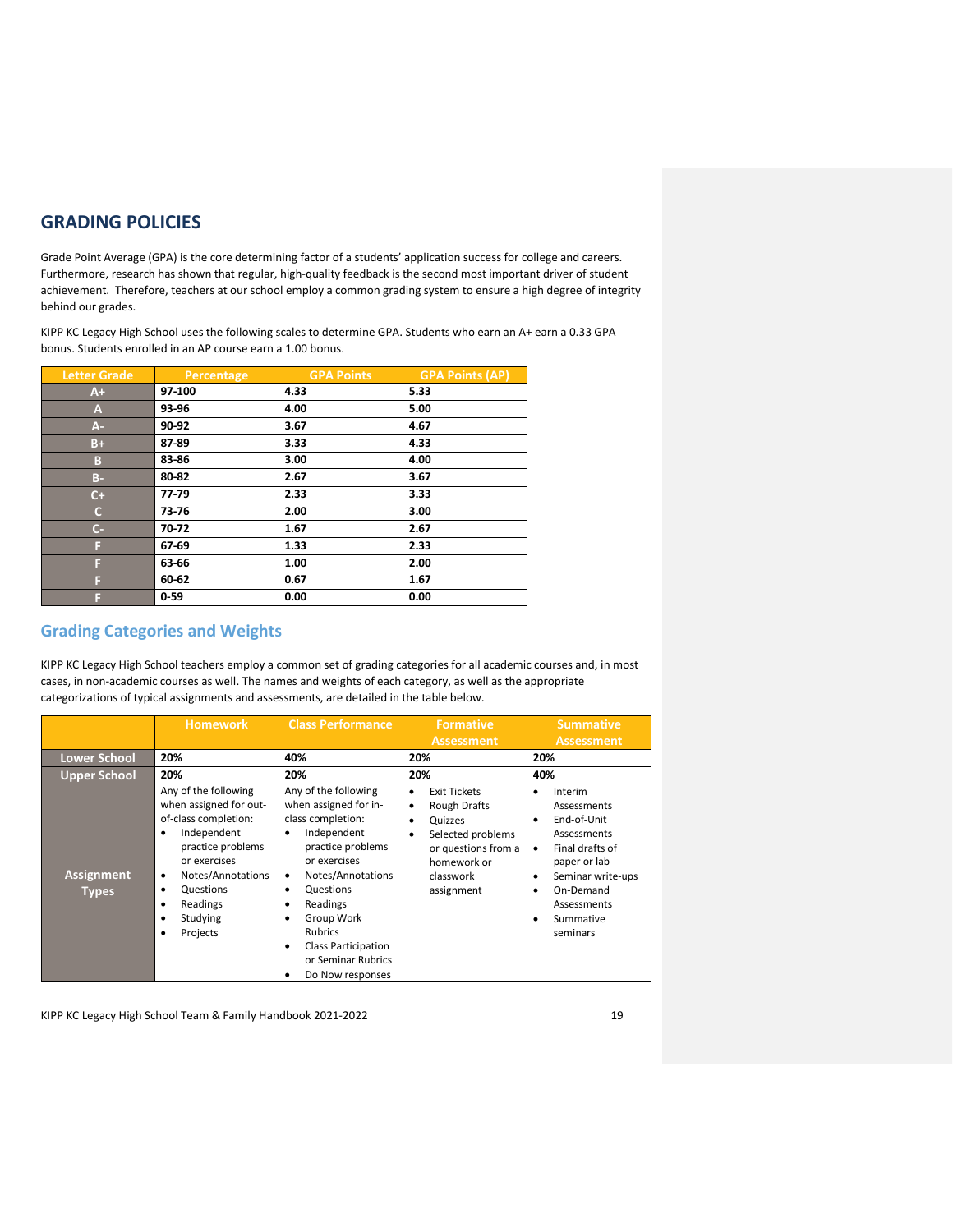## <span id="page-19-0"></span>**CALENDAR AND SCHEDULES**

## <span id="page-19-1"></span>**Annual Calendar**

|                                                                                               | KIPPAK                                                                                     | 21-22 Calendar                                                       |                | Days w/<br>Fridays | ncluding<br>Fridav<br>Hours       |
|-----------------------------------------------------------------------------------------------|--------------------------------------------------------------------------------------------|----------------------------------------------------------------------|----------------|--------------------|-----------------------------------|
| <b>Jul-21</b>                                                                                 | <b>Jan-22</b>                                                                              | July:                                                                | Q <sub>1</sub> | 39                 | 273                               |
| Tu We<br>Fr<br>Th<br>Sa<br>Su Mo                                                              | Tu   We   Th   Fr<br>Su Mo<br>Sa                                                           | 7/26 - New to KIPP Staff PD                                          | Q2             | 44                 | 308                               |
| $\overline{\mathbf{3}}$<br>$\mathbf 1$<br>$\overline{\mathbf{2}}$                             | $\mathbf 1$                                                                                | 7/27-8/6 All Staff PD                                                | Q <sub>3</sub> | 41                 | 287                               |
| $\bf8$<br>10<br>6<br>$\overline{\phantom{a}}$<br>9<br>5<br>$\overline{a}$                     | $\overline{7}$<br>$\bf 8$<br>$\overline{2}$<br>5<br>6<br>3<br>4                            | August                                                               | Q4             | 49                 | 343                               |
| ${\bf 15}$<br>17<br>${\bf 12}$<br>13<br>${\bf 14}$<br>16<br>${\bf 11}$                        | $12 \mid 13$<br>$\overline{9}$<br>10<br>${\bf 11}$<br>$14 \overline{\smash{\big)}\ 15}$    | 9-13 1:1 Parent conferences                                          |                |                    | 173 1211                          |
| 20<br>21<br>22<br>24<br>19<br>23<br>18                                                        | $19$ 20<br>${\bf 21}$<br>16<br>${\bf 17}$<br>18<br>22                                      | 16 First day of school                                               |                |                    |                                   |
| 27<br>28<br>29<br>31<br>$25 \,   \, 26$<br>30                                                 | $26$ 27<br>$28$ 29<br>23<br>24<br>25                                                       |                                                                      |                |                    |                                   |
|                                                                                               | 31<br>30                                                                                   | September                                                            |                |                    |                                   |
| <b>Aug-21</b>                                                                                 |                                                                                            | 6 No school - Labor Day                                              |                |                    |                                   |
| Tu $ We $ Th<br>Su Mo<br>Fr<br>Sa                                                             | Feb-22                                                                                     | October                                                              |                |                    |                                   |
| 5<br>6<br>$\overline{7}$<br>$\mathbf{1}$<br>$\overline{\mathbf{2}}$<br>4<br>3                 | Tu   We   Th<br>Fr<br>$Su$ Mo<br>Sa                                                        | 10 End of First Quarter                                              |                |                    |                                   |
| 10<br>${\bf 11}$<br>$12\,$<br>13<br>8<br>9<br>14                                              | $\mathbf{2}$<br>3<br>$\overline{\mathbf{4}}$<br>$\mathbf{1}$<br>5                          | 13 No School - Parent/Teacher Conferences                            |                |                    |                                   |
| 17<br>18<br>19<br>20<br>21<br>15<br>16                                                        | $\overline{\phantom{a}}$<br>8<br>9<br>10<br>11<br>12<br>$6\phantom{1}$                     | 14 No School - Parent/Teacher Conferences                            |                |                    |                                   |
| 28<br>23<br>24<br>25<br>26<br>27<br>22                                                        | $16 \mid 17$<br>13<br>14<br>15<br>18 19                                                    |                                                                      |                |                    |                                   |
| 31<br>29<br>30                                                                                | $23 \mid 24$<br>25<br>20<br>21<br>22<br>26                                                 | November                                                             |                |                    |                                   |
|                                                                                               | 27<br>28                                                                                   | 22 - 26 No School - Thanksgiving                                     |                |                    |                                   |
| <b>Sep-21</b>                                                                                 |                                                                                            |                                                                      |                |                    |                                   |
| Tu $ \mathsf{We} $ Th<br>Fr<br>Su Mo<br>Sa                                                    | <b>Mar-22</b>                                                                              |                                                                      |                |                    |                                   |
| $\overline{\mathbf{2}}$<br>$\overline{\mathbf{3}}$<br>$\overline{4}$<br>$\mathbf{1}$          | Su Mo<br>Tu   We   Th<br>Fr<br>Sa                                                          | December                                                             |                |                    |                                   |
| 8<br>9<br>11<br>$\overline{7}$<br>10<br>5<br>6                                                | $\mathbf{2}$<br>$\overline{\mathbf{3}}$<br>$\mathbf 1$<br>$\overline{4}$<br>$\overline{5}$ | 18 - End of Quarter 2                                                |                |                    |                                   |
| 18<br>13<br>14<br>15<br>16<br>17<br>12                                                        | 9 10<br>$11 \quad 12$<br>$6\overline{6}$<br>$\overline{\mathbf{z}}$<br>8                   | 23 - 31 No School - Winter Break                                     |                |                    |                                   |
| 23<br>25<br>20<br>21<br>22<br>24<br>19                                                        | $16$ 17<br>18 19<br>13<br>14<br>15                                                         |                                                                      |                |                    |                                   |
| 28<br>29<br>30<br>$26$ 27                                                                     | 20<br>$23 \mid 24$<br>$25$ $26$<br>21<br>22                                                | January                                                              |                |                    |                                   |
|                                                                                               | 28<br>29<br>30 31<br>27                                                                    | 3-4 No School - Staff PD                                             |                |                    |                                   |
| <b>Oct-21</b>                                                                                 |                                                                                            | 18 - No School - MLK Jr. Day                                         |                |                    |                                   |
| Tu   We   Th<br>Fr<br>Su Mo<br>Sa                                                             | Apr-22                                                                                     |                                                                      |                |                    |                                   |
| $\overline{2}$<br>$\mathbf 1$<br>$\overline{\mathbf{z}}$<br>$\overline{9}$                    | Tu   We   Th<br>$Fr$ Sa<br>Su Mo                                                           | February                                                             |                |                    |                                   |
| 5<br>6<br>3<br>4                                                                              | $\mathbf 1$<br>$\mathbf{2}$<br>5<br>6<br>$\overline{7}$<br>8<br>9<br>3<br>4                | 15 No School - Presidents Day                                        |                |                    |                                   |
|                                                                                               |                                                                                            |                                                                      |                |                    |                                   |
| $12\,$<br>13<br>14<br>16<br>11<br>15<br>10                                                    |                                                                                            |                                                                      |                |                    |                                   |
| $\mathbf{21}$<br>20<br>$22$<br>23<br>17<br>18<br>19                                           | 10 <sup>°</sup><br>11<br>${\bf 12}$<br>13 14<br>15<br>16                                   |                                                                      |                |                    |                                   |
| 28<br>25<br>26<br>27<br>29<br>30<br>24                                                        | 22<br>17<br>18<br>19<br>$20 \mid 21$<br>23                                                 | March                                                                |                |                    |                                   |
| 31                                                                                            | 25<br>$27$ 28<br>29 30<br>24<br>26                                                         | 4 End of Quarter 3                                                   |                |                    |                                   |
|                                                                                               |                                                                                            | 10 No School - Student Led Conferneces                               |                |                    | ** KCPS is doing conferences Feb  |
| <b>Nov-21</b>                                                                                 | <b>May-22</b>                                                                              | 11 No School - Student Led Conferences                               |                |                    | ** UA is doing Spring break the w |
| We<br>Th<br>Su Mo<br>Tu<br><b>Fr</b><br>Sa                                                    | Tu We Th<br>$Fr$ Sa<br>Su Mo                                                               | 14 - 18 No School - Spring Break                                     |                |                    |                                   |
| $\boldsymbol{6}$<br>3<br>$\pmb{4}$<br>5<br>${\bf 1}$<br>$\overline{2}$<br>$\overline{7}$<br>9 | $\mathbf 1$<br>$\mathbf{2}$<br>3<br>4<br>5<br>6<br>$\overline{7}$<br>$\bf{8}$<br>9         | April                                                                |                |                    |                                   |
| ${\bf 10}$<br>${\bf 11}$<br>12<br>8<br>13<br>17                                               | ${\bf 10}$<br>$11 \mid 12$<br>13 14<br>15<br>17<br>21<br>16                                | 26-5/14 Map State testing                                            |                |                    |                                   |
| 18<br>20<br>14<br>15<br>16<br>19<br>27<br>24<br>25<br>26<br>21<br>22<br>23                    | 18 19<br>20<br>$27$ 28<br>23<br>25 26 <br>22<br>24                                         |                                                                      |                |                    |                                   |
| 29<br>30<br>28                                                                                | 29<br>30<br>31                                                                             | May                                                                  |                |                    |                                   |
|                                                                                               |                                                                                            | 20 End of Quarter 4, Last day of school                              |                |                    |                                   |
| <b>Dec-21</b>                                                                                 | <b>Jun-22</b>                                                                              | 27 Last day of school for staff                                      |                |                    |                                   |
| Sa                                                                                            | $Fr$ Sa                                                                                    | Summer School: June 1-July2                                          |                |                    |                                   |
| Tu $ We $ Th<br>Su Mo<br>Fr                                                                   | $Tu$ We $Th$<br>Su Mo<br>$\mathbf{1}$                                                      | No Student Attendance / Teacher Workday                              |                |                    |                                   |
| $\mathbf 2$<br>$\overline{\mathbf{3}}$<br>$\overline{a}$<br>$\mathbf 1$                       | $\overline{2}$<br>$\overline{\mathbf{3}}$<br>$\overline{\mathbf{4}}$                       |                                                                      |                |                    |                                   |
| 9<br>$\overline{\phantom{a}}$<br>8<br>10<br>11<br>5<br>6                                      | $\overline{\mathbf{5}}$<br>6<br>$\overline{\phantom{a}}$<br>8<br>9<br>11<br>10             |                                                                      |                |                    |                                   |
| 15<br>16<br>17<br>13<br>14<br>18<br>12                                                        | 13<br>14<br>15<br>16<br>17<br>18<br>12                                                     | No Student or Teacher Attendnace                                     |                |                    |                                   |
| 25<br>19<br>20<br>21<br>22<br>23<br>24                                                        | 20<br>21<br>22<br>23<br>24<br>25<br>19                                                     | Virtual Fridays for all students/staff (no in-<br>person attendance) |                |                    |                                   |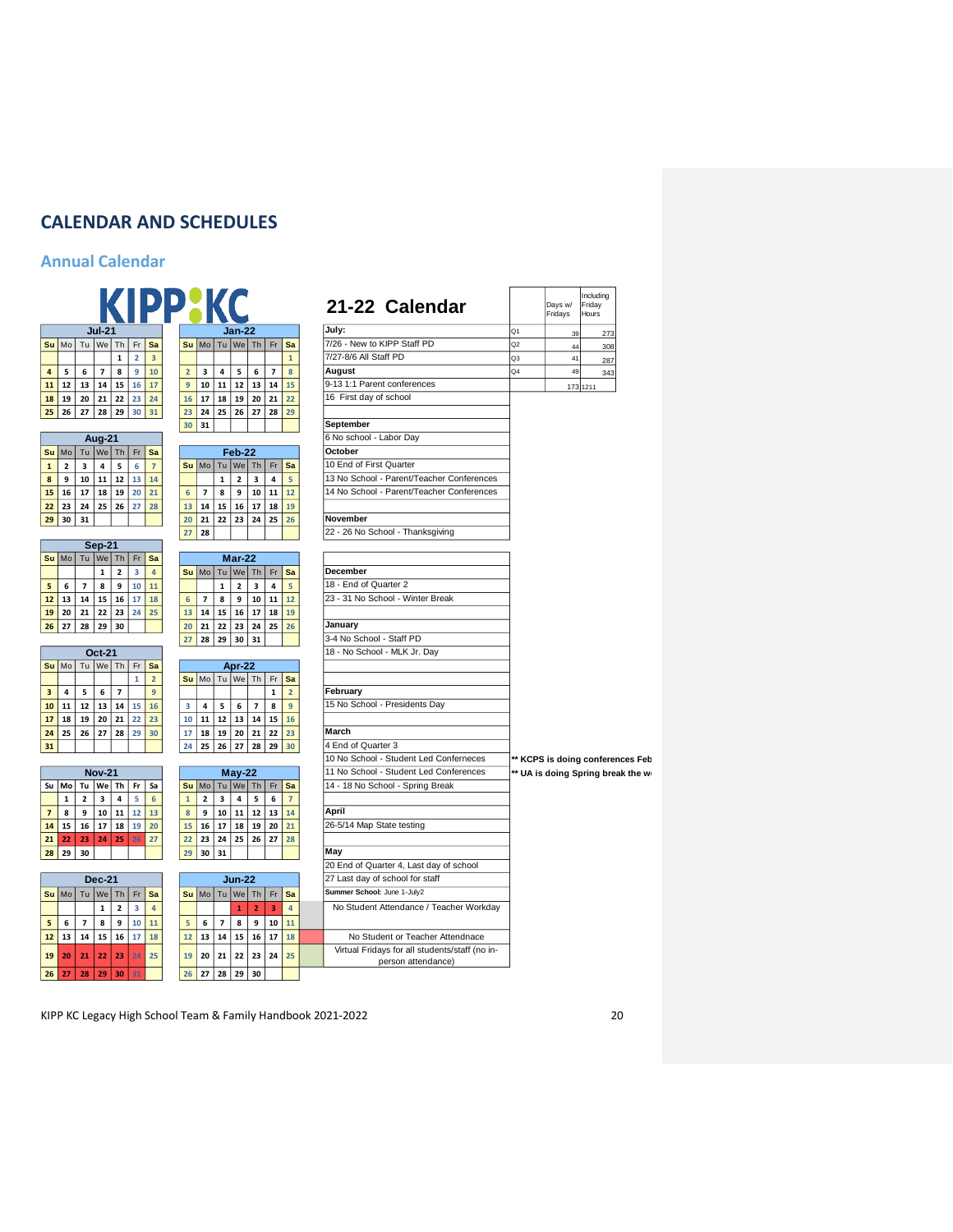## <span id="page-20-0"></span>**Daily Bell Schedules**

## MONDAY-THURSDAY

| <b>DAILY BELL SCHEDULE</b> |                      |                                    |                   |                      |             |  |
|----------------------------|----------------------|------------------------------------|-------------------|----------------------|-------------|--|
| Time                       |                      | 2                                  | 3                 | 4                    |             |  |
| 7:05                       |                      | <b>Teachers Report</b>             |                   |                      |             |  |
| 7:08-7:20                  |                      |                                    | Arrival/Breakfast |                      |             |  |
| 7:24-8:14                  | P.E./Weightlifting   | Performing Arts                    | World History     | Composition I        | <b>PLTW</b> |  |
| 8:18-9:08                  | English I            | P.E./Weightlifting Performing Arts |                   | <b>World History</b> |             |  |
| $9:12 - 9:39$              |                      | Advisory/Study Hall (Snack)        |                   |                      |             |  |
| 9:43-10:33                 | Algebra I            | English I                          | P.E.              | Performing Arts      |             |  |
| 10:37-11:27                | Physics              | Algebra I                          | English I         | P.E.                 |             |  |
| 11:31-12:21                | Composition I        | Physics                            | Algebra I         | English I            |             |  |
| 12:25-12:48                | Lunch                |                                    |                   |                      |             |  |
| 12:52-1:42                 | <b>World History</b> | Composition I                      | Physics           | Algebra I            |             |  |
| 1:46-2:36                  | Performing Arts      | <b>World History</b>               | Composition I     | Physics              |             |  |

## FRIDAY

| <b>EARLY RELEASE SCHEDULE (FRIDAY)</b> |                                             |                                 |                                 |                         |  |
|----------------------------------------|---------------------------------------------|---------------------------------|---------------------------------|-------------------------|--|
| Time                                   |                                             |                                 | 3                               |                         |  |
| 7:05                                   | <b>Teachers Report</b>                      |                                 |                                 |                         |  |
| 7:08-7:20                              | Arrival/Breakfast                           |                                 |                                 |                         |  |
| 7:24-8:31                              | Class A                                     | Intervention/Study Hall Class C |                                 | Class B                 |  |
| 8:35-9:42                              | Class B                                     | Class A                         | Intervention/Study Hall Class C |                         |  |
| 9:46-10:53                             | Class C                                     | Class B                         | Class A                         | Intervention/Study Hall |  |
|                                        | 10:57-12:04 Intervention/Study Hall Class C |                                 | Class B                         | Class A                 |  |
| 12:08-12:35                            | Club Time                                   |                                 |                                 |                         |  |
| 12:39-1:00                             | Lunch                                       |                                 |                                 |                         |  |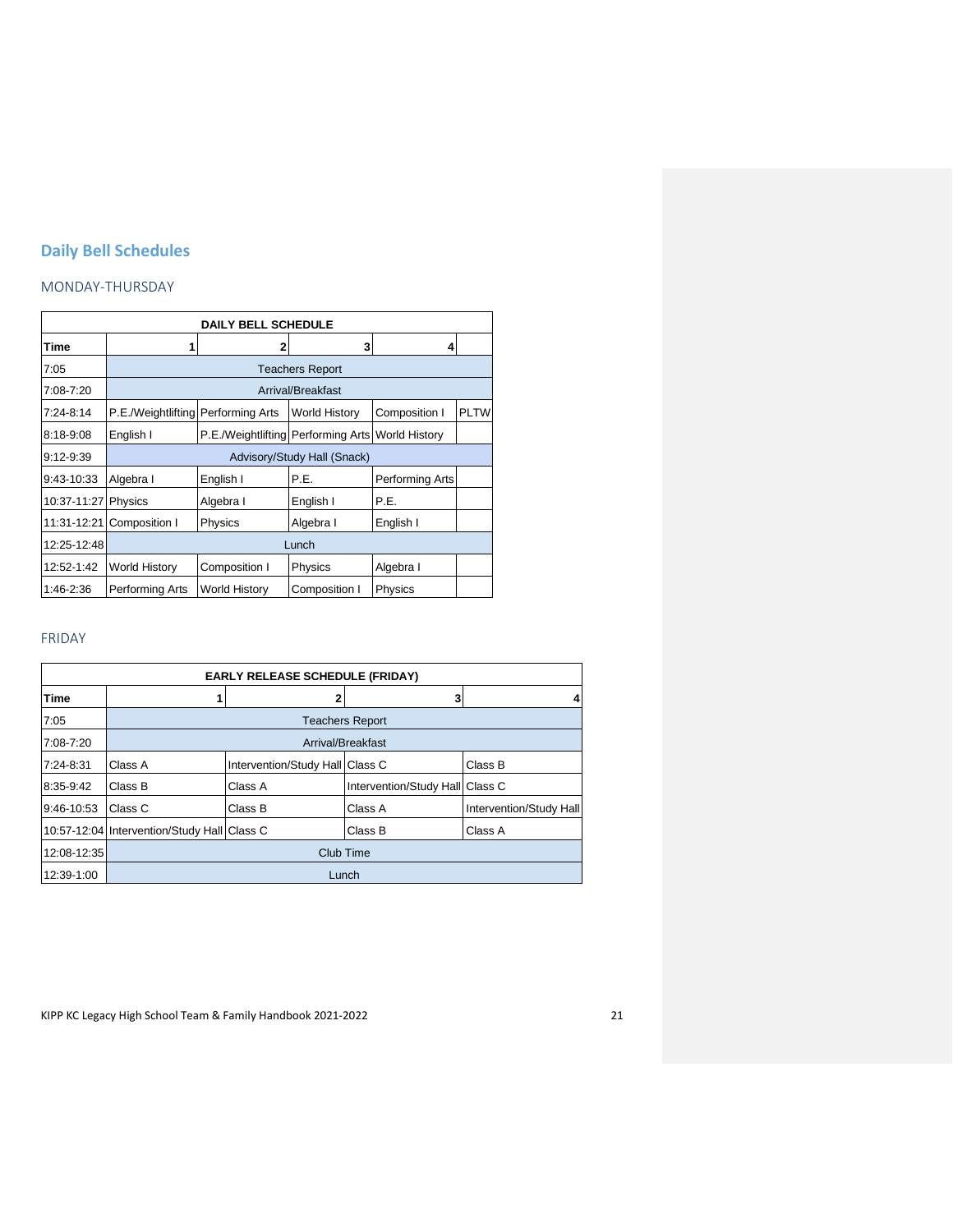## <span id="page-21-0"></span>**STUDENT HABITS AND CLASSROOM PROCEDURES**

At KIPP KC Legacy High School, we have school-wide habits and classroom procedures designed to prepare students for college, career, and beyond – while understanding developmentally appropriate expectations for teenagers and respecting individual student needs.

The list below is not exhaustive, but captures many of the core habits and procedures at KIPP KC Legacy.

## <span id="page-21-1"></span>**Student Habits**

## POSTURE

| <b>Rationale</b>                                                                                                                                                                                                                                                                                                                                                                                                                            | Non-Example                                                                                                                                   | 100% Vision                                                                                                                                      |  |  |
|---------------------------------------------------------------------------------------------------------------------------------------------------------------------------------------------------------------------------------------------------------------------------------------------------------------------------------------------------------------------------------------------------------------------------------------------|-----------------------------------------------------------------------------------------------------------------------------------------------|--------------------------------------------------------------------------------------------------------------------------------------------------|--|--|
| <b>During Instruction</b>                                                                                                                                                                                                                                                                                                                                                                                                                   |                                                                                                                                               |                                                                                                                                                  |  |  |
| How we carry ourselves matters; we send<br>strong messages through our body language<br>and feel things internally based on our<br>physical dispositions. Kids are no different.<br>When students look engaged on the outside,<br>it influences their capacity to engage in<br>rigorous academics with their classroom<br>community of teammates. It also supports<br>the speaker by giving a visual cue that the<br>audience is listening. | Head on desk<br>٠<br>Any indication, via posture, that they are<br>٠<br>not paying attention and/or are not<br>actively engaged in the lesson | Head is not resting on desk or the bend<br>٠<br>of their elbow<br>Posture indicates the student is actively<br>٠<br>paying attention and engaged |  |  |
|                                                                                                                                                                                                                                                                                                                                                                                                                                             | <b>During Work Time</b>                                                                                                                       |                                                                                                                                                  |  |  |
| When students are working, it is imperative<br>they stay focused and deeply engaged in the<br>task at hand. However, it is also appropriate<br>for high school students to adjust their<br>posture while they are deep in thought and<br>working.                                                                                                                                                                                           | Sleeping<br>٠                                                                                                                                 | Posture indicates the student is awake<br>٠<br>and actively working (e.g. thinking,<br>writing, reading)                                         |  |  |

### TRACKING

| <b>When to Ask for Tracking</b>                                |                                                      | When Asking for Tracking is Not Needed                                         |                                                                                  |
|----------------------------------------------------------------|------------------------------------------------------|--------------------------------------------------------------------------------|----------------------------------------------------------------------------------|
| During class discussions                                       |                                                      | For one-off answers to questions where rationale is not needed                 |                                                                                  |
| During teacher model<br>٠                                      |                                                      | When students are reading                                                      |                                                                                  |
| To get the attention of the class<br>٠                         |                                                      |                                                                                |                                                                                  |
| To give directions for an activity<br>٠                        |                                                      |                                                                                |                                                                                  |
| At the conclusion of independent work<br>٠                     |                                                      |                                                                                |                                                                                  |
| <b>Rationale</b>                                               |                                                      | Non-Example                                                                    | 100% Vision                                                                      |
| When we track, we also show the speaker                        | Not tracking when explicitly asked<br>٠              |                                                                                | Full, direct eye contact with the speaker<br>٠                                   |
| support, respect, and an obvious cue that we<br>are listening. | ٠<br>while somebody is speaking<br>٠<br>with speaker | Looking in bag or desk for something<br>Not turning face and/or body to engage | Student expressions convey respect and<br>٠<br>interest in the speaker's content |

## RAISED HANDS

| <b>Rationale</b>                                                                                                                                                                                  | Non-Example                                                                                                  | 100% Vision                                                            |
|---------------------------------------------------------------------------------------------------------------------------------------------------------------------------------------------------|--------------------------------------------------------------------------------------------------------------|------------------------------------------------------------------------|
| It is our goal that all classrooms at will be<br>engaging for all students. Part of meaningful<br>engagement is reflected in students actively<br>participating in the classroom. In an effort to | Speaking while hand is raised<br>Calling out without raising a hand, unless<br>otherwise directed by teacher | Students raise their hands and wait to be<br>called on before speaking |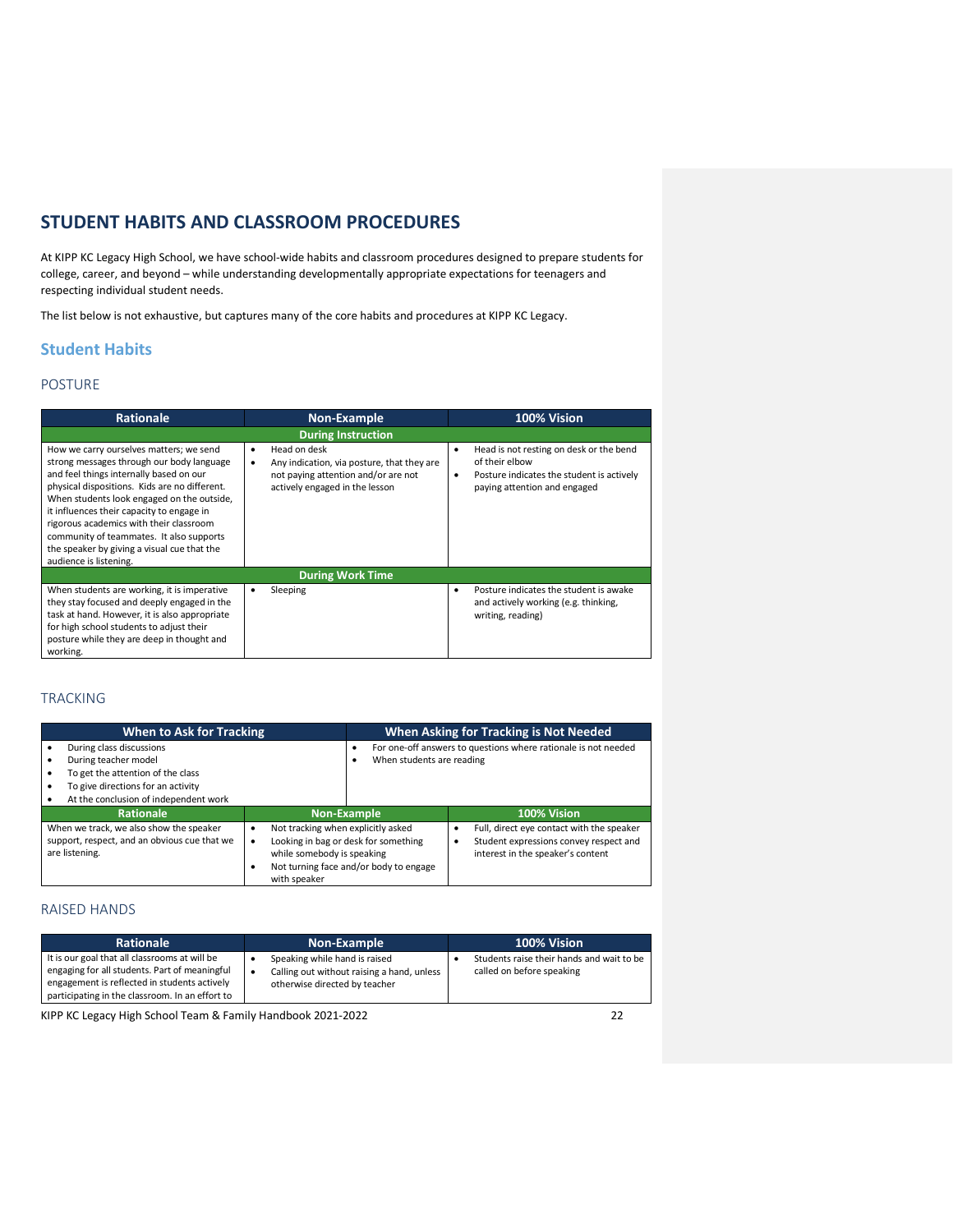| encourage equitable participation, students  |  | Students participate through choral        |
|----------------------------------------------|--|--------------------------------------------|
| are expected to raise an upright hand in the |  | response, cold call, free discussion based |
| air when volunteering to answer a question   |  | on class context and teacher directions    |
| or ask a question during class. This is the  |  |                                            |
| default engagement strategy; the teacher     |  |                                            |
| should also use other strategies to engage   |  |                                            |
| student voice.                               |  |                                            |

## VOICE AND VOLUME

| <b>Level</b>                                                                                                                                     | <b>Description</b>                                                                                   | <b>Example Settings</b>                          |  |
|--------------------------------------------------------------------------------------------------------------------------------------------------|------------------------------------------------------------------------------------------------------|--------------------------------------------------|--|
| $\bf{0}$                                                                                                                                         | Silent: Students do not talk or whisper. Nonverbal<br>communication only.                            | Independent practice; exams                      |  |
| $\mathbf{1}$                                                                                                                                     | Partner: Students whisper to each other. Students are<br>able to be heard only when three feet away. | Library; transitions during exams                |  |
| Small Group: Students are talking to a peer in a small-<br>$\overline{2}$<br>group volume. Students are able to be heard up to six<br>feet away. |                                                                                                      | Turn & talks; guided practice; hallways; lunch   |  |
| $\overline{\mathbf{3}}$                                                                                                                          | Presentation: Students are speaking to the entire<br>classroom so that everyone can hear.            | Reporting out; presenting to a group             |  |
| 4                                                                                                                                                | Celebration: Students are celebrating and<br>enthusiastic. Yelling, cheering, etc.                   | Community meeting; sporting events; celebrations |  |

## PREPARED DESK AND START OF CLASS

| <b>Rationale</b>                                                                                                                                                          | Non-Example                                                                                                                                                                    | 100% Vision                                                                                                                                                                                               |
|---------------------------------------------------------------------------------------------------------------------------------------------------------------------------|--------------------------------------------------------------------------------------------------------------------------------------------------------------------------------|-----------------------------------------------------------------------------------------------------------------------------------------------------------------------------------------------------------|
| The start of class is a critical time for students<br>to maximize every minute of class time.<br>Students should start working on the Do Now<br>immediately and silently. | Students do not begin working when<br>٠<br>class starts<br>Students are horse playing as they enter<br>٠<br>the classroom<br>Students do not have their materials for<br>class | Teacher greets students as they enter<br>the classroom<br>Students enter the classroom, pick up a<br>do now by the door, and proceed to<br>their seat<br>Students begin working silently on the<br>Do Now |

Students are expected to be prepared for class at all times. Students should walk into class with the following materials:

- A sharpened pencil or a working pen
- Their notebook or binder
- Their text (English)
- Their calculator (Math and Science)

Some classes may have additional requirements, such as a Chromebook or a musical instrument.

### ASSIGN YOURSELF

| <b>Rationale</b>                                                                                                                                                                                                                                                       | Non-Example                      | 100% Vision                                                                                                                                                                                            |
|------------------------------------------------------------------------------------------------------------------------------------------------------------------------------------------------------------------------------------------------------------------------|----------------------------------|--------------------------------------------------------------------------------------------------------------------------------------------------------------------------------------------------------|
| Time is our enemy, especially when it comes<br>to building reading stamina and<br>comprehension. Therefore, whenever a<br>student finishes a task early, we want to<br>encourage them to pick up a book and read<br>or assign themselves to other outstanding<br>work. | Sleeping<br>Rushing through work | As soon as students finish work or have<br>down-time, they read a book or<br>complete other outstanding work<br>Advocating for a break with the teacher<br>as needed, and then assigning<br>themselves |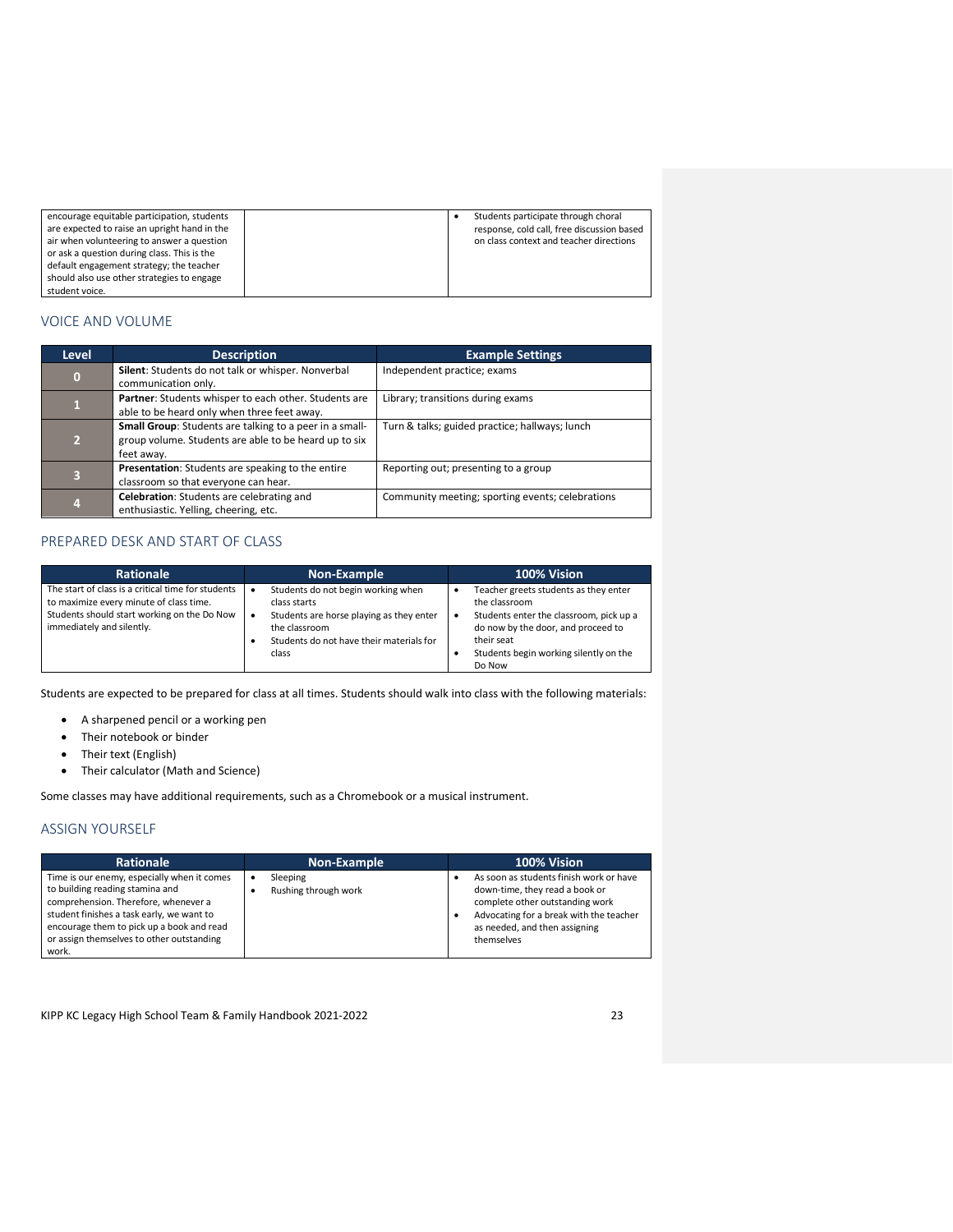## VISITORS IN CLASS

| <b>Rationale</b>                                                                                                                                                                                                                           | <b>Non-Example</b> |                                                                                                                             | 100% Vision |                                                                                                                                                   |
|--------------------------------------------------------------------------------------------------------------------------------------------------------------------------------------------------------------------------------------------|--------------------|-----------------------------------------------------------------------------------------------------------------------------|-------------|---------------------------------------------------------------------------------------------------------------------------------------------------|
| As our students are incredibly hard working, it<br>is not uncommon for visitors to wish to come<br>and observe our students in action. Given<br>this, we must be abundantly clear of what is<br>to be expected when a class has a visitor. | $\bullet$          | Students focusing on the visitor rather<br>than the lesson<br>Students calling out to the visitor as they<br>enter the room |             | Students are focused on the lesson, not<br>on visitors<br>Students appropriately engage with<br>visitors (raise hands, answer questions,<br>etc.) |

### DISAGREEING WITH A DEMERIT

| <b>Rationale</b>                                                                                                                                                                                                                                                                                                                                                                     | <b>Non-Example</b>                                                                                                                                                                                                                      | 100% Vision                                                                                                                                                                                                                                                                                                       |
|--------------------------------------------------------------------------------------------------------------------------------------------------------------------------------------------------------------------------------------------------------------------------------------------------------------------------------------------------------------------------------------|-----------------------------------------------------------------------------------------------------------------------------------------------------------------------------------------------------------------------------------------|-------------------------------------------------------------------------------------------------------------------------------------------------------------------------------------------------------------------------------------------------------------------------------------------------------------------|
| It is critical that we build both agency and<br>self-advocacy within our students while<br>helping them understand the ways in which<br>this is most likely to be successful. Mistakes<br>within the merit system are inevitable;<br>therefore, we must provide students with a<br>logical way to advocate for themselves as not<br>to reinforce a command and control<br>narrative. | Students responding to a demerit with<br>٠<br>rolled eyes, sucked teeth, under the<br>breath commentary, or other low-level<br>disrespect<br>Students arguing with or asking to<br>٠<br>discuss the demerit during class<br>immediately | Responding with "Got it", "Okay", or<br>٠<br>nodding head<br>Asking the teacher if they can discuss the<br>٠<br>demerit later in a neutral/positive tone<br>Writing a note to the teacher about the<br>٠<br>demerit<br>Reaching out to another adult after class<br>٠<br>for support in following up with teacher |

## MOVING AROUND THE CLASSROOM

| <b>Rationale</b>                                                                                                                                                                                                          | Non-Example                                                                                                                                                                  | 100% Vision                                                                                                                                                                                                                                                                  |
|---------------------------------------------------------------------------------------------------------------------------------------------------------------------------------------------------------------------------|------------------------------------------------------------------------------------------------------------------------------------------------------------------------------|------------------------------------------------------------------------------------------------------------------------------------------------------------------------------------------------------------------------------------------------------------------------------|
| When we have significant movement<br>throughout the classroom during instruction,<br>it can become a distraction. Therefore,<br>students should move about the classroom<br>only after they have been granted permission. | Students getting up without permission<br>٠<br>during whole-group instruction<br>Students taking circuitous routes to<br>٠<br>socialize with peers at inappropriate<br>times | Students asking for permission to move<br>about the room during whole-group<br>instruction<br>Students taking the most direct route to<br>their seat and not distracting others<br>Students meeting teacher expectations<br>during group activities, labs, projects,<br>etc. |

### HAND SIGNALS

| <b>Rationale</b>                                                                                                 | Non-Example                                                                                 | 100% Vision                                                                                                                                                                                                    |
|------------------------------------------------------------------------------------------------------------------|---------------------------------------------------------------------------------------------|----------------------------------------------------------------------------------------------------------------------------------------------------------------------------------------------------------------|
| We use hand signals for agree, disagree, and<br>support to communicate efficiently and to<br>support each other. | Students not supporting each other<br>٠<br>Students calling out while using hand<br>signals | Students using agree hands when they<br>agree and disagree hands when they<br>disagree with a statement<br>Students use support fingers when<br>another student is thinking or struggling<br>through an answer |

## <span id="page-23-0"></span>**Student Dress**

After a series of Family & Community meetings in the Winter and Spring of 2021, KIPP KC Legacy will not have a Student Uniform. Students must adhere to a dress code that helps decrease distractions to learning and promotes healthy relationships. Students are asked to have their body covered from "knees to shoulders" (no crop tops, tank tops, shortshorts/skirts, or large rips in jeans), and refrain from wearing items that depict or promote gangs, violence, and/or drugs. All shorts and skirts must pass the "fingertips test". Footwear and jewelry should not be distracting to learning. Students in P.E. will be allowed to dress down before class and will need athletic shoes.

On certain days, we ask that students dress up for school events and career opportunities, such as interviews.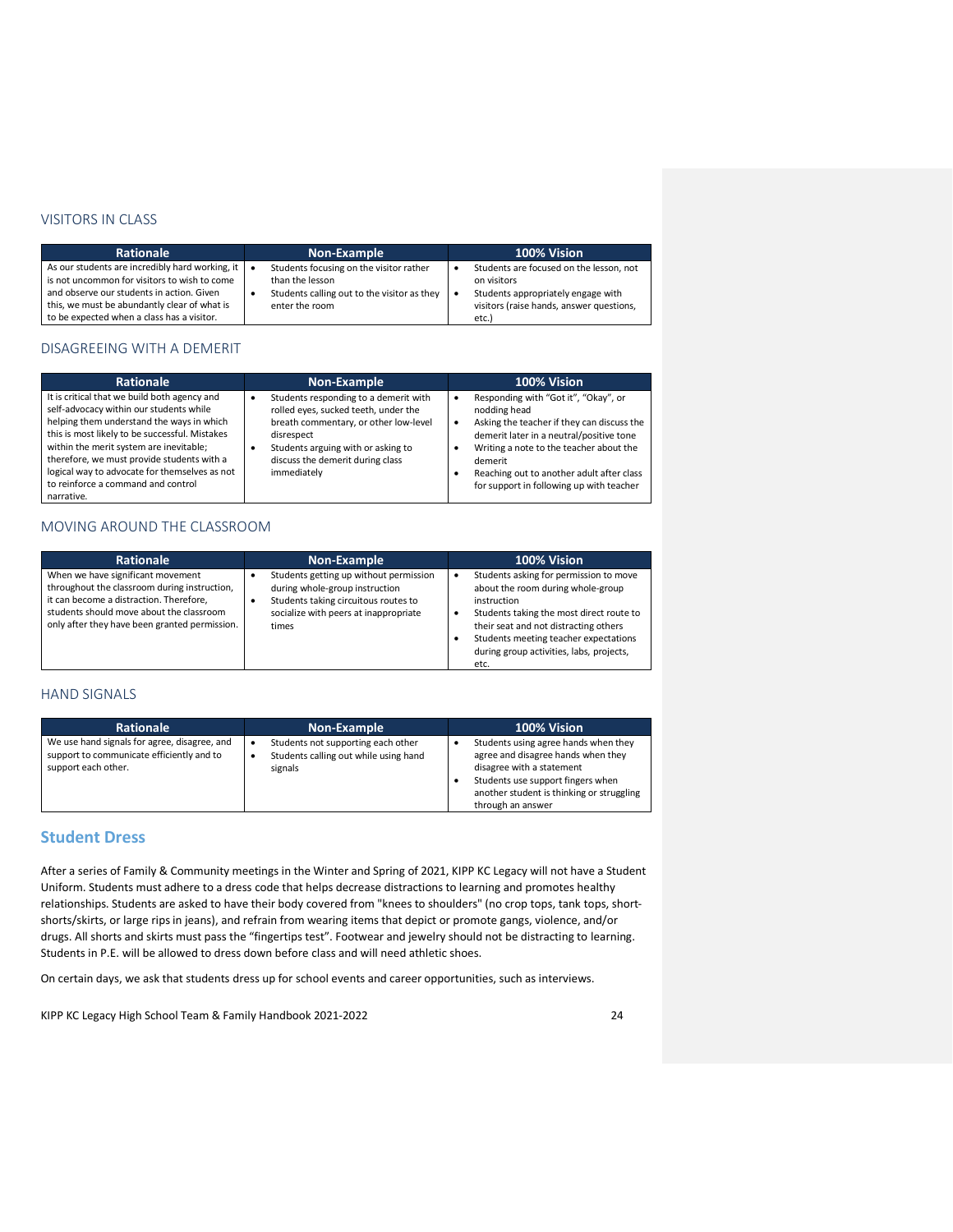If KIPP KC administrators determine that a student's clothing is distracting to the learning environment, they will be asked to either contact home or change into clothes provided by the school.

## <span id="page-24-0"></span>**TEACHING FOR EQUITY**

At KIPP KC Legacy High School, our students and families are primarily African American and Latinx. Meanwhile, across Kansas City and KIPP KC, the majority of teachers and administrators are white. Additionally, KIPP curriculum writers tend to be white. Doug Lemov, author of *Teach Like a Champion*, is white. Therefore, we run the risk – whether consciously or unconsciously – of injecting white supremacy culture into our curriculum and classrooms. At KIPP KC Legacy High School, our students are safe, seen, heard, and loved. This vision cannot be accomplished through curricula and teaching practices centered on white-dominant culture. At KIPP KC Legacy High School, we scrub our curriculum annually to ensure it is culturally relevant for our students. Additionally, we implement culturally relevant pedagogy.

It is not enough for Toni Morrison's *The Bluest Eye* to be on our English I reading list. In *We Want to Do More Than Survive*, Bettina Love argues that teachers must understand abolitionist, anti-racist teaching is explicitly the goal for their classroom.

White, well-meaning, liberal teachers can be racist too. Therefore, understanding how racism works and understanding how White privilege functions within our society does not bring us any closer to justice, and it certainly does not undo the educational survival complex. Knowing these truths is the first step to justice, but it's only a start… The real work is personal, emotional, spiritual, and communal. It is explicit, with a deep and intense understanding that loving Blackness is an act of political resistance, and therefore it is the fundamental aspect to teaching dark kids… School mattered because it provided the testing ground in which I learned ways to resist and navigate racism, the low expectations, the stereotypes, the spirit-murdering, all the forms of dark suffering, gender suffering, queer suffering, religious suffering, and class suffering. I learned that to succeed at school – by 'succeed' I do not mean getting good grades but leaving every day with my darkness intact or only slightly bruised – I had to practice a politics of refusal, love my Blackness as an act of political resistance, and give them hell.

At KIPP KC Legacy High School, it is our explicit goal for students to fully embrace their identity and respect each other across lines of difference, including race and ethnicity, language, gender, and sexual orientation. This does not just happen through an Advisory curriculum; it happens across our classes every day. Teacher and international lecturer Jeff Duncan-Andrade said: "Schooling is the process by which you institutionalize people to accept their place in society… Education is the process through which you teach them to transform it." At KIPP KC Legacy High School, we teach students both to navigate and dismantle white supremacist culture. We embrace culturally relevant pedagogy by seeing our students through the lens of their strengths and talents, and affirming their identities. In *Urban Education: Still Separate and Unequal*, Brian Wright writes: "In a [Culturally Responsive] classroom, students know who they are, and their self-identity, voice, and agency are cultivated and nurtured by their teachers. Informed by this perspective, hidden in plain sight are the rich and diverse languages, literacies, and cultural ways of being." At KIPP KC Legacy High School, we build bridges between our curriculum and our students' lives, we explicitly teach for equity, we educate students to value their own and others' cultural heritage, we meet students where they are in terms of their learning styles and modalities, and we understand that all students can and will learn.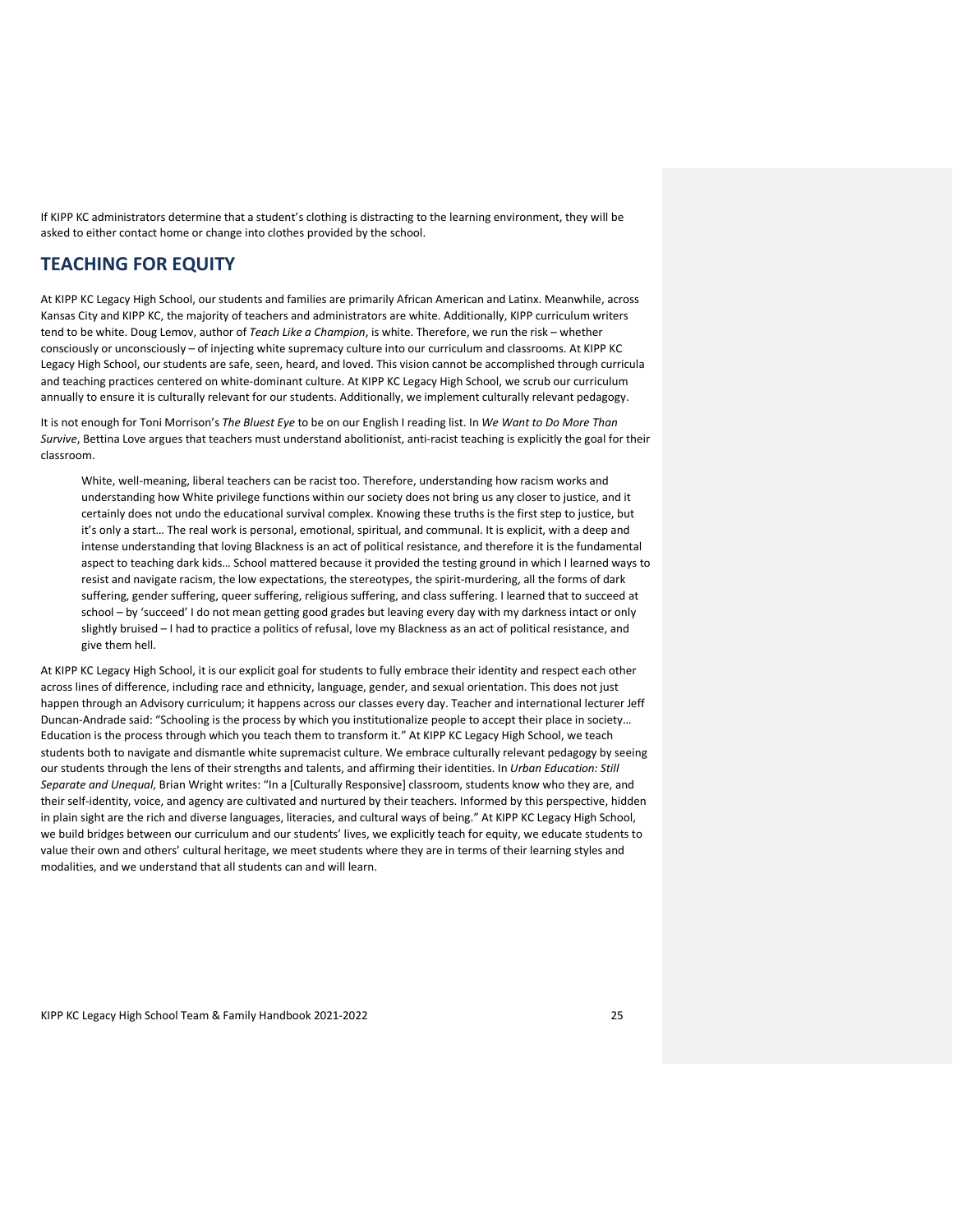## <span id="page-25-0"></span>**COMMUNITY BUILDING**

At KIPP KC Legacy High School, we believe community building plays an integral role in creating a homeplace for our students and families. We build community through a number of systems, including Culturally Responsive Teaching, Advisory, athletics, clubs, whole grade-level meetings, and whole-school events. These systems work together to create spaces for students to embrace their identity, respect the identities of others, find their niche, and celebrate.

## <span id="page-25-1"></span>**Culturally Responsive Teaching**

In her book "Culturally Responsive Teaching and the Brain," author and researcher Zaretta Hammond is unequivocal in her stance that students – especially those who have been historically marginalized – must have a learning environment where they feel safe and seen. These are the building blocks for what she calls "learning partnerships" that allow students who have been academically abandoned or who feel marginalized to reengage and reach a high standard of rigor and mastery.

*"An educator's ability to recognize students' cultural displays of learning and meaning making and respond positively and constructively with teaching moves that use cultural knowledge as a scaffold to connect what the student knows to new concepts and content in order to promote effective information processing. All the while the educator understands the importance of being in a relationship and having a social-emotional connection to the student in order to create a safe space for learning." (p. 15)*

## <span id="page-25-2"></span>**Advisory System**

Our Advisory system is designed to create a small community of students, paired with one adult for all four years of high school, where students experience a social-emotional learning curriculum. Students should always be able to go to their Advisor and Advisory team for support.

Advisory meets four times per week on the following weekly schedule:

| <b>Monday</b>            | Tuesdav                          | Wednesday                | <b>Thursday</b>                                     |
|--------------------------|----------------------------------|--------------------------|-----------------------------------------------------|
| 30 minutes<br>SEL Lesson | 30 minutes<br><b>SEL Circles</b> | 30 minutes<br>KTC Lesson | 30 minutes<br>Academic Data Reflection<br>Town Hall |

## <span id="page-25-3"></span>**Clubs and Club Time**

There are several reasons to provide robust extracurricular opportunities for our students. We know they can be powerful vehicles for connection, community, and school spirit. Beyond that, they can further the passions and interests of students, giving them voice, leadership opportunities, and purpose beyond the four walls of the classroom. Additionally, the role that extracurriculars play in the college admissions process is significant.

Club Time is a specific time every week for teachers and students to explore their shared passions and to create a community around a shared interest. Every teacher is expected to sponsor a club during club time that is a passion or interest that they would like to share with students. Club Time meets for 30 minutes once per week and the club lasts for one full semester. At the start of every semester students will select their club. All clubs will be finalized by the Assistant Principal at the start of every semester.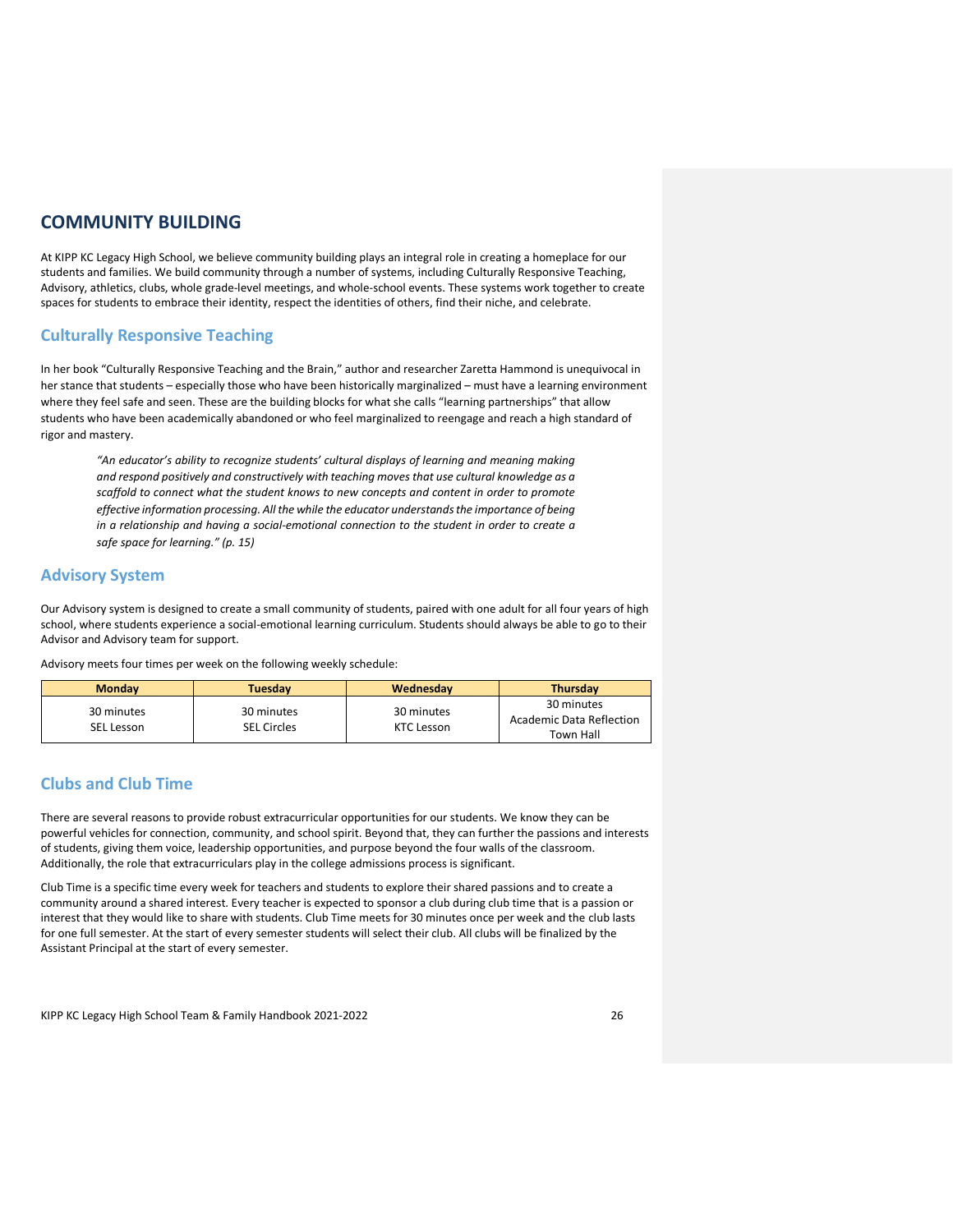## <span id="page-26-0"></span>**Student Council**

KIPP KC Legacy has a student council made up of 3-8 students, elected by their peers, who represent the voice of the study body. The Student Council has two main purposes: 1) to consult regularly with the school's Leadership Team about school-wide policies, student discipline, and student concerns; and 2) to plan regular student events.

## <span id="page-26-1"></span>**Grade-Level Town Hall**

We prioritize developing a strong, cohesive grade-level community at KIPP. To accomplish this, we have a grade-level Town Hall meeting for 20 minutes each week in which we create a network of relationships with one another, celebrate students, and share school-wide announcements. The Grade-Level Town Hall is executed by the Grade-Level Chair with planning and execution support from the Principal and Assistant Principal. All students and teachers attend the Grade-Level Town Hall.

The standing agenda for Grade-Level Town Halls is:

- Opening Announcements
- Time to Connect
- KIPPster of the Week Celebration
- Closing Announcements

## <span id="page-26-2"></span>**Healthy Teacher Survey**

We intentionally gather feedback and input from our students on how they are experiencing our school. The principal way we collect this feedback is through quarterly Culture Surveys.

The Culture Survey is completed for all classes once per quarter. The Culture Survey is planned and prepared by the Assistant Principal and executed by the classroom teachers. The results are analyzed by the Leadership Team and by the teacher with their coach. School-wide trends and results are shared with students through Grade-Level Town Halls.

An example Healthy Teacher Survey is as follows:

|                                                                   |                                                                                                  | Strongly<br><b>Disagree</b> | <b>Disagree</b> | Agree | Strongly<br>Agree |
|-------------------------------------------------------------------|--------------------------------------------------------------------------------------------------|-----------------------------|-----------------|-------|-------------------|
|                                                                   | 1. My teacher cares about me as a<br>person.                                                     |                             |                 |       |                   |
|                                                                   | 2. I am learning a lot in my ________ teacher's<br>class.                                        |                             |                 |       |                   |
|                                                                   | 3. In my ________ teacher's class, it is clear what I<br>am supposed to be learning each lesson. |                             |                 |       |                   |
|                                                                   | 4. My teacher explains things clearly.                                                           |                             |                 |       |                   |
|                                                                   | 5. My teacher builds lessons that allow<br>me to collaborate with my peers.                      |                             |                 |       |                   |
|                                                                   | 6. My teacher doesn't let students give<br>up.                                                   |                             |                 |       |                   |
| 7.                                                                | My _______ teacher accepts nothing less than<br>my best work.                                    |                             |                 |       |                   |
|                                                                   | 8. When I work hard, my ________ teacher<br>praises or notices me.                               |                             |                 |       |                   |
|                                                                   | 9. My teacher always checks my work<br>and gives me feedback.                                    |                             |                 |       |                   |
| KIPP KC Legacy High School Team & Family Handbook 2021-2022<br>27 |                                                                                                  |                             |                 |       |                   |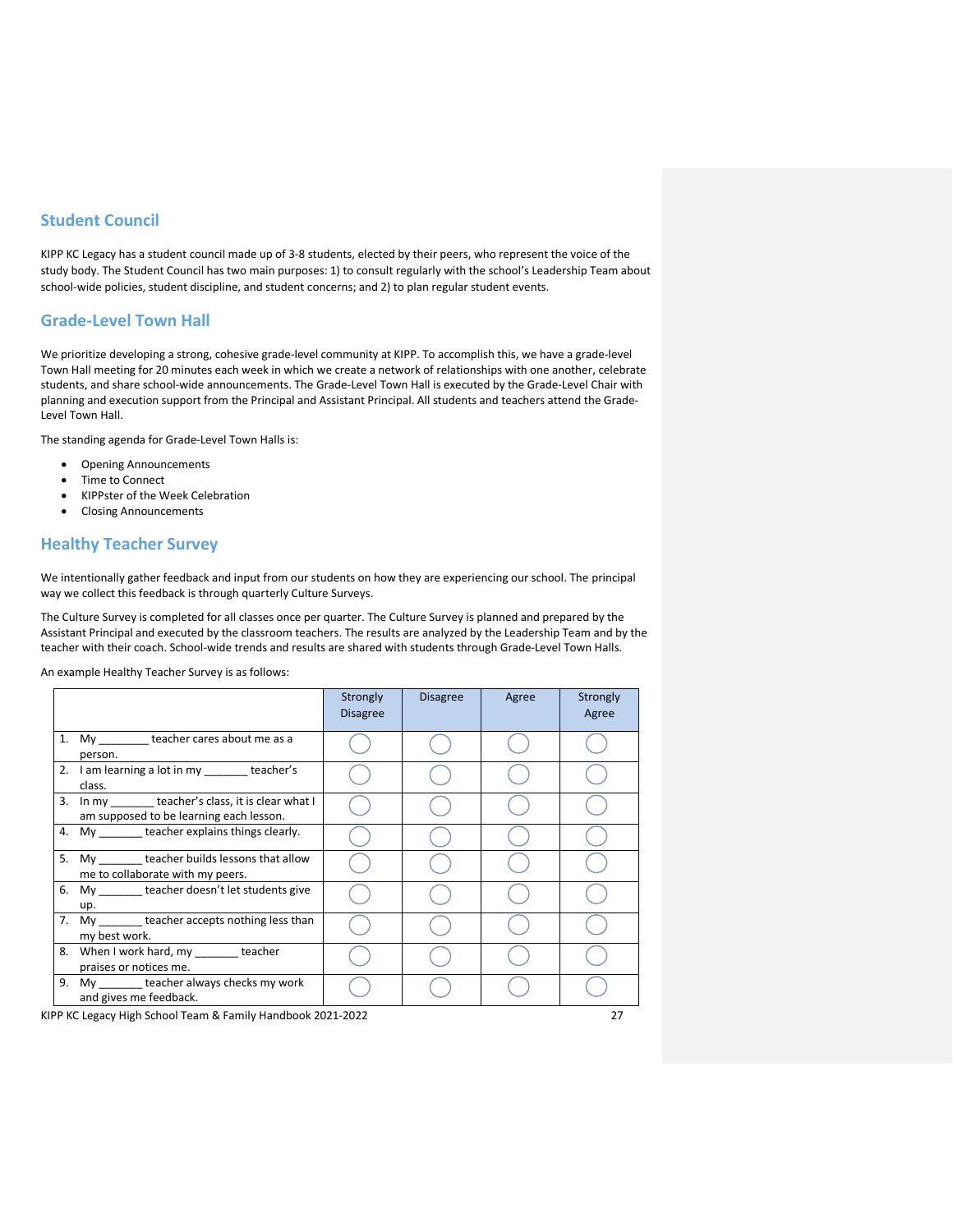| 10. I feel like I belong in my<br>teacher's<br>class.                       |  |  |
|-----------------------------------------------------------------------------|--|--|
| teacher's class, I feel safe to<br>11. In $my$<br>ask and answer questions. |  |  |
| teacher believes that I will<br>12. Mv<br>succeed.                          |  |  |

## <span id="page-27-0"></span>**Eligibility for Enrichment/After-School Activities**

The Missouri State High School Activities Association (MSHSAA) is comprised of approximately 750 member schools, both public and private, across the state of Missouri. MSHSAA's eligibility requirements have been voted on by the member schools and were adopted by your school when it became a MSHSAA member. Your school will also have local school requirements that you must comply with in order to be eligible.

Information contained on this page will acquaint you with the essential rules and regulations students and schools must follow in order to maintain and protect high school eligibility. No one requirement is more important than another. Any questions you have concerning these essential requirements or eligibility should be discussed with the school principal or athletic director. These administrators have copies of all MSHSAA eligibility requirements.

#### **I. ELIGIBILITY**

KIPP KC recognizes and promotes the priority of academics within our interscholastic athletic program. While athletics is an important part of education, academic success remains the primary objective. All coaches support this position and will make every effort to accommodate students' needs as they balance academics with athletics. It is essential for all student athletes and parents to understand the following academic eligibility regulations:

- 1. Students in grades 9<sup>th</sup>-12<sup>th</sup> may participate in high school interscholastic athletic competition.
- 2. The student is responsible for all missed work.
- 3. Concerning disciplinary action, KIPP reserves the right to determine a student's eligibility to participate in athletic and after-school activities.
- 4. Students will receive time for group study hours whenever possible and especially before late games and/or meets.

### **II. ATTENDANCE**

To participate in athletic practices and contests, the student must be in attendance for all classes during the school day. There will be five acceptable reasons for not attending classes:

- 1. Appointment with a health professional
	- a. The student athlete must provide a note from his or her doctor. Without a note, the student will not be able to participate in an after-school activity.
- 2. Observance of a religious holiday
- 3. Family emergency
- 4. Planned absence for a personal or educational purpose which has been approved in advance
- 5. Field trip or other school-related activity

KIPP KC Legacy High School Team & Family Handbook 2021-2022 28

**Commented [A5]:** Insert your school's policy here. **Commented [A6R5]:** Waiting on Regional Team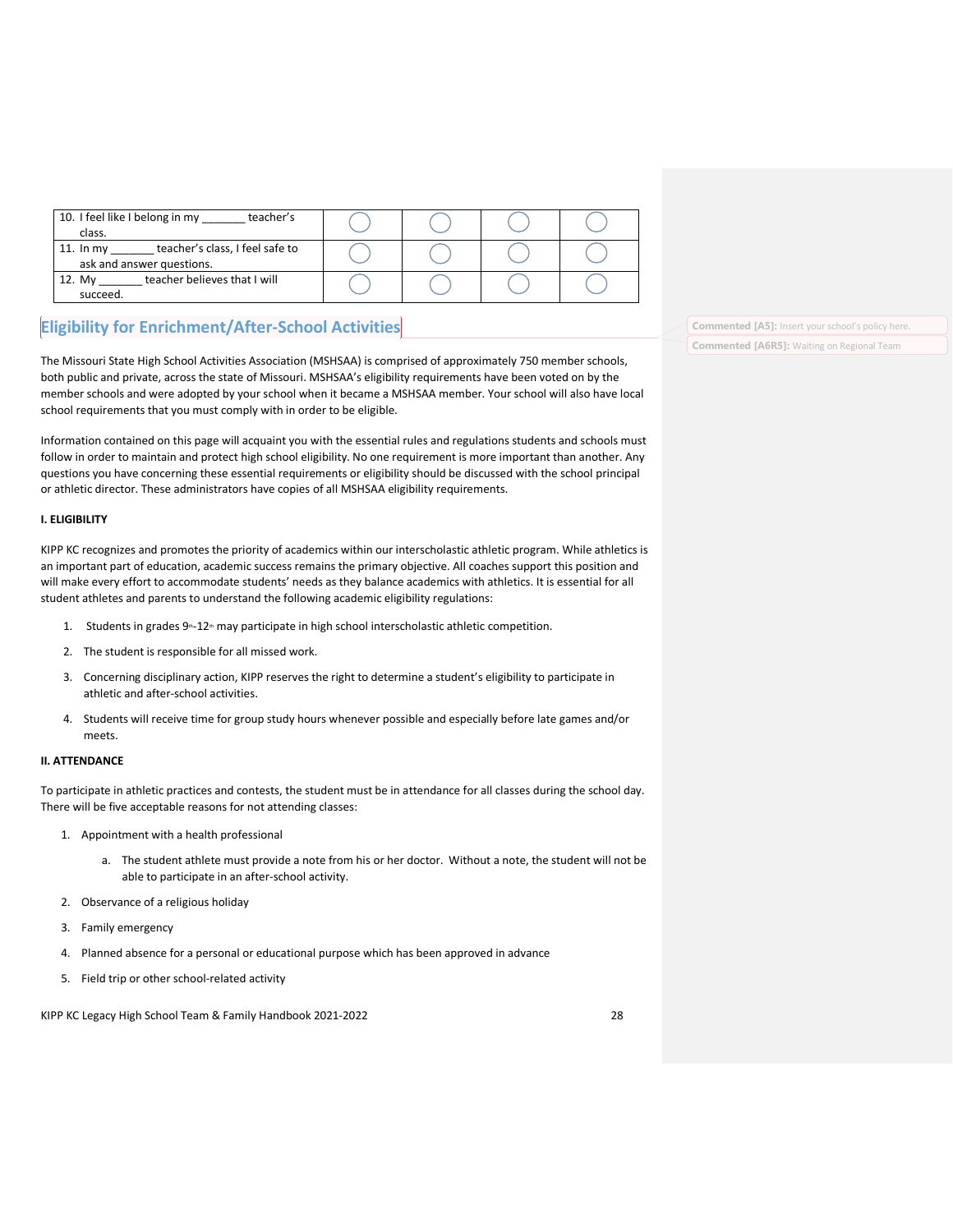#### **III. Academics**

#### **Grades 9-12**

You must be making satisfactory progress toward graduation as determined by KIPP KC and must have earned, the preceding semester of attendance, a minimum of 3.0 units of credit or have earned credit in 80% of the maximum allowable classes in which you can be enrolled in the semester, whichever is greater.

For your current semester, you must be enrolled in and regularly attending courses that offer 3.0 units of credit or 80% of the maximum allowable credits, whichever is greater. Credits earned or completed after the close of the semester will not fulfill the requirement. Summer high school courses for Fall academic eligibility may count towards eligibility. Specific concerns regarding eligibility guidelines should be directed to your activities director.

Students promoted for the first time into ninth grade are considered academically eligible for the first semester after promotion. Do not drop courses without first consulting with your school activities director or counselor to determine whether doing so will affect your eligibility.

#### **Grades 9-12**

You are eligible to participate in any sport for a maximum of four seasons (an exception is in place for schools sponsoring baseball or softball in both the fall and spring). Any part of a contest played during a season counts as a season of participation.

Your eligibility to participate in high school activities begins when you first enter the 9th grade and lasts for the next eight consecutive semesters (four consecutive years).

If you reach 19 years of age prior to July 1, you will be ineligible the next school year.

You must enter school within the first 11 days of the semester in order to be eligible that semester.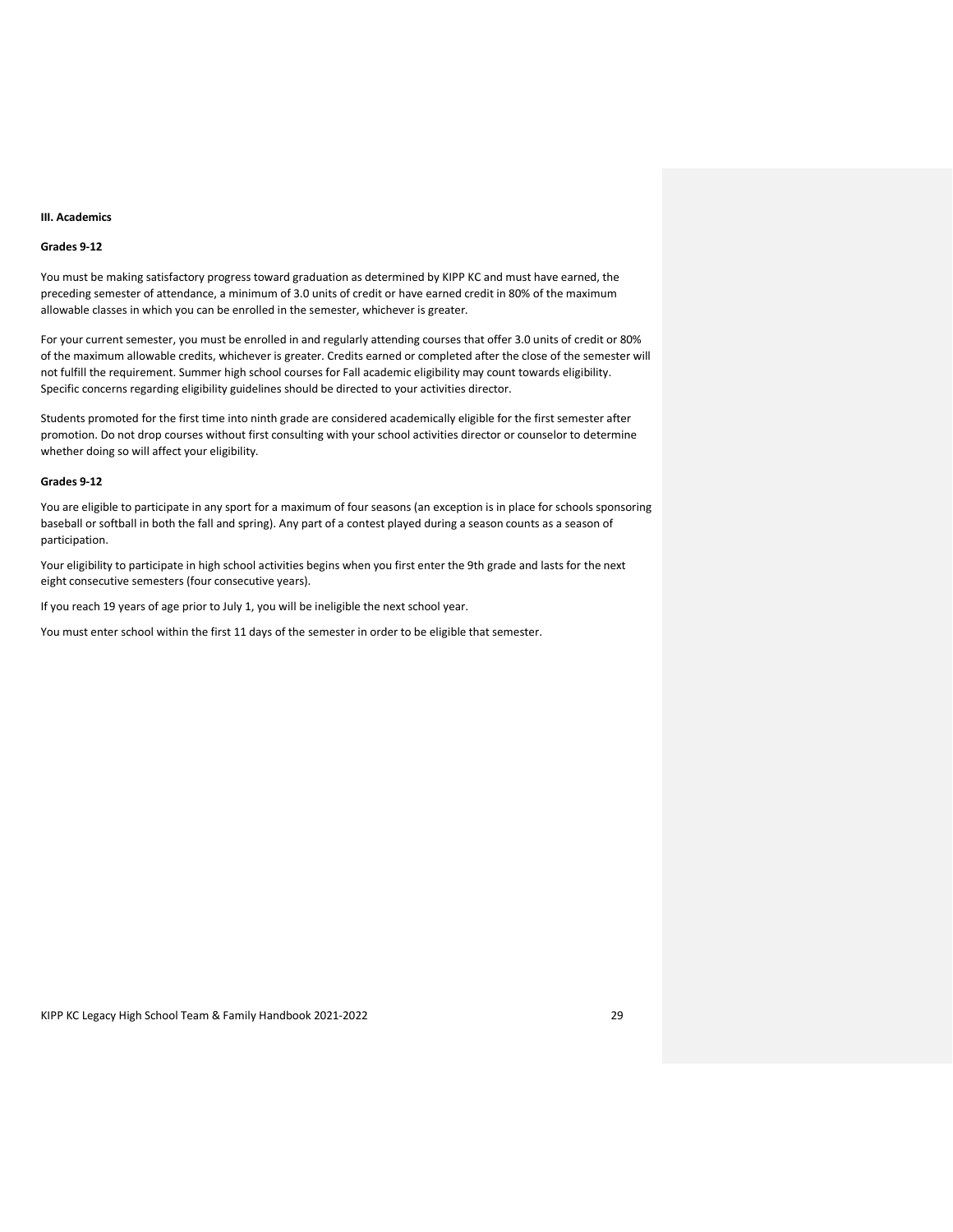## <span id="page-29-0"></span>**RESTORATIVE PRACTICES**

We view mistakes as opportunities to learn and grow. We use restorative practices to hold students accountable to high expectations through providing them with high levels of support when necessary. Our restorative practices focus on providing students with the necessary support to engage in learning, repair the harm from their mistakes, and build the knowledge and skills to prevent future mistakes.

The goal of all restorative practices is for students to reflect on their actions and understand the impact and harm of their actions on themselves and others while also building the social-emotional capacity to respond differently to similar situations in the future. We routinely exercise the following restorative practices: Re-Focus Conversations, Restorative Circles, Restorative Consequences, and Re-Entry Meetings. These restorative practices are detailed below:

| <b>Restorative Practice</b>     | <b>Details</b>                                                                                                                                                                                                                                                                                                                                                                                                                                                                                                                                                                                                                                                                                                                                                                                                          | <b>Accountability</b>                                                                                                                                                                                                                                                                                                                         |
|---------------------------------|-------------------------------------------------------------------------------------------------------------------------------------------------------------------------------------------------------------------------------------------------------------------------------------------------------------------------------------------------------------------------------------------------------------------------------------------------------------------------------------------------------------------------------------------------------------------------------------------------------------------------------------------------------------------------------------------------------------------------------------------------------------------------------------------------------------------------|-----------------------------------------------------------------------------------------------------------------------------------------------------------------------------------------------------------------------------------------------------------------------------------------------------------------------------------------------|
| <b>Re-Focus Conversations</b>   | Re-Focus Conversations are intended as quick<br>$\bullet$<br>conversations for students to debrief their current<br>behavior and re-focus to get back into the classroom<br>and learn<br>Re-Focus Conversations occur after teachers have<br>$\bullet$<br>used classroom moves, including an individual<br>conversation<br>Example behaviors for a re-focus conversation<br>$\bullet$<br>include: refusal to do work after teacher<br>conversation, head down after teacher conversation,<br>continued side conversation<br>$\bullet$<br>Re-Focus Conversations happen in the hallway<br>immediately outside the classroom and should last<br>no more than 3 minutes<br>Re-Focus Conversations are executed by the<br>$\bullet$<br>Assistant Principal, Counselor, Behavior Specialist, or<br>classroom teacher         | $\bullet$<br>Classroom teacher sends message<br>(through Liveschool) asking for a Re-<br>Focus Conversation for specific student<br>$\bullet$<br>Responder enters the classroom and<br>either monitors the class while the<br>teacher has the Re-Focus Conversation<br>or conducts the Re-Focus Conversation<br>themselves                    |
| <b>Restorative Circles</b>      | Restorative Circles are intended for participants to<br>$\bullet$<br>repair harm and re-build a relationship<br>Restorative Circles may be part of the consequences<br>$\bullet$<br>for a student's behavior for that student to learn<br>how their actions impacted another and begin to<br>repair that relationship.<br>Restorative Circles may be requested by a staff<br>$\bullet$<br>member or student<br>Restorative Circles can be facilitated by any member<br>$\bullet$<br>of the Leadership Team, the Counselor, or other<br>trained teachers                                                                                                                                                                                                                                                                 | Restorative Circles that are requested<br>$\bullet$<br>are scheduled, prepared, and facilitated<br>by the Assistant Principal, Behavior<br>Specialist, or Counselor                                                                                                                                                                           |
| <b>Restorative Consequences</b> | Restorative Consequences are intended for<br>$\bullet$<br>participants to reflect on their actions and repair<br>harm in a relationship<br>Restorative Consequences may include writing an<br>$\bullet$<br>apology letter, completing research and a<br>presentation about the effects of a drug, attending a<br>session about techniques for anger management, or<br>writing reflection letter about what they learned<br>through engaging in community service<br>Restorative Consequences always produce a tangible<br>$\bullet$<br>outcome that is shared with at least one staff<br>member in the school community<br>We maintain high expectations for the quality of all<br>$\bullet$<br>restorative consequences such that they are not just<br>an assigned task, but a time for deep reflection and<br>growth. | Restorative Consequences are<br>$\bullet$<br>determined by the Assistant Principal<br>with the student. The AP schedules and<br>monitors the student's progress to<br>completion.<br>$\bullet$<br>Restorative Consequences are all<br>completed in a timely manner, and must<br>be completed for full re-entry to the<br>learning environment |
| <b>Re-Entry Meetings</b>        | Re-Entry Meetings are intended for students to have<br>$\bullet$<br>a plan for their return to the learning environment<br>after an out-of-school suspension                                                                                                                                                                                                                                                                                                                                                                                                                                                                                                                                                                                                                                                            | When a student is suspended, the Re-<br>$\bullet$<br>Entry Meeting is scheduled with the<br>student and parent                                                                                                                                                                                                                                |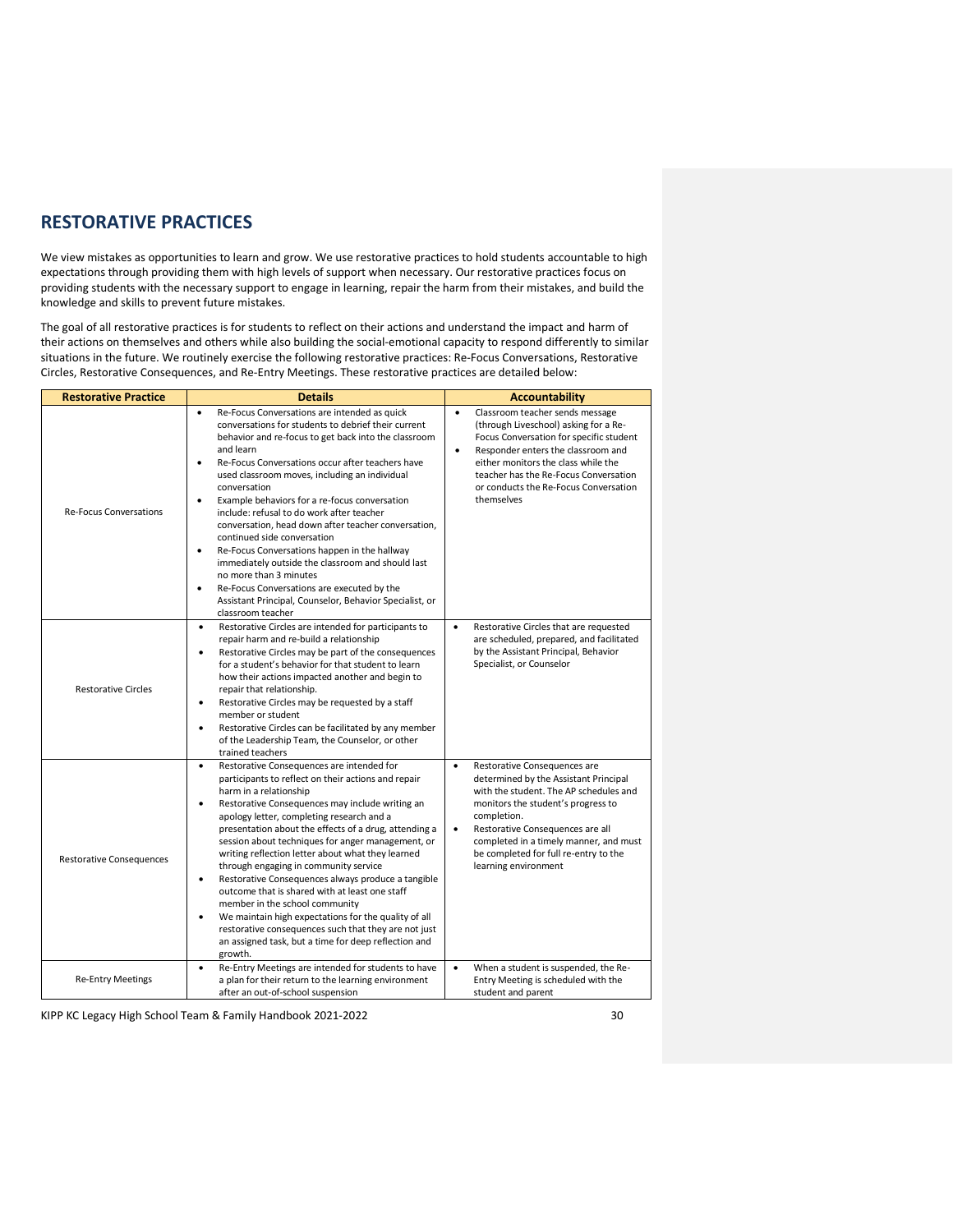| Re-Entry Meetings are required for all out-of-school<br>suspensions more than one day<br>Re-Entry Meetings can include the student, parent,<br>and at least one member of the LT<br>During Re-Entry Meetings, the group debriefs what<br>actions earned the student's suspension, what the<br>student has learned, and a plan to prevent the same<br>mistake from happening again | If a parent refuses to attend a Re-Entry<br>٠<br>Meeting, the LT still holds the re-entry<br>meeting and asks a teacher, another<br>family member, or a peer to attend<br>All next steps from the Re-Entry Meeting<br>٠<br>are communicated to the LT, GLC, and<br>appropriate teachers |
|-----------------------------------------------------------------------------------------------------------------------------------------------------------------------------------------------------------------------------------------------------------------------------------------------------------------------------------------------------------------------------------|-----------------------------------------------------------------------------------------------------------------------------------------------------------------------------------------------------------------------------------------------------------------------------------------|
|-----------------------------------------------------------------------------------------------------------------------------------------------------------------------------------------------------------------------------------------------------------------------------------------------------------------------------------------------------------------------------------|-----------------------------------------------------------------------------------------------------------------------------------------------------------------------------------------------------------------------------------------------------------------------------------------|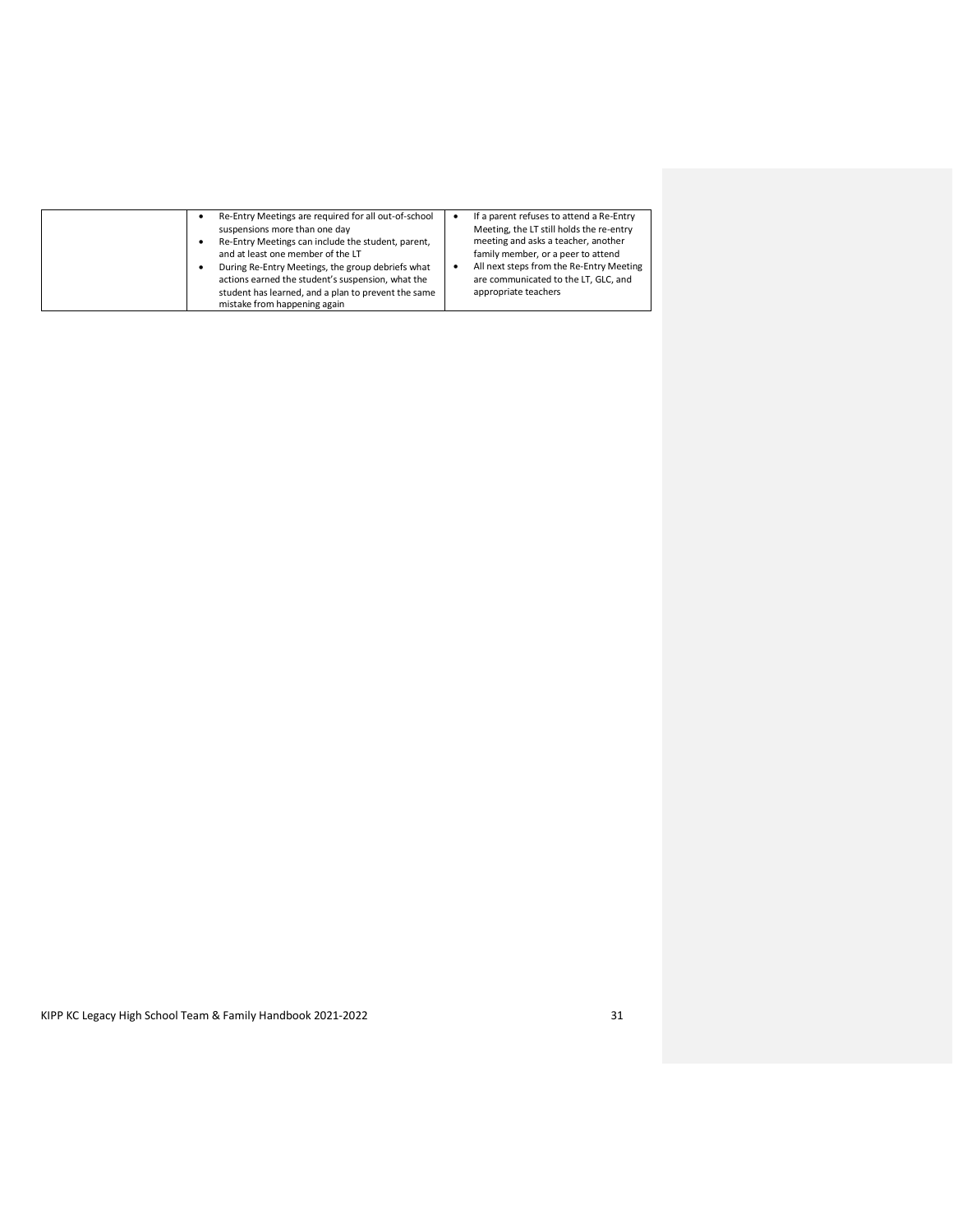## <span id="page-31-0"></span>**FAMILY ENGAGEMENT**

Parents and family members are consistently engaged around their child's academic and behavioral progression and encouraged to be an active member of the school community. KIPP KC Legacy High School employs the following methods of family communication:

| <b>Type of Communication</b> | <b>Method of Communication</b>                                                                                                                                                                                                                                                                                                                                                                                                                                                                                                                                                                                                                                                                                                                                                                                                                                                                                                                                                                 |  |  |
|------------------------------|------------------------------------------------------------------------------------------------------------------------------------------------------------------------------------------------------------------------------------------------------------------------------------------------------------------------------------------------------------------------------------------------------------------------------------------------------------------------------------------------------------------------------------------------------------------------------------------------------------------------------------------------------------------------------------------------------------------------------------------------------------------------------------------------------------------------------------------------------------------------------------------------------------------------------------------------------------------------------------------------|--|--|
| <b>Positive Culture</b>      | All new KIPP KC Legacy High School students participate in a Family Orientation<br>٠<br>meeting with the Principal or Assistant Principal prior to the beginning of each<br>school year. These can be home visits or at the school, depending on the<br>convenience for each family. The purpose of Family Orientation is to go over our<br>vision, values, and expectations, answer questions from the student and family,<br>and make clear any logistical steps that need to be taken before the school year.<br>In the first two weeks of school, all students receive at least one positive phone<br>٠<br>call from their teacher and/or Advisor.<br>Each grade level holds one family event each quarter (e.g. movie night, game<br>$\bullet$<br>night).<br>At least once per quarter, the school hosts a whole-school family event,<br>٠<br>including but not limited to Student-led Conferences, pep rallies, fall potluck, a<br>back-to-school event, and an end-of-year celebration. |  |  |
| <b>Academic</b>              | All students receive a data snapshot each week, including their grades and<br>$\bullet$<br>merits. These reports are also sent to families digitally.<br>Advisors audit student gradebooks at least every other week and call home for<br>٠<br>students failing more than one class.<br>Teachers call or text families of failing students at least once at the midpoint of<br>٠<br>each quarter.<br>Student-led Conferences occur twice per year at the end of first quarter and<br>$\bullet$<br>third quarter.                                                                                                                                                                                                                                                                                                                                                                                                                                                                               |  |  |
| <b>Behavioral</b>            | Teachers call or text home for any student who is removed from their class each<br>day by 5 p.m.<br>The Assistant Principal calls or texts home for any student who is over 15<br>٠<br>demerits for the week by 5 p.m. on the day they go over 15 demerits.<br>The Assistant Principal calls home for any student receiving a suspension by 5<br>$\bullet$<br>p.m. on the day of the incident.                                                                                                                                                                                                                                                                                                                                                                                                                                                                                                                                                                                                 |  |  |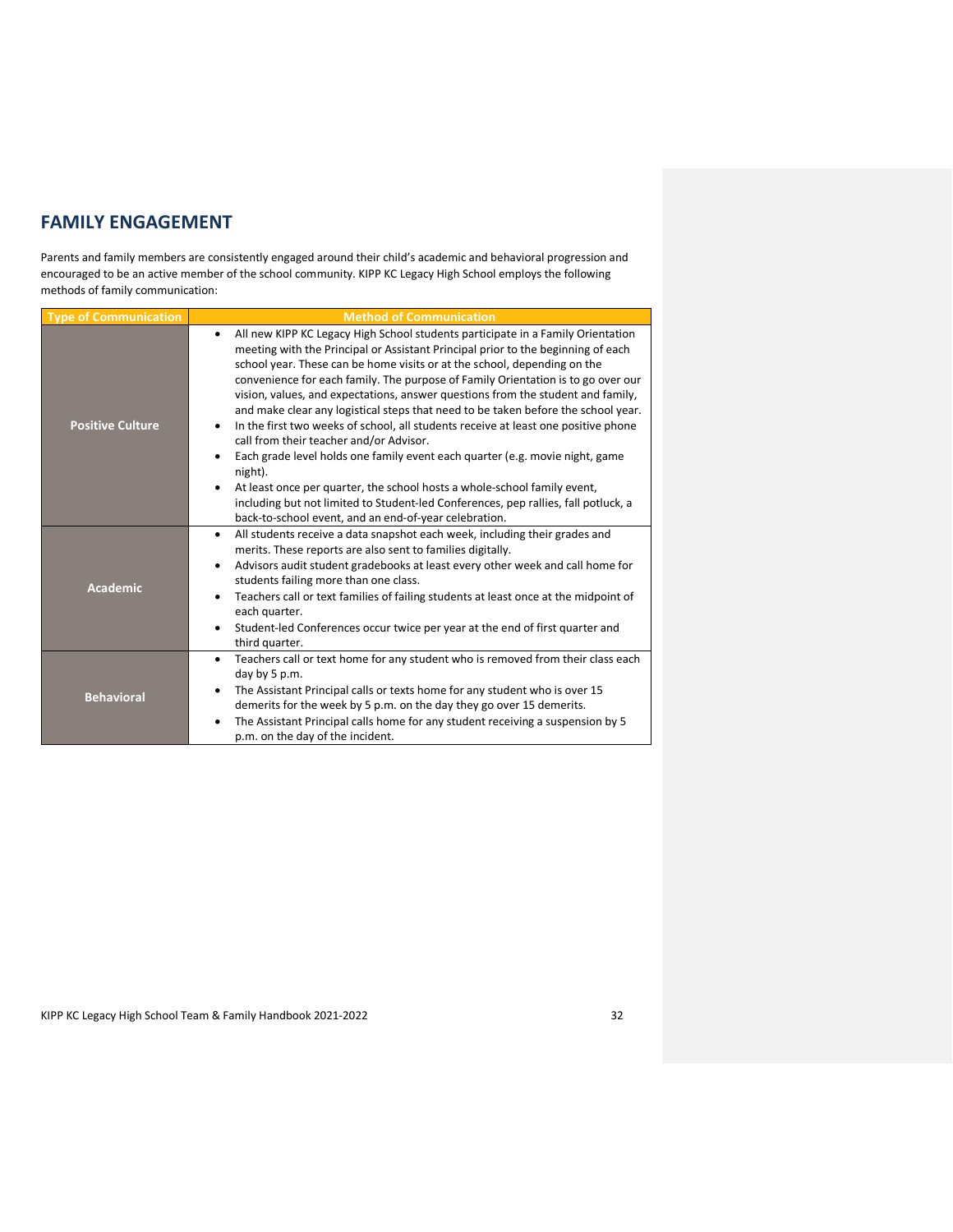## <span id="page-32-0"></span>**BEHAVIOR MANAGEMENT SYSTEMS**

## <span id="page-32-1"></span>**The Merit System**

Without consistency, discipline is unfair. With a merit system, we strive to give students immediate feedback on their behavior, teaching them to make productive choices and deter negative choices, and tracking the choices they make over time. Our goal is for students to learn the habits and skills necessary to be successful on their paths through college, career, and beyond. For consequences to be truly consistent across our school, we must commit to assigning a merit or demerit to each instance of student behavior that warrants the consequence.

### EARNING MERITS

| <b>Merit</b>                                                                                        | <b>Sample Actions</b>                                                                                                                                                                                                                                                             |
|-----------------------------------------------------------------------------------------------------|-----------------------------------------------------------------------------------------------------------------------------------------------------------------------------------------------------------------------------------------------------------------------------------|
|                                                                                                     | Merits (+5)                                                                                                                                                                                                                                                                       |
| Homeplace<br>When students make others feel<br>safe, seen, heard, and loved, we<br>build homeplace. | A student stops to help another student who has dropped their school supplies<br>$\bullet$<br>A student reports to the teacher that another student is being bullied<br>A student shows respect for an identity (e.g. racial, gender, sexual orientation) outside of<br>their own |
| Grow<br>We celebrate any and all<br>academic, social, and emotional<br>growth.                      | A students shows growth on an exit ticket, quiz, etc.<br>٠<br>A student shows growth in a social interaction with another student during a mediation<br>٠                                                                                                                         |
| Launch<br>We celebrate any and all<br>milestones or progress toward<br>college, career, and beyond. | A student completes an application for a summer program, internship, scholarship, etc.<br>٠<br>A student connects classroom learning to a career interest<br>٠<br>A student shows academic mastery of a skill                                                                     |

### EARNING DEMERITS

| <b>Demerits</b>                                                                                                                             | <b>Sample Actions</b>                                                                                                                                                                                                                                                                                                                                                                                           |  |  |
|---------------------------------------------------------------------------------------------------------------------------------------------|-----------------------------------------------------------------------------------------------------------------------------------------------------------------------------------------------------------------------------------------------------------------------------------------------------------------------------------------------------------------------------------------------------------------|--|--|
| <b>Minor Demerits (-1)</b>                                                                                                                  |                                                                                                                                                                                                                                                                                                                                                                                                                 |  |  |
| <b>Safety</b><br>Our first priority is safety. We<br>learn from unsafe choices.                                                             | A student is running down the hallway<br>٠<br>A student throws a pencil across the room in a playful way<br>$\bullet$                                                                                                                                                                                                                                                                                           |  |  |
| Communication<br>Respectful communication is<br>necessary to build relationships<br>and launch careers.                                     | A student raises their middle finger toward another student in a context that does not<br>٠<br>significantly disrupt learning<br>A student uses verbal or written profanity in a social context (not slurs or statements<br>$\bullet$<br>directed at another person)<br>A student reacts to a teacher direction or redirection by saying "I don't care" or other<br>$\bullet$<br>language that is disrespectful |  |  |
| <b>Directions</b><br>We have clear expectations<br>because they create fairness.<br>Choosing not to meet them is a<br>learning opportunity. | A student continues to talk during a test after the expectation for silence has been made<br>$\bullet$<br>clear<br>A student refuses to move to a different seat after being given the direction by the<br>٠<br>teacher                                                                                                                                                                                         |  |  |
| <b>Tardy</b><br>We value learning and growth.<br>Therefore, we need everyone in<br>class for the full lesson.                               | A student arrives to class after the hell                                                                                                                                                                                                                                                                                                                                                                       |  |  |
| <b>Major Demerits (-5)</b>                                                                                                                  |                                                                                                                                                                                                                                                                                                                                                                                                                 |  |  |
| <b>Major Demerit</b>                                                                                                                        | A student uses profanity (or similar sounding words) directed at another person (peer or<br>٠<br>adult) in a derogatory or threatening manner                                                                                                                                                                                                                                                                   |  |  |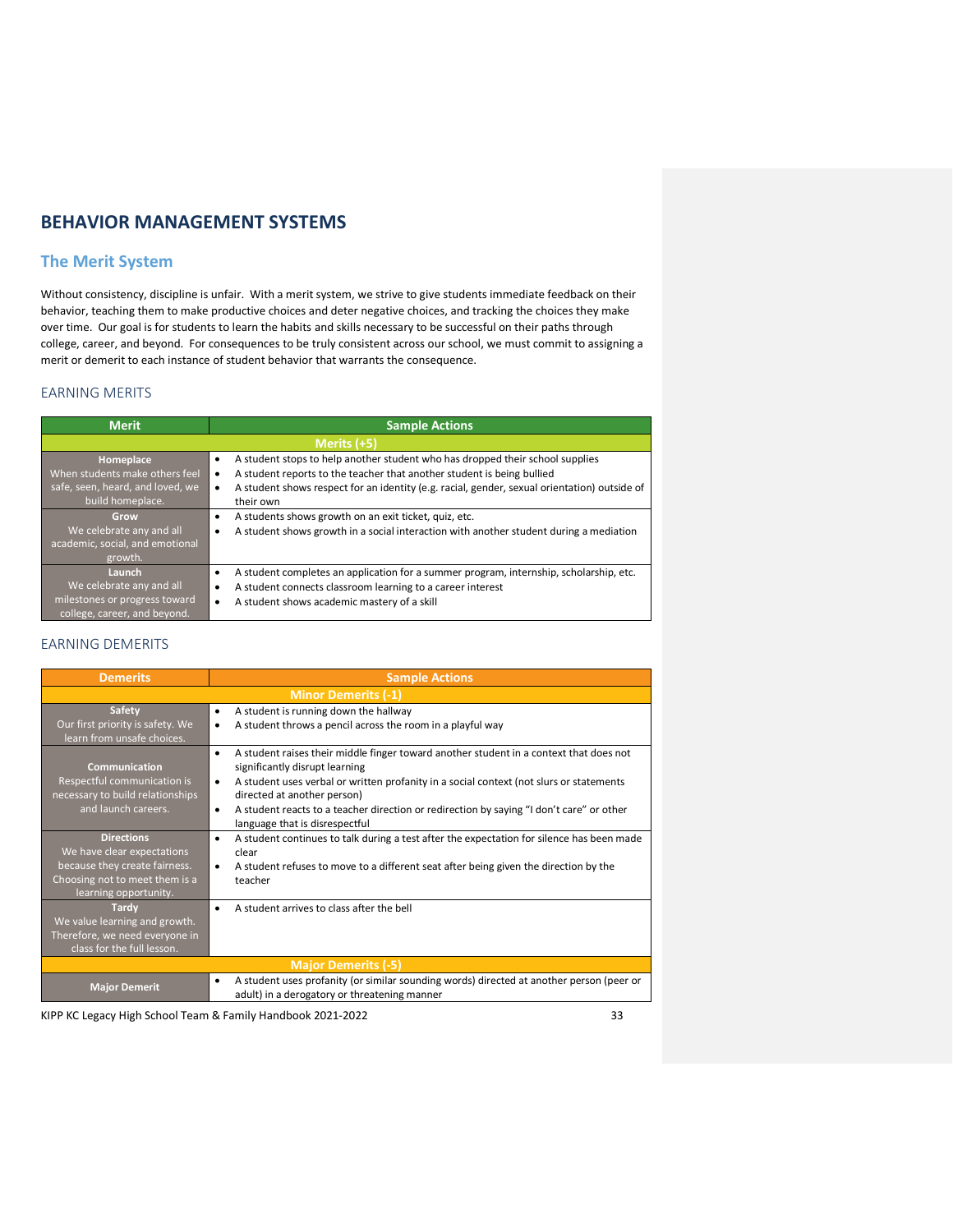| More serious breaches of our     |
|----------------------------------|
| school values require additional |
| consequences and follow up.      |

• A student is play hitting, pushing, tripping, or engaging another student in way that could lead to a more serious conflict A student skips class or refuses to go to class

In Junior and Senior years, students can graduate out of the demerit system. See Progressive Privileges below:

## <span id="page-33-0"></span>**Progressive Privileges**

**Status Criteria Privileges School Store** • Earned sufficient merits to make a purchase at the School Store • Spend merits at the School Store, including snacks, school supplies, and Bid Trips **Junior Varsity** • Freshman or Sophomore • Passing all current classes<br>• Less than 5 demerits ner w Less than 5 demerits per week for 4 consecutive weeks • Can dress down every day in jeans, KIPP/college/career shirt, and any shoes that cover the whole foot Can choose an alternative lunch space • Recognized weekly during Town Hall • Earn a JV lanyard **Varsity** • Junior or Senior • Passing all current classes Less than 5 demerits per week for 4 consecutive weeks • Can dress down every day in jeans, KIPP/college/career shirt, and any shoes that cover the whole foot • Can choose an alternative lunch space • Recognized weekly during Town Hall • Earn a Varsity shirt • Qualify as a mentor for freshman students Is no longer part of the demerit system<sup>4</sup> **Legacy** • Completed a Real World Learning Path • Climb the ladder to hang your picture on the KIPP KC Legacy High School Wall • Choose your Legacy Support Team to hold the ladder • Recognized during Town Hall (thank your Legacy Support Team) Earn a Legacy polo shirt (can be worn any day)

## <span id="page-33-1"></span>**Progressive Consequences**

| <b>Action</b>    | Explanation                                                                                                | Rationale                                                                                                                                                                 |
|------------------|------------------------------------------------------------------------------------------------------------|---------------------------------------------------------------------------------------------------------------------------------------------------------------------------|
| Demerit<br>Cycle | Monday - Friday<br>Every Monday morning students will receive a<br>snapshot report from the previous week. | Each week is a fresh start for students.<br>Students must have ownership over the<br>weekend to show their parents their report<br>and make a plan for the upcoming week. |

**Commented [A7]:** Edit based on dress code

<sup>4</sup> In rare cases, grade level teams may decide to return a student to the demerit system. This would occur only after a student conference between the grade level team and the student.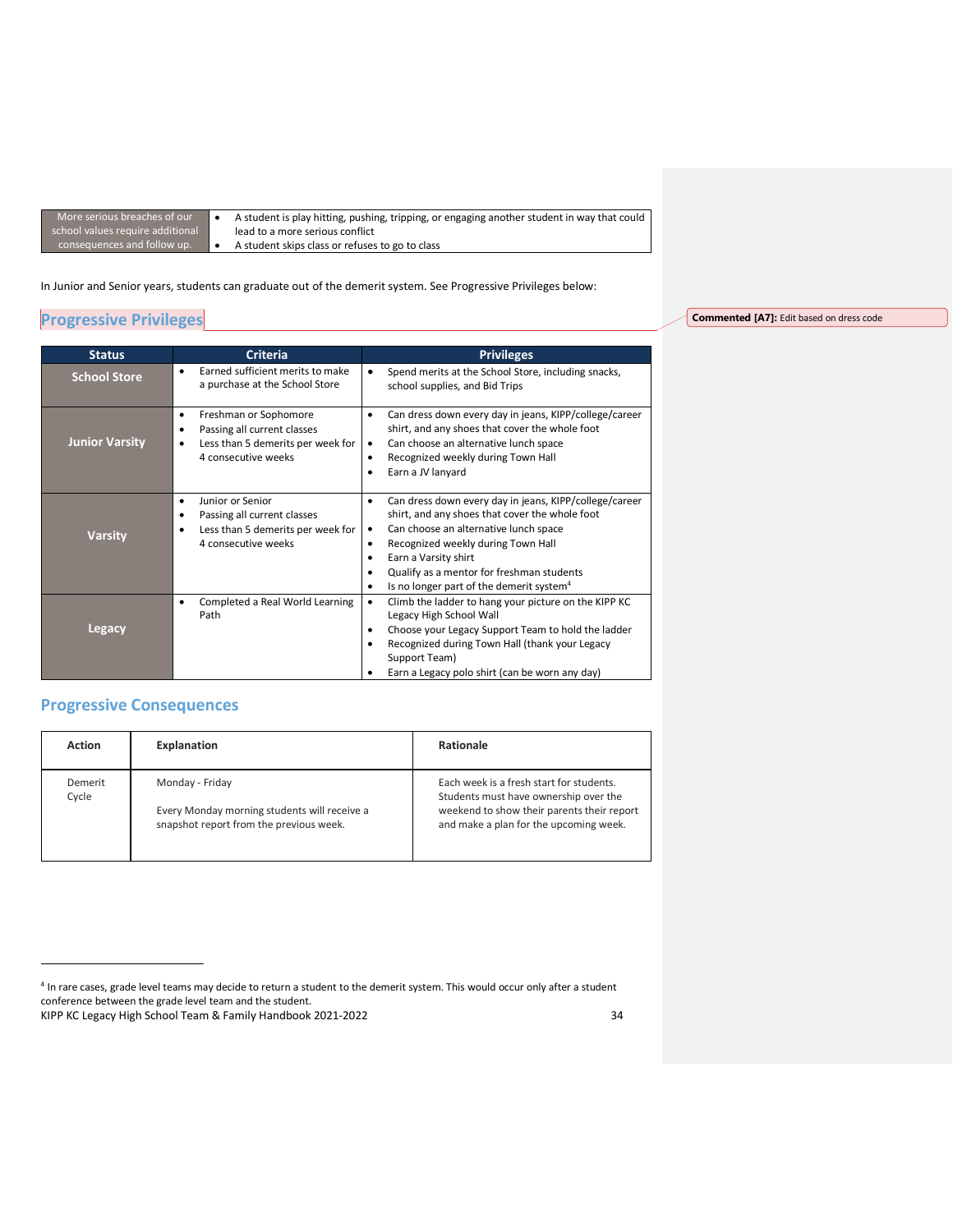| Disciplinary<br>Removals | Disciplinary removals are worth zero demerits. The<br>consequence for being removed from class is missing<br>learning time.<br>Removal from class can occur when a student needs<br>to be escorted from class due to a series of poor<br>choices that have significantly disrupted the learning<br>of the class. The Behavior Specialist and/or an<br>administrator will take steps to help the student<br>process, refocus, and return to class.                                                                                                            | Disciplinary removals occur when the<br>student has greatly disrupted the learning<br>environment. Teachers will follow up with<br>students after each removal to help support<br>them in making better choices the next<br>time. Removals are not additional demerits<br>because the student already has a<br>consequence: missing learning time. |
|--------------------------|--------------------------------------------------------------------------------------------------------------------------------------------------------------------------------------------------------------------------------------------------------------------------------------------------------------------------------------------------------------------------------------------------------------------------------------------------------------------------------------------------------------------------------------------------------------|----------------------------------------------------------------------------------------------------------------------------------------------------------------------------------------------------------------------------------------------------------------------------------------------------------------------------------------------------|
| $15+$<br>Demerits        | When a student makes enough choices in one week to<br>receive 15 or more demerits they will move to a<br>separate leveled discipline system. They will continue<br>to earn demerits while also having additional support<br>from the school and from their family. If this occurs, a<br>meeting with the Assistant Principal will be required,<br>among other potential consequences and<br>actions. These actions could include, but are not<br>limited to: individual student success plan, in-school<br>alternative learning environment, and suspension. | We want all students to be in school and<br>learning. This means we provide<br>opportunities in school to build student skills<br>and success; however, we know that to<br>achieve that goal we sometimes need to<br>partner with parents to improve behavioral<br>and academic outcomes.                                                          |

## 15+ DEMERIT LEVELS

## *15+ Demerits Level 1*

| <b>School Support</b>                                                                                                                           | <b>Family Support</b>                                                                                                               | <b>Student Responsibility</b>                  |
|-------------------------------------------------------------------------------------------------------------------------------------------------|-------------------------------------------------------------------------------------------------------------------------------------|------------------------------------------------|
| Completed and signed reflection<br>٠<br>returned to teacher = Grow<br>Merit<br>Teacher follow-up conversation<br>$\bullet$<br>from any removals | Parent/guardian phone call, Zoom<br>٠<br>meeting, or in-person meeting with<br>АP<br>Meeting notes shared with grade-<br>level team | Completed reflection<br>returned to teacher(s) |

## *15+ Demerits Level 2*

| <b>School Support</b>                                                                                                                                                                                                        | <b>Family Support</b>                                                                                                                                                                           | <b>Student Responsibility</b>                  |
|------------------------------------------------------------------------------------------------------------------------------------------------------------------------------------------------------------------------------|-------------------------------------------------------------------------------------------------------------------------------------------------------------------------------------------------|------------------------------------------------|
| Completed and signed reflection<br>returned to teacher = Grow Merit<br>Teacher follow-up conversation<br>from any removals<br>Problem solving conversation with<br>Advisor<br>Student added to SOC Student List<br>Generator | Parent/guardian in-person<br>٠<br>meeting with AP (within 3)<br>business days)<br>AP shares teacher feedback and<br>$\bullet$<br>gathers information in parent<br>meeting to inform SOC process | Completed reflection<br>returned to teacher(s) |

## *15+ Demerits Level 3*

| <b>School Support</b>                                               | <b>Family Support</b>                             | <b>Student Responsibility</b>                  |  |
|---------------------------------------------------------------------|---------------------------------------------------|------------------------------------------------|--|
| Completed and signed reflection<br>returned to teacher = Grow Merit | Student identifies a<br>mentor to observe them in | Completed reflection<br>returned to teacher(s) |  |
|                                                                     |                                                   |                                                |  |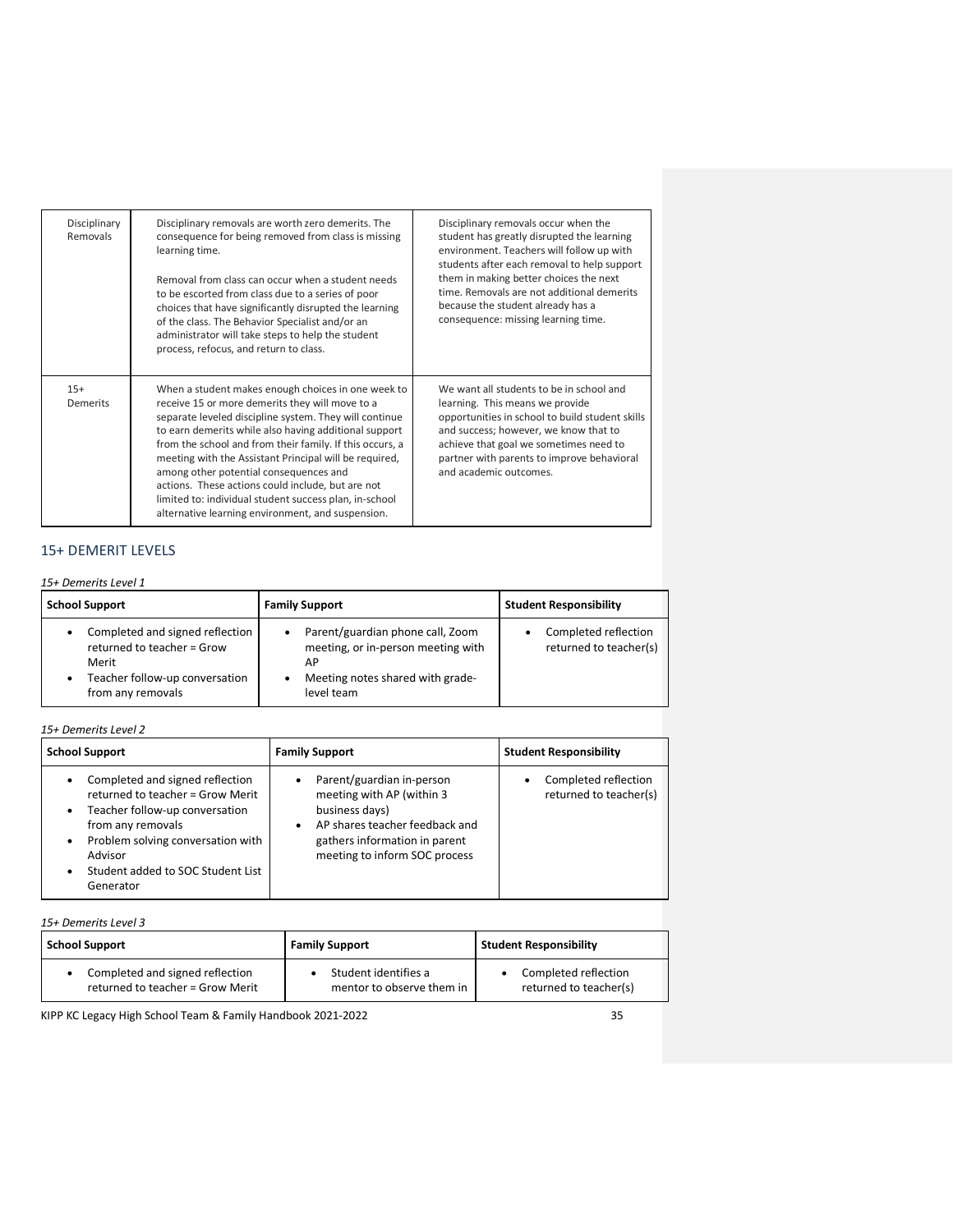| $\bullet$<br>$\bullet$<br>$\bullet$ | Teacher follow-up conversation from<br>any removals<br>Problem solving conversation with AP<br>Student added to SOC Quick Hits or<br>Official SOC | class (parent, guardian,<br>sibling, peer)<br>Observer and student<br>complete a reflection<br>together after the | Participate appropriately<br>with Tier 2 supports (bring<br>daily tracker home each<br>day, etc.) |  |
|-------------------------------------|---------------------------------------------------------------------------------------------------------------------------------------------------|-------------------------------------------------------------------------------------------------------------------|---------------------------------------------------------------------------------------------------|--|
| $\bullet$                           | Other Tier 2 supports determined by<br>AP and GL team (daily tracker, daily<br>communication from Advisor, etc.)                                  | observation and submit to<br>the Assistant Principal                                                              |                                                                                                   |  |

### *15+ Demerits Level 4*

| <b>School Support</b>                                                                                                                                                                                                                                                                                                                                                                                                                                      | <b>Family Support</b>                                                                                                                                                                                                                                                                                                                                                   | <b>Student Responsibility</b>                                                                                                 |
|------------------------------------------------------------------------------------------------------------------------------------------------------------------------------------------------------------------------------------------------------------------------------------------------------------------------------------------------------------------------------------------------------------------------------------------------------------|-------------------------------------------------------------------------------------------------------------------------------------------------------------------------------------------------------------------------------------------------------------------------------------------------------------------------------------------------------------------------|-------------------------------------------------------------------------------------------------------------------------------|
| 1 day of ISS<br>$\bullet$<br>Completed and signed reflection<br>٠<br>returned to teacher = Grow Merit<br>Teacher follow-up conversation from any<br>٠<br>removals<br>Student meets with grade-level team of<br>$\bullet$<br>teachers<br>Student added as Official SOC<br>$\bullet$<br>Referral to DoSS<br>$\bullet$<br>6-week pause for<br>$\circ$<br>implementation of interventions<br>Level 4 consequences for 15+<br>$\circ$<br>apply during this time | Parent/guardian observes<br>$\bullet$<br>student in class for at least 1<br>hour (either during the day of<br>ISS or the next business day)<br>Parent/guardian completes<br>$\bullet$<br>Observation Reflection and<br>submits to the front office<br>After day of ISS, student is<br>٠<br>suspended until the parent<br>observation is scheduled and<br>then completed | Completed<br>$\bullet$<br>reflection returned<br>to teacher(s)<br>Consultancy<br>$\bullet$<br>Protocol with<br>Advisory group |

#### *15+ Demerits Level 5*

| <b>School Support</b>                                                                                                                                                                      | <b>Family Support</b>                                                                                                                                                                              | <b>Student Responsibility</b>        |
|--------------------------------------------------------------------------------------------------------------------------------------------------------------------------------------------|----------------------------------------------------------------------------------------------------------------------------------------------------------------------------------------------------|--------------------------------------|
| Teacher follow-up conversation<br>$\bullet$<br>from any removals<br>Success Plan (individualized<br>$\bullet$<br>expectations and follow-up<br>consequences)<br>Other Tier 3 supports<br>٠ | Success Plan (individualized<br>$\bullet$<br>expectations and follow-up<br>consequences)<br>Referral to School Within A School<br>$\bullet$<br>AND/OR<br>3 or more days of suspension<br>$\bullet$ | Meet expectations<br>in Success Plan |

Students move down 1 Level during 2nd Semester by earning less than 5 demerits 2 weeks in a row.

### REMOVALS, RE-ENTRY, AND DISCIPLINARY INCIDENTS

There are times when a student must be removed from class to protect the learning environment. If a student receives a Major Demerit, or if a teacher exhausts their teacher moves, the student earns a disciplinary removal. Teachers enter the removal in LiveSchool, and then ask the student to walk to the Recovery Room. While in the Recovery Room, students complete a reflection and debrief their choices. Reflections are shared with the relevant teacher after they are completed and debriefed. The Assistant Principal or Behavior Specialist determines when the student is ready to return to class. Students are responsible for completing work they miss while removed from class. Students and teachers are both responsible for a follow-up conversation to repair any break in their relationships following the disciplinary removal.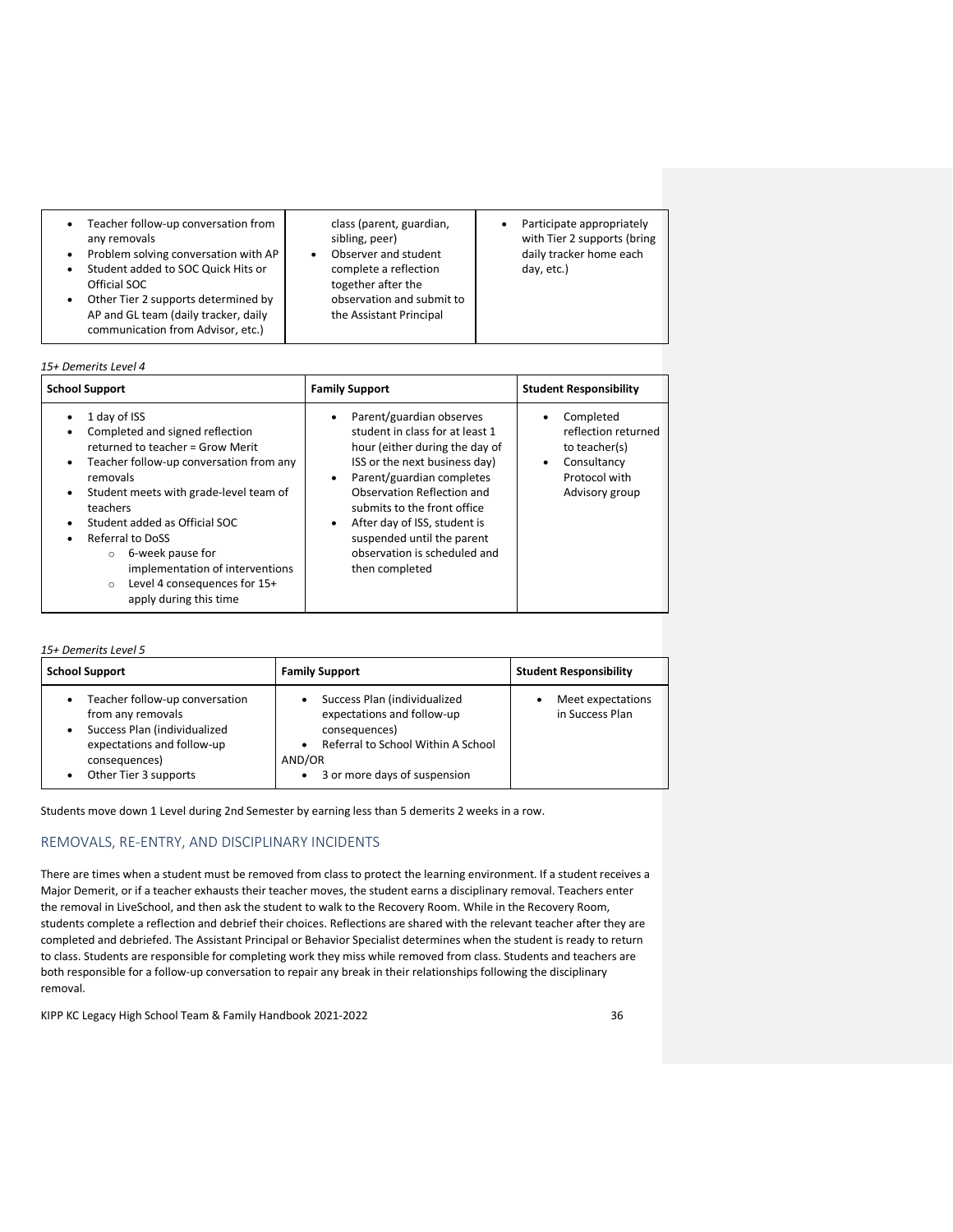| <b>Behavior</b>                                                                       |     | <b>Range of Disciplinary Action</b>                       |
|---------------------------------------------------------------------------------------|-----|-----------------------------------------------------------|
| Repeated violations of dress code                                                     | Min | <b>Parent Meeting</b>                                     |
|                                                                                       | Max | 1 day ISS                                                 |
| Improper use of school's technology                                                   | Min | Parent Contact                                            |
|                                                                                       | Max | 3 day OSS and Parent Meeting                              |
| Leaving campus without permission                                                     | Min | Parent Contact                                            |
|                                                                                       | Max | 10 day OSS                                                |
| Cheating or Academic Dishonesty                                                       | Min | Admin Referral, and loss of credit for<br>assignment/test |
|                                                                                       | Max | 1 day ISS                                                 |
| Possession of Tobacco, Alcohol or Illegal drugs/substances                            | Min | 5 day OSS                                                 |
|                                                                                       | Max | Police Report, Referral for Expulsion                     |
| Possession of Lighter or Matches                                                      | Min | Confiscation and Parent Contact                           |
|                                                                                       | Max | 5 day OSS                                                 |
| Threatening a staff member or visitor verbally, in writing, or on the<br>internet     | Min | Admin Referral and/or 1 day OSS                           |
|                                                                                       | Max | 10 day OSS                                                |
| Bullying/Harassment of students or staff; including sexual and internet<br>harassment | Min | Admin Referral, 1 day ISS                                 |
|                                                                                       | Max | 10 day OSS                                                |
| Arson                                                                                 | Min | 10 day OSS/Police Report                                  |
|                                                                                       | Max | Referral for Expulsion                                    |
| Assault/Battery                                                                       | Min | 10 day OSS                                                |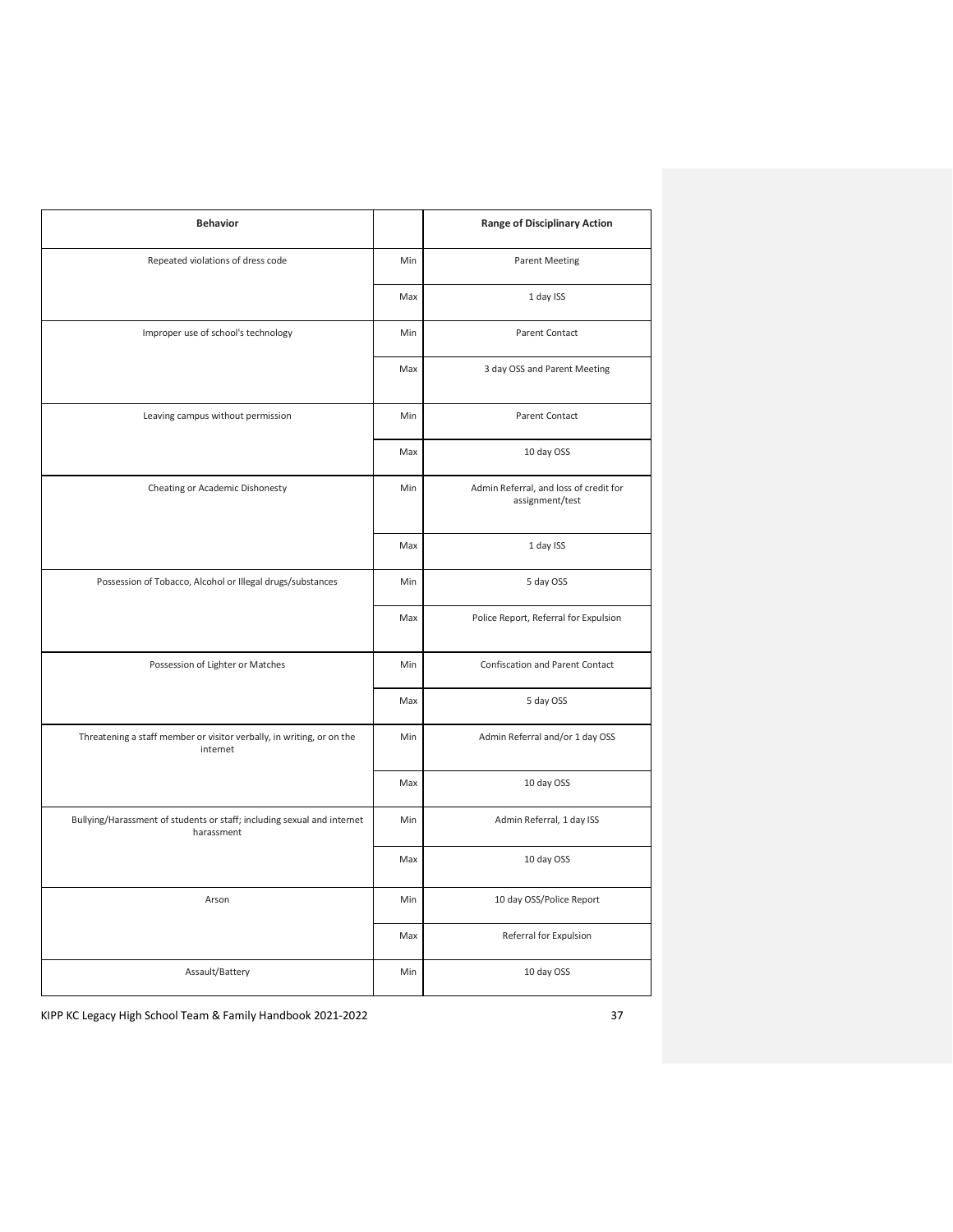|                                                                                   | Max | Referral for Expulsion               |
|-----------------------------------------------------------------------------------|-----|--------------------------------------|
| Physical Conflict / Fighting                                                      | Min | 5 day OSS                            |
|                                                                                   | Max | Referral for Expulsion               |
| Gang-related activity                                                             | Min | 1 day ISS                            |
|                                                                                   | Max | Referral for Expulsion               |
| Theft/Robbery                                                                     | Min | <b>Parent Meeting</b>                |
|                                                                                   | Max | Referral for Expulsion               |
| Vandalism                                                                         | Min | Clean/remove or payment of repairs   |
|                                                                                   | Max | Referral for Expulsion               |
| Unsafe with / throwing objects or furniture                                       | Min | 1 day ISS                            |
|                                                                                   | Max | 5 day OSS                            |
| Possession of a dangerous weapon including but not limited to firearms,<br>knives | Min | See Gun-Free Schools Act             |
|                                                                                   | Max | Referral for Expulsion/Police Report |
| Repeated violations of the Student Discipline Policy                              | Min | 1 day ISS                            |
|                                                                                   | Max | Referral for Expulsion               |
| Removal from in school suspension (ISS)                                           | Min | Parent Pick Up                       |
|                                                                                   | Max | 5 Day OSS                            |
|                                                                                   |     |                                      |

### RECOVERY ROOM

When students enter the Recovery Room, they pick up a reflection sheet and sit where they are directed by the Behavior Specialist. In some situations, students may be prepared to start their reflection sheet immediately. In others, they may need time to regulate. The Behavior Specialist manages this flow and ensures all students complete a reflection that will be shared back with the relevant teacher. Strong reflections include a student's description of the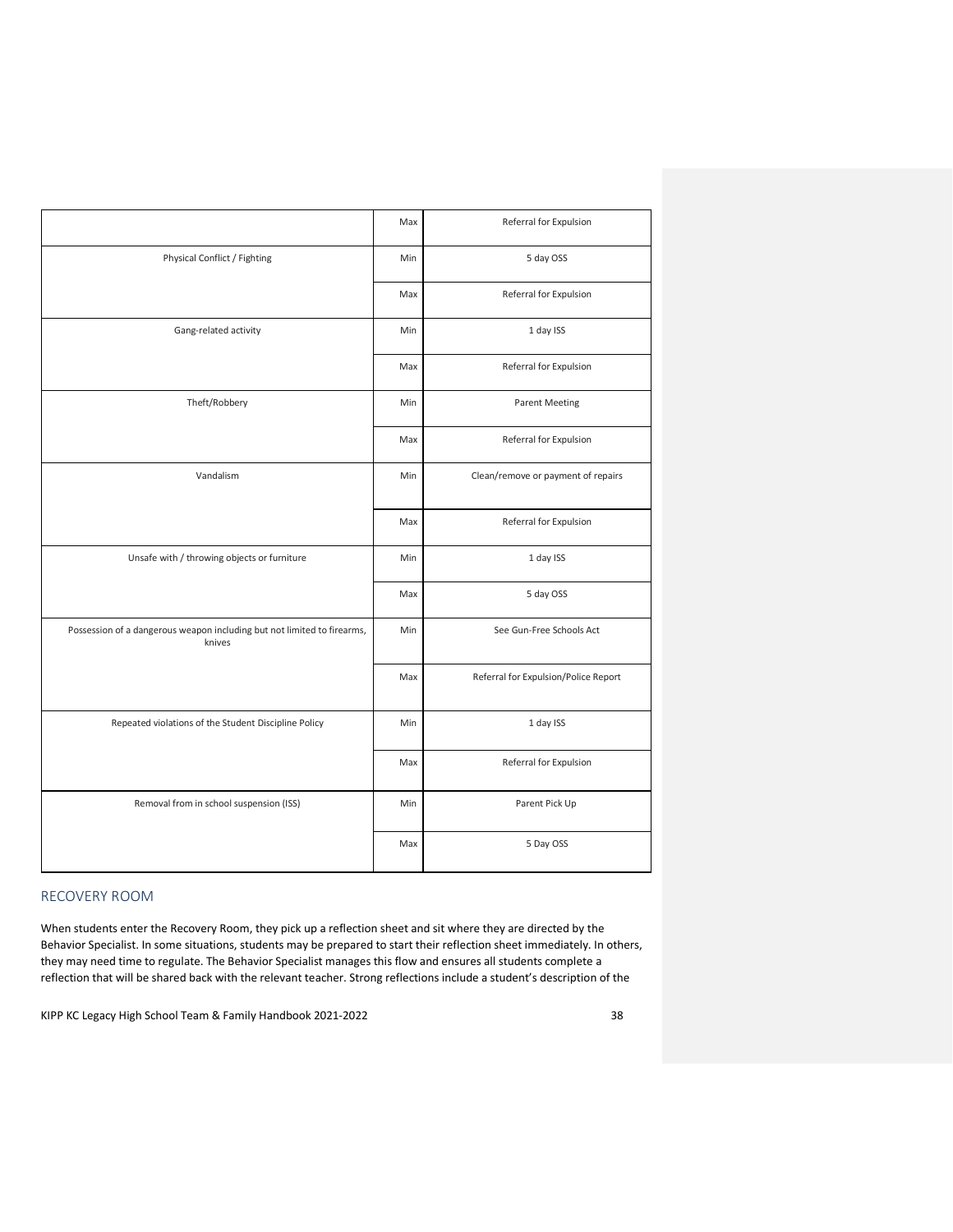incident from their perspective, what they were feeling at the time, what they have thought about since, who was impacted by the incident, and what needs to happen to make things right.<sup>5</sup>

When students are removed from class, they should return no later than the following class period. At the discretion of the Behavior Specialist, students may return during the current class period. Students who return to the same class from which they were removed will be walked into class by the Assistant Principal, who will remain in class until the student has reintegrated into the classroom activity. Students returning to the following class period may be released into the normal passing period.

## CONFLICT

| <b>Action</b>                                                            | <b>Examples</b>                                                                                                               | Consequences                                                          | <b>School Action</b>     |
|--------------------------------------------------------------------------|-------------------------------------------------------------------------------------------------------------------------------|-----------------------------------------------------------------------|--------------------------|
| 1 person - name<br>calling/rude comments<br>(includes social media)      | "Better stop looking at me"<br>Repeated mean mugs/eye<br>rolls/sucking teeth in an<br>aggressive way<br>"Ugly", "Bald-headed" | Parent Contact                                                        | Apology<br>Call home     |
| 2 people - name<br>calling/rude comments<br>(includes social media)      | Same as above, just said or done by<br>both people                                                                            | <b>Parent Contact</b>                                                 | Mediation<br>Call home   |
| Threats to harm or fight<br>(includes social media)                      | "If she touches me, I am gonna lay<br>hands."<br>"I am gonna beat"                                                            | <b>Parent Contact</b><br>1 Day OSS (can<br>be day of if<br>picked up) | Send home<br>immediately |
| Attempting to fight or<br>instigating a fight<br>(adults/others prevent) | Pushing, punching, swinging, chest to<br>chest, slapping, etc. in attempt to get<br>to the other                              | 3 Days OSS                                                            | Send home<br>immediately |
| Fight (first time)<br>*Additional flights can<br>have other consequences | Everything above but contact made<br>with the other person                                                                    | 5-10 Days OSS                                                         | Send home<br>immediately |

KIPP KC Legacy High School Team & Family Handbook 2021-2022 39 <sup>5</sup> This process is adapted from *The Restorative Practices Handbook*.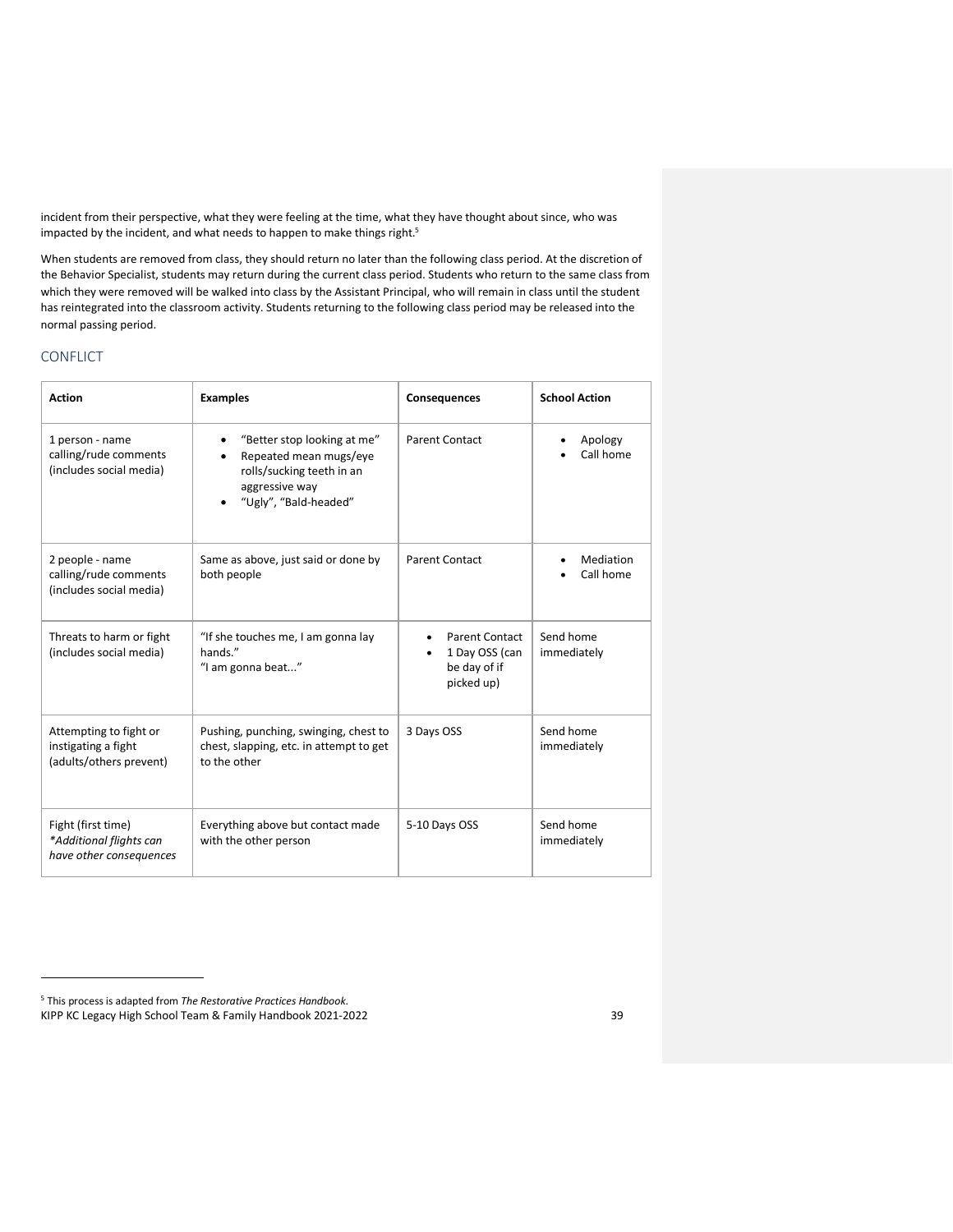## CELL PHONES

Cell phones can be a significant distractor from learning. Therefore, cell phones should be placed in student lockers after breakfast and remain there until dismissal. If a student has a cell phone out during class or in the hallway, teachers should confiscate the cell phone and email or text the Assistant Principal to pick it up. The first time this happens, the phone will be returned at the end of the school day. Subsequent instances will require a parent to pick up on the phone from the Assistant Principal.

## <span id="page-39-0"></span>**Late Work/Make-Up Work**

Following an absence, students are expected to return to school with the homework completed that was assigned the day before the absence. Additionally, within one day of their return, students are required to complete work assigned while they were absent. This work is make-up work from the absence, so it is assigned in addition to the work assigned on the day they return to school.

Students absent for two or more days in a row must communicate directly with the school (either the student's Advisor or the front office staff) to coordinate the collection of their work from school at the end of the school day. If the student is unable to get to school on their own, parents are responsible for collecting the student's assignments.

| Category           | 1 day late | 2 days late | 3 days late | l 4 davs late' | <b>LAfter one week</b> |
|--------------------|------------|-------------|-------------|----------------|------------------------|
| LHomework <b>\</b> | Minus 10%  | Minus 20%   | Minus 30%   | Minus 40%      | 50%                    |
| <b>Classwork</b>   | Minus 10%  | Minus 20%   | Minus 30%   | Minus 40%      | 50%                    |
| <b>Formative</b>   | Minus 10%  | Minus 20%   | Minus 30%   | Minus 40%      | 50%                    |
| Summative          | Minus 10%  | Minus 20%   | Minus 30%   | Minus 40%      | 50%                    |

#### MISSED ASSESSMENTS

We recognize students miss school for illnesses or other appointments. Learning how to navigate making up major assessments is a skill required of our students to be ready for college, career, and beyond.

If a student is absent from school on the day of a previously announced quiz or test, the student must e-mail, call, or text their teacher before 5 p.m. on the day of the assessment (or day prior to their return) to schedule a make-up quiz or test. If the teacher is unable to answer a call, the student should leave a message requesting a time to reschedule the exam. The teacher should respond within 24 hours with a proposed time to make up the assessment. Teachers may opt to remind students of the exam they need to make up. However, ultimate responsibility for making up the exam falls on the student.

#### **Exceptions to these Policies**

- 1. If the student has a disability that impedes their ability to advocate for themselves, they should not be penalized for a missed exam.
- 2. If the student is sick or hospitalized for an extended period of time:
	- a. The teacher may choose to waive the exam, provide a suitable alternative assessment, or extend the timeline for making up the exam.
	- b. The student does not need to e-mail the teacher until the day prior to their return.
	- c. If the exam is a pop quiz, the student should be able to make up the exam for full credit within a week.

KIPP KC Legacy High School Team & Family Handbook 2021-2022 40

#### **Commented [A8]:** Insert your school's policy here.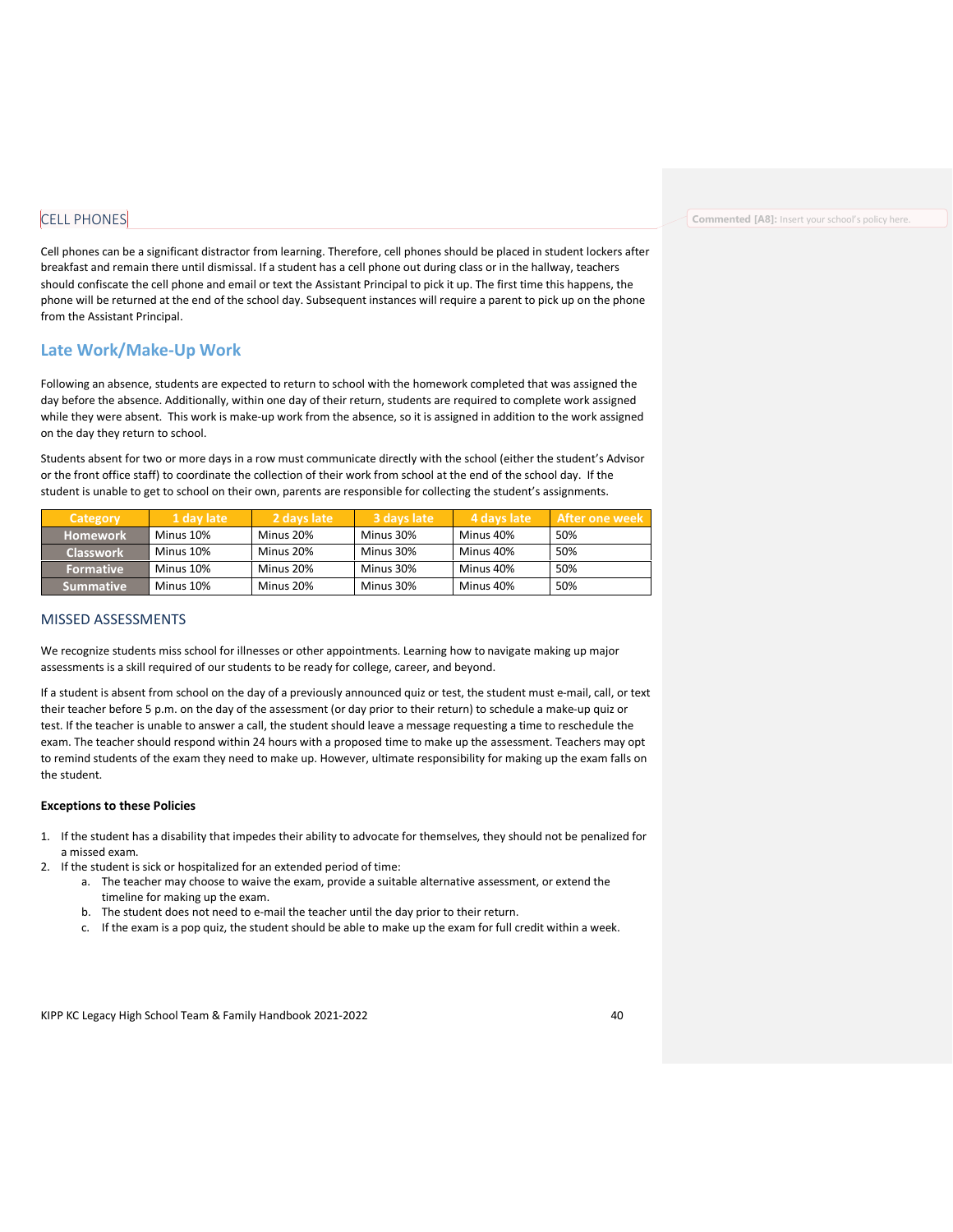## <span id="page-40-0"></span>**INSTRUCTION**

Any strong school has a philosophy of how instruction best fosters student achievement. KIPP KC Legacy High School has articulated a clear and compelling framework for understanding how lessons should be planned, delivered, and assessed over the course of the school year.

## <span id="page-40-1"></span>**Curriculum**

At KIPP KC Legacy, we have adopted the national KIPP Foundation's AP for All curriculum, a rigorous curriculum that sets up all of our students for success in Advanced Placement courses, should they choose to take them. This curriculum also includes four Interim Assessments each school year so we can see our students growth over time.

## <span id="page-40-2"></span>**Assignments and Student Materials**

## IN-CLASS MATERIALS

Students interact with a variety of in-class materials throughout their day, both paper-based and device-based. Content teams and grade level teams make decisions on consistent formatting of assignments.

In Lower School, grade-level teams determine specific organizational structures for student work (binders, notebooks, calendars, agendas, etc.). In Upper School, students have more flexibility in choosing their systems as they move toward the independence of post-high school life. Grade level and support humans teams create interventions for students struggling with executive functioning.

### USE OF TECHNOLOGY

KIPP KC Legacy High School checks out an electronic device to each student at the beginning of the school year, after students and families read and sign the school's Technology Agreement. Students are responsible for bringing their device to core content classes, as well as some electives, as needed. Students are responsible for taking their devices home to complete homework. For some classes, students use online textbooks or other programs downloaded to students laptops by KIPP KC Legacy High School.

## USE OF TEXTBOOKS/NOVELS

KIPP KC Legacy High School checks out textbooks and novels to students for certain classes. Students are responsible for bringing materials back and forth from class to home, as needed. They return their books when the unit or class is complete. Students annotate their books with post-it notes. Teachers follow homework time guidelines when assigning text-based assignments. Teachers can use technology (text-to-speech) as an accommodation for assignments for students who read below grade level, as well as modifications in IEPs or in Students of Concern plans.

## STUDENT NOTES

Grade level teams make decisions on consistent formatting of student notes, including Cornell notes and use of outlines.

In Lower School, grade-level teams determine, teach, and give feedback on specific student note structures. In Upper School, students have more flexibility with the structure of their notes, choosing to adopt an existing structure or adapt structures to their needs. In general, students can choose to take notes on paper or on their device.

KIPP KC Legacy High School Team & Family Handbook 2021-2022 41

**Commented [A9]:** This section is intentionally left blank due to the fact that the curriculum provided by the KIPP Foundation includes tasks and homework but does not provide all context-specific choices around grading and pacing. However, as a school leader you do need to take a stand on the key issues around assignments. As a result, headers for each section have been included, but you must figure out how best to flesh them out.

**Commented [A10]:** Do you have a vision for how in-class materials should look? Consider: com formatting/template, sequencing of problems (i.e. mild to spicy), how these materials should be stored in student binders, numbering, etc.

#### **Commented [A11]:** Adopt/create

**Commented [A12]:** Do you have a vision for how students should use textbooks/novels? Should students be able to write in them? Do they purchase and own them? How frequently should they be used? What's a reasonable amount of independent work to expect from students when learning through texts? How should teachers make accommodations and modifications for those reading below grade level?

**Commented [A13]:** Does your school have a standard vision for how notes are taken (i.e. Cornell? Outline? Etc.)? Where should these notes live? What about students who bring computers to school – should they be allowed to take notes on those computers? Can students "share" their notes with others? What if they're graded?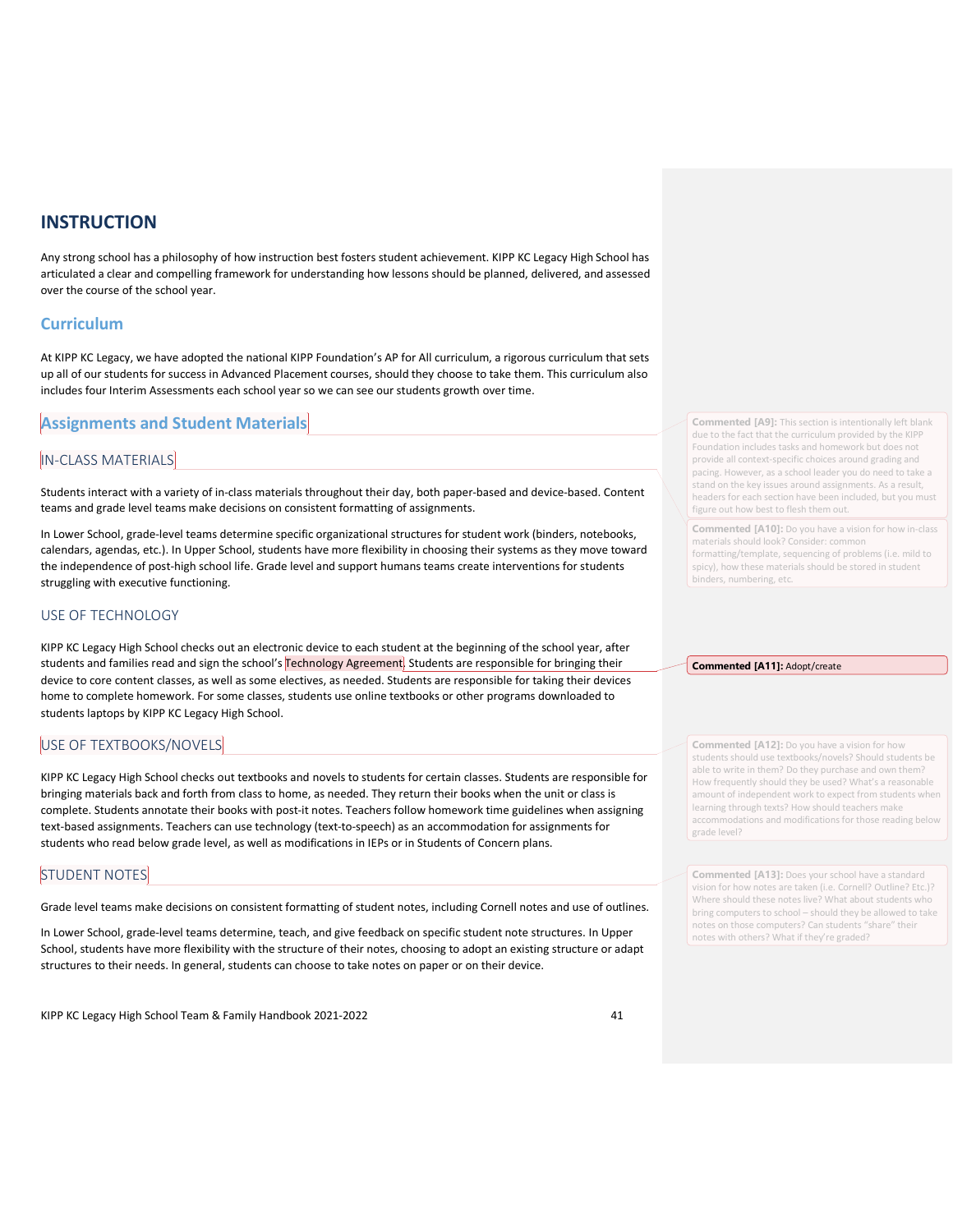It is appropriate for students occasionally to compare and share their notes – for example, if a student is absent for a day. Frequent note sharing between students can become more like cheating, or bullying. These instances are addressed on a case-by-case basis by grade-level teams.

### <span id="page-41-0"></span>**Homework**

Students at KIPP KC Legacy High School are assigned homework on a regular basis to complete additional practice on a skill they learned in class, to prepare for the upcoming school day, and to study for a quiz or test. Homework expectations are scaffolded from 9<sup>th</sup> to 12<sup>th</sup> grade and are designed to build student organizational habits essential for college, career, and beyond. KIPP KC Legacy High School has very specific and concrete homework guidelines for all four grades. The guidelines are meant to balance the importance of building students' study habits and the reality that high school students often have lives jam-packed with extracurricular activities, responsibilities to their families, jobs, and eventually certification exams, college applications, scholarship applications, and the like.

### LOWER SCHOOL HOMEWORK EXPECTATIONS

| <b>Dimension of</b>   |                       | 9 <sup>th</sup> Grade | 10 <sup>th</sup> Grade |                       |
|-----------------------|-----------------------|-----------------------|------------------------|-----------------------|
| <b>Homework</b>       | Semester 1            | <b>Semester 2</b>     | <b>Semester 1</b>      | <b>Semester 2</b>     |
| <b>Accountability</b> | Students and families | Students and families | Students and families  | Students and families |
|                       | can check their       | can check their       | can check their        | can check their       |
|                       | academic portal at    | academic portal at    | academic portal at     | academic portal at    |
|                       | any time. Weekly      | any time. Weekly      | any time. Weekly       | any time. Weekly      |
|                       | progress reports are  | progress reports are  | progress reports are   | progress reports are  |
|                       | sent home. Teachers   | sent home. Teachers   | sent home. Teachers    | sent home. Teachers   |
|                       | and Advisors call     | and Advisors call     | and Advisors call      | and Advisors call     |
|                       | home about missing    | home about missing    | home about missing     | home about missing    |
|                       | homework              | homework              | homework               | homework              |
|                       | assignments.          | assignments.          | assignments.           | assignments.          |
| <b>Amount</b>         | On average, 10        | On average, 10        | On average, 15         | On average, 15        |
|                       | minutes per class per | minutes per class per | minutes per class per  | minutes per class per |
|                       | night. 60 minutes is  | night. 60 minutes is  | night. 75 minutes is   | night. 75 minutes is  |
|                       | the maximum across    | the maximum across    | the maximum across     | the maximum across    |
|                       | all contents.         | all contents.         | all contents.          | all contents.         |
| <b>Collection</b>     | HW is collected in    | HW is collected in    | HW is collected in     | HW is collected in    |
|                       | class or in Google    | class or in Google    | class or in Google     | class or in Google    |
|                       | Classroom. Major      | Classroom. Major      | Classroom. Major       | Classroom. Major      |
|                       | assignments are       | assignments are       | assignments are        | assignments are       |
|                       | checked daily.        | checked daily.        | checked daily.         | checked daily.        |
| <b>Frequency</b>      | HW is assigned daily. | HW is assigned daily. | HW is assigned daily.  | HW is assigned daily. |
| <b>Grading</b>        | HW is worth 20% of    | HW is worth 20% of    | HW is worth 20% of     | HW is worth 20% of    |
|                       | the course grade.     | the course grade.     | the course grade.      | the course grade.     |
|                       | HW is graded for      | HW is graded for      | HW is graded for       | HW is graded for      |
|                       | completion with a     | completion with a     | completion with a      | completion with a     |
|                       | floor of 50%.         | floor of 50%.         | floor of 50%.          | floor of 50%.         |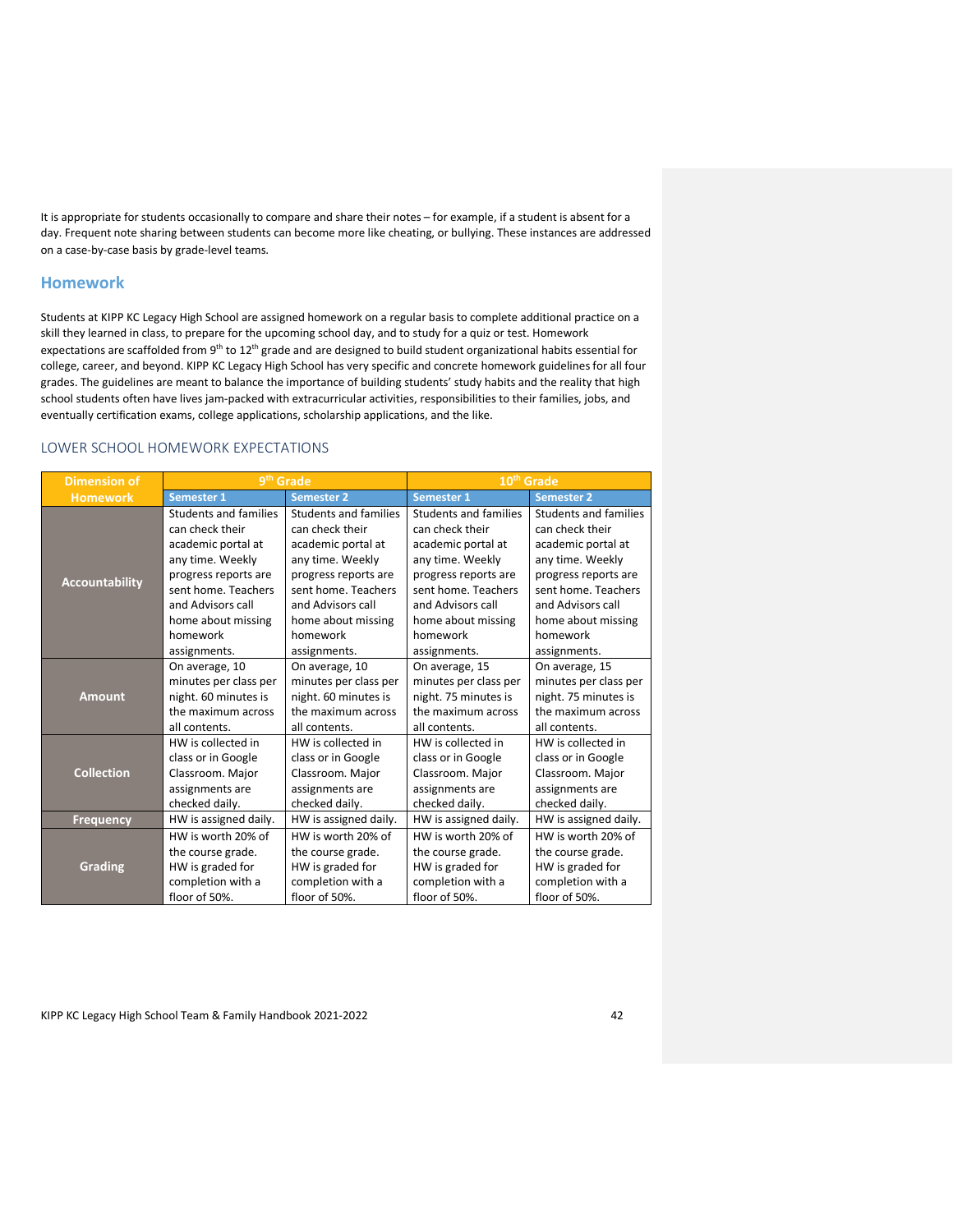## UPPER SCHOOL HOMEWORK EXPECTATIONS

| <b>Dimension of</b>   |                              | 11 <sup>th</sup> Grade       |                              | 12 <sup>th</sup> Grade       |
|-----------------------|------------------------------|------------------------------|------------------------------|------------------------------|
| <b>Homework</b>       | <b>Semester 1</b>            | <b>Semester 2</b>            | <b>Semester 1</b>            | <b>Semester 2</b>            |
|                       | <b>Students and families</b> | <b>Students and families</b> | <b>Students and families</b> | <b>Students and families</b> |
|                       | can check their              | can check their              | can check their              | can check their              |
| <b>Accountability</b> | academic portal at           | academic portal at           | academic portal at           | academic portal at           |
|                       | any time. Weekly             | any time. Weekly             | any time. Weekly             | any time. Weekly             |
|                       | progress reports are         | progress reports are         | progress reports are         | progress reports are         |
|                       | sent home. Teachers          | sent home. Teachers          | sent home. Teachers          | sent home. Teachers          |
|                       | and Advisors call            | and Advisors call            | and Advisors call            | and Advisors call            |
|                       | home about missing           | home about missing           | home about missing           | home about missing           |
|                       | homework                     | homework                     | homework                     | homework                     |
|                       | assignments.                 | assignments.                 | assignments.                 | assignments.                 |
| <b>Amount</b>         | On average, 20               | On average, 20               | On average, 20               | On average, 20               |
|                       | minutes per class per        | minutes per class per        | minutes per class per        | minutes per class per        |
|                       | night. 90 minutes is         | night. 90 minutes is         | night. 90 minutes is         | night. 90 minutes is         |
|                       | the maximum across           | the maximum across           | the maximum across           | the maximum across           |
|                       | all contents (may be         | all contents (may be         | all contents (may be         | all contents (may be         |
|                       | more for AP classes).        | more for AP classes).        | more for AP classes).        | more for AP classes).        |
| <b>Collection</b>     | HW is collected in           | HW is collected in           | HW is collected in           | HW is collected in           |
|                       | class or in Google           | class or in Google           | class or in Google           | class or in Google           |
|                       | Classroom. Major             | Classroom. Major             | Classroom. Major             | Classroom. Major             |
|                       | assignments are not          | assignments are not          | assignments are not          | assignments are not          |
|                       | checked daily.               | checked daily.               | checked daily.               | checked daily.               |
| <b>Frequency</b>      | HW is assigned               | HW is assigned               | HW is assigned               | HW is assigned               |
|                       | weekly with a                | weekly with a                | through a weekly or          | through a weekly or          |
|                       | syllabus.                    | syllabus.                    | quarterly syllabus.          | quarterly syllabus.          |
| <b>Grading</b>        | HW is worth 20% of           | HW is worth 20% of           | HW is worth 20% of           | HW is worth 20% of           |
|                       | the course grade.            | the course grade.            | the course grade.            | the course grade.            |
|                       | HW is graded for             | HW is graded for             | HW is graded for             | HW is graded for             |
|                       | completion and/or            | completion and/or            | completion and/or            | completion and/or            |
|                       | accuracy with a floor        | accuracy with a floor        | accuracy with a floor        | accuracy with a floor        |
|                       | of 50%.                      | of 50%.                      | of 50%.                      | of 50%.                      |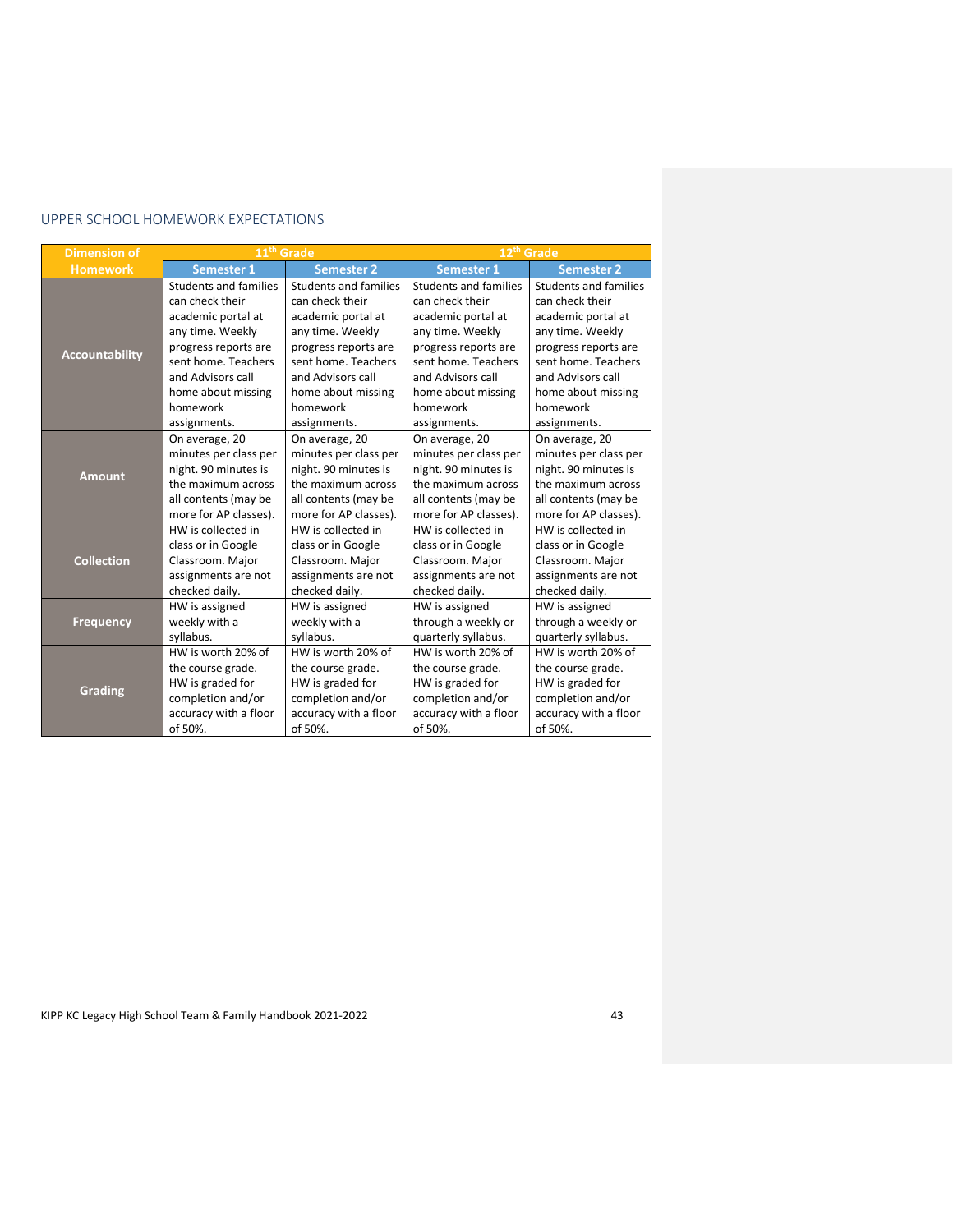## <span id="page-43-0"></span>**STUDENT SUPPORTS OVERVIEW**

At KIPP KC Legacy we believe all students, regardless of skill at which they enter our program, can succeed if they have excellent instruction and access to appropriate supports. At KIPP, we seek to understand what may impede a student's learning, and determine the best way to support the student. With guidance and gradual release of given supports over time, we allow the student to demonstrate independence and progress towards grade level standards across all content areas.

## <span id="page-43-1"></span>**Approach to Special Services**

At KIPP KC Legacy we serve students with a wide range of abilities. Some of our students may go through an intervention process or require special services in the form of Individual Education Plans (IEP), Section 504s, Success Plans, Student of Concern Plans, Social Emotional/Mental Health Goals, or ELL Plans. Our continuum of services ensures that students are supported in a way that meets their individual needs.

| <b>Student Well-Being</b>                                       | <b>Special Services</b>       |
|-----------------------------------------------------------------|-------------------------------|
| <b>School Support Services: School Counseling,</b><br>$\bullet$ |                               |
| <b>Social Work, Support Staff</b>                               | <b>Special Education</b><br>ö |
| <b>Mental Health Supports, Crisis Support</b><br>$\bullet$      | 504                           |
| <b>Bullying Prevention</b><br>$\bullet$                         | <b>ELL</b><br>٥               |
| <b>Suicide Prevention and Awareness</b>                         |                               |
| <b>Community Resource Connection</b><br>$\bullet$               |                               |
| <b>Giving the Basics</b>                                        |                               |
| <b>McKinney-Vento &amp; Foster Care Programming</b>             |                               |

Each of these supports is sub-divided into three tiers known as the Response to Intervention (RTI) pyramid:



- **Tier 1 Interventions - General High-Quality Instruction and Preventative Proactive Behavioral Supports:**  Received by all students as part of general education and instruction, these strategies include high-quality daily lessons, SEL curriculum in Advisory, grade-level organization systems (e.g. binders), school-wide behavior systems, and a well-managed classroom.
- **Tier 2 Interventions - Ad-Hoc Interventions:** Received by a subset of students based upon data but not based on an identified disability, these strategies include preferential seating, intentional practice, small-group remediation/instruction, intervention classes for those behind in math or reading, short-term Social Worker and/or counseling supports, small-group executive functioning interventions, and Behavior Improvement Plans.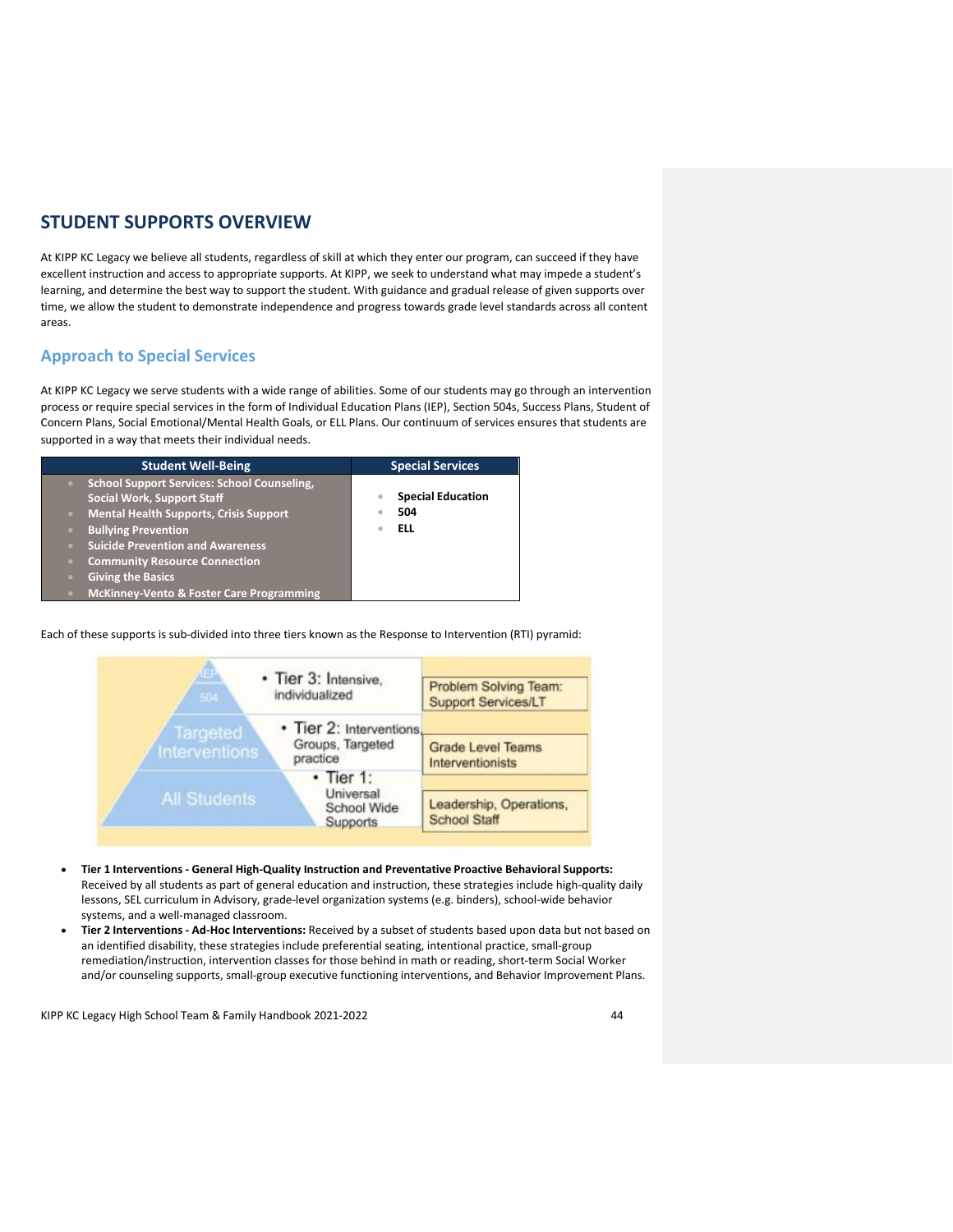• **Tier 3 Interventions - IEP/504 Supports:** Received by students who have IEPs/504s that require specific accommodations and/or modifications, speech/language therapy, in-depth social work/counseling, academic and/or behavioral supports, including wraparound services (e.g. Truman Medical).

## <span id="page-44-0"></span>**Identification and Referral of Students**

Below is an overview of the identification and referral process at KIPP KC Legacy. End of Year data, data collected through various systems (e.g. Infinite Campus, LiveSchool), and teacher and family referrals are used to determine appropriate supports.

|                                                  | <b>Monitoring</b> | Phase 1                                                                                                   | Phase 2                                                              | Phase 3                                                                                           |
|--------------------------------------------------|-------------------|-----------------------------------------------------------------------------------------------------------|----------------------------------------------------------------------|---------------------------------------------------------------------------------------------------|
| <b>Type of Need</b>                              | <b>Timeline</b>   | <b>Identification</b>                                                                                     | <b>Meeting</b>                                                       | Intervention/<br><b>Monitoring</b>                                                                |
| <b>Academic</b>                                  | 4-6 weeks         | BOY IA, BOY diagnostic,<br><b>Unit Assessments</b>                                                        | <b>Students of Concern</b><br>(GL meeting): identify<br>intervention | Teachers implement<br>intervention with<br>fidelity, report back to<br><b>Students of Concern</b> |
| <b>Organizational</b><br>and<br>Social/Emotional | 4-6 weeks         | Attendance, Homework<br>and classwork grades<br>across contents,<br>teacher observations,<br>culture data | <b>Students of Concern</b><br>(GL meeting): identify<br>intervention | Teachers implement<br>intervention with<br>fidelity, report back to<br><b>Students of Concern</b> |

## SOCIAL WORK

KIPP KC Legacy supports the social-emotional learning of our students through individual counseling, as well as small and large group counseling. Social workers also collaborate with Grade Level Teams to provide input on new procedures that may be put in place, provide update on students transitioning back to school from community support programs, or provide professional development on how to best support a student who is struggling academically or social emotionally.

Additionally, School Social Workers function as liaisons with community mental health providers as they may make referrals to community support services. When mental health services impact student's academic student schedule (due to standing appointments), teachers are informed about any modifications regarding their day.

## **Referral Process for Social Work**



#### **Social Work Supports**

| <b>Support</b>               | <b>Description</b>                                                                                                                                                                                                                                                                                                                                                                                                                                                |  |
|------------------------------|-------------------------------------------------------------------------------------------------------------------------------------------------------------------------------------------------------------------------------------------------------------------------------------------------------------------------------------------------------------------------------------------------------------------------------------------------------------------|--|
| <b>Individual Counseling</b> | Individual counseling is one-on-one meetings with the student and school<br>counselor/SWs. Certain students will participate in individual counseling<br>sessions. These students have been identified by the school staff (teachers and<br>administrators) as needing a higher level of support. Students who participate in<br>individual counseling typically are exhibiting moderate to severe behavioral, emotional,<br>and academic difficulties at school. |  |

KIPP KC Legacy High School Team & Family Handbook 2021-2022 45

**Commented [A14]:** Articulate how students are referred for social work at your school here.

**Commented [A15]:** Modify the menu of social work supports below to fit your school's needs.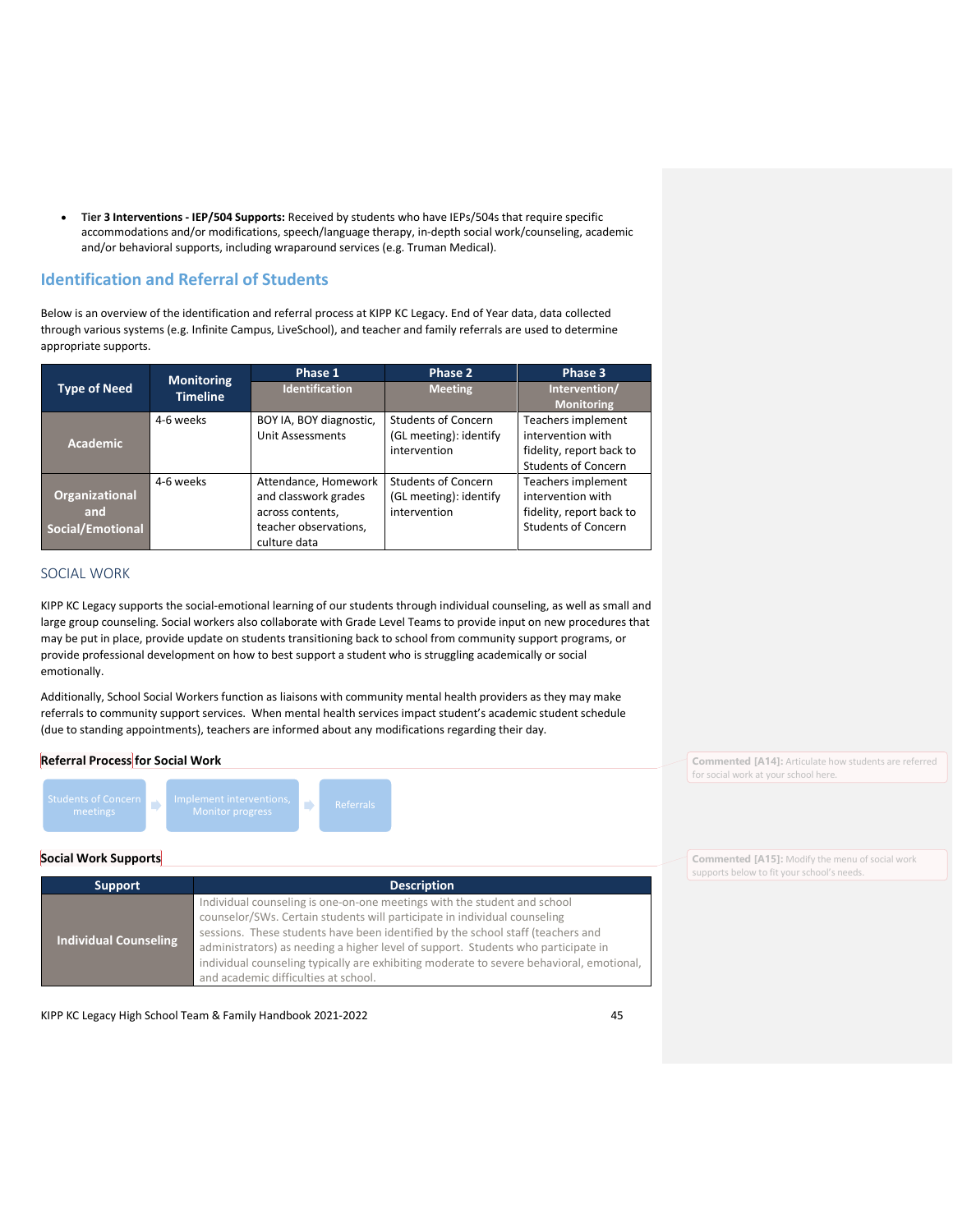|                                                  | The counselor/SW also function as leaders and facilitators of small groups. Small group<br>settings are groups of approximately two to eight students that usually meet once a<br>week to address a specific topic.                                                                                                                                                                                                                                                                                                               |  |
|--------------------------------------------------|-----------------------------------------------------------------------------------------------------------------------------------------------------------------------------------------------------------------------------------------------------------------------------------------------------------------------------------------------------------------------------------------------------------------------------------------------------------------------------------------------------------------------------------|--|
| <b>Small Group Counseling</b>                    | Small groups offer more in-depth information, instruction and opportunities to practice<br>than large group settings. Common topics addressed in small group settings may be:<br>Social Skills, CBT (Cognitive Behavioral Therapy) for Anxiety and or Depression, Anger<br>Management, etc.                                                                                                                                                                                                                                       |  |
|                                                  | Both large and small group settings can yield powerful results, especially when working<br>with adolescents, who, developmentally, are more interested in engaged with their<br>own peer group (versus with adults).                                                                                                                                                                                                                                                                                                              |  |
|                                                  | Social work in a large group setting is typically a planned intervention with activities<br>that help further academic, social, emotional and/or behavioral growth. These<br>interventions are didactic and psycho-educational (social work in this setting may look<br>more like teaching than counseling / therapy). Large group counseling is occasionally<br>referred to as "push-in" services, referencing the fact that the counselor/SWs is joining<br>an already established group and providing a service to that group. |  |
| <b>Large Group Counseling</b>                    | Some examples of this may include:<br>$\circ$<br>Planning with and joining a teacher in advisory to discuss bullying<br>Discussing stress management with students taking high-stakes exams<br>Working with the Director of College Counseling to plan and discuss the college<br>$\circ$                                                                                                                                                                                                                                         |  |
|                                                  | application process, stress management, problem-solving and decision making with<br>seniors<br>Planning a grade-level wide intervention to be presented in advisories                                                                                                                                                                                                                                                                                                                                                             |  |
|                                                  | Counselor/SWs and other school personnel work together as a team to create a<br>positive, collaborative school environment that helps students succeed academically<br>and behaviorally.                                                                                                                                                                                                                                                                                                                                          |  |
|                                                  | Counselor/SWs provide support for teachers in a variety of ways:                                                                                                                                                                                                                                                                                                                                                                                                                                                                  |  |
| <b>Classroom Teacher</b><br><b>Collaboration</b> | Providing training and education regarding how to work with students who are<br>demonstrating significant behavioral, emotional, and/or academic difficulties.                                                                                                                                                                                                                                                                                                                                                                    |  |
|                                                  | $\circ$<br>Conducting classroom observations in order to assess a student's behavior in class<br>and offering objective information and strategies to problem-solve difficulties in the<br>classroom.                                                                                                                                                                                                                                                                                                                             |  |
|                                                  | Collaborating with teachers regarding student behavior; and planning, coordinating,<br>and implementing activities that further the behavioral and/or emotional goals of<br>the students.                                                                                                                                                                                                                                                                                                                                         |  |

#### **Crisis Management and Child Services**

Occasionally a student will experience a behavioral and/or emotional crisis. A student may express thoughts of hurting themselves (suicidal ideation), thoughts of hurting others (homicidal ideation), or may disclose information regarding physical abuse, sexual abuse and/or neglect. A student may also disclose information regarding self-injurious behavior (cutting or scratching themselves, for example) or act unsafely at school (running from school, out of control behavior, attempting to hurt themselves or others). If staff and/or the social workers believe that a student's safety is at risk, they will take steps in order to keep the student safe. We are committed to keeping our students safe. If anyone (teacher, administrator, staff or family member) believes that a student is unsafe, they should notify the school counselor/Social Worker.

KIPP KC Legacy High School Team & Family Handbook 2021-2022 46

**Commented [A16]:** Adjust the boilerplate below to match your school's specific student-in-crisis process.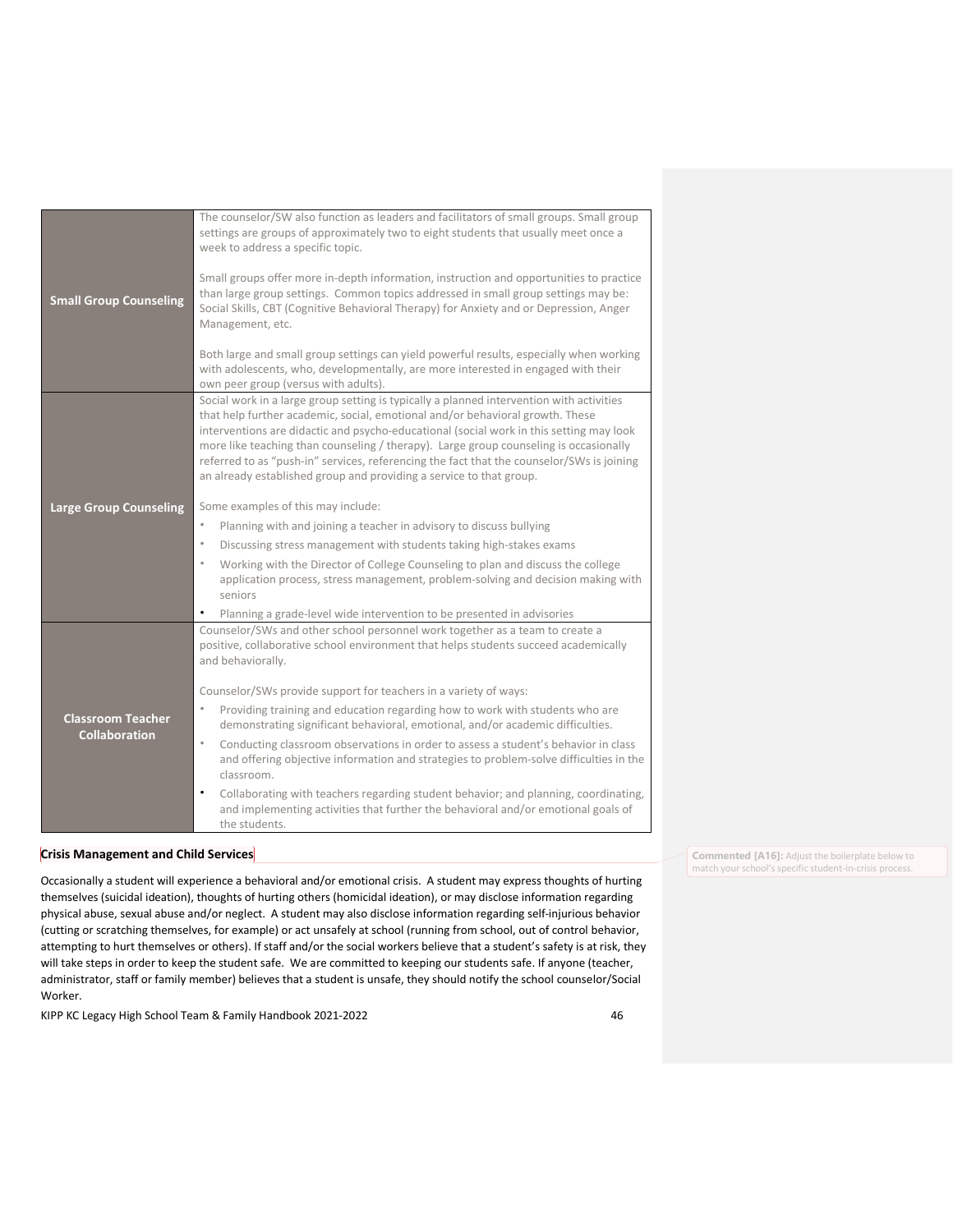The counselor/Social Worker will assess the student's safety by:

- Completing a clinical interview and risk assessment;
- Communicating the results of the assessment along with clinical recommendations to the parents/caregivers.

These recommendations will include a referral to the most appropriate level of care for the student, given their current behavior and emotional state. Possible referral services include: outpatient therapy, mobile crisis unit, and/or immediately going to the emergency room. In certain cases, the social worker will also create a safety plan with the family, discussing ways to keep the student safe. In cases where school staff suspects abuse and/or neglect, staff will file a report with the Department of Children and Families (DCF).

#### **Confidentiality**

Counseling sessions (whether individual, group or family) are confidential, and information shared in individual or group counseling sessions will be kept private. However, in order to best serve students, the social workers may need to collaborate with school staff and teachers. In these cases, the social workers will share the least amount of private information possible in order balance the competing interests of communicating effectively and confidentiality. The social workers will tell a student when and what information will be shared (and for what purpose). Students, especially adolescents, have the right to know when confidentiality will be breached.

Counselor/Social Workers also have a legal and ethical obligation to protect the safety of their clients and others in the community. If a student shares information regarding their safety, or if the social workers believe that the student or others are at risk of imminent harm or in danger, the social workers will share information as necessary.

Other staff do not have the legal or ethical assumption of confidentiality. Teachers should not keep student concerns confidential, especially in situations where the student could be at risk in any way. Teachers should consult with social workers to determine how to appropriately address student concerns with the student, other staff, other students, and/or the student's family.

### BEHAVIOR INTERVENTION PLANS

With the guidance of the Grade Level Chair, the Grade Level Team will review student trends and response to Tier 1 interventions including merit system data, school norms, removal/re-entry procedures, weekly teacher coaching, and family engagement. If there are specific trends that are negatively impacting a student's performance, the team determines if Tier 2 Supports are necessary.

### 504 REFERRAL PROCESS

The school has an obligation to identify students with disabilities. This includes the obligation to conduct an evaluation of any student who, because of a disability, needs or is believed to need special education or related services, including students with qualifying health conditions. When a student is suspected to be in need of accommodations under Section 504, an evaluation must be conducted by a team to determine the student's eligibility. A request for the evaluation can be made by anyone, but most frequently such requests are made by a student's family, teacher (through the Students of Concern process), counselor, or nurse. A copy of the 504 referral form can be obtained from the Director of Support Services.

The referral is directed to the Director of Support Services, who is responsible for the implementation of 504 procedures in the school. If the student is determined to be eligible for a 504 plan, the Director of Support Services will identify individuals to become part of the student's 504 Team and assign a case manager to coordinate the referral and communicate with the student's family.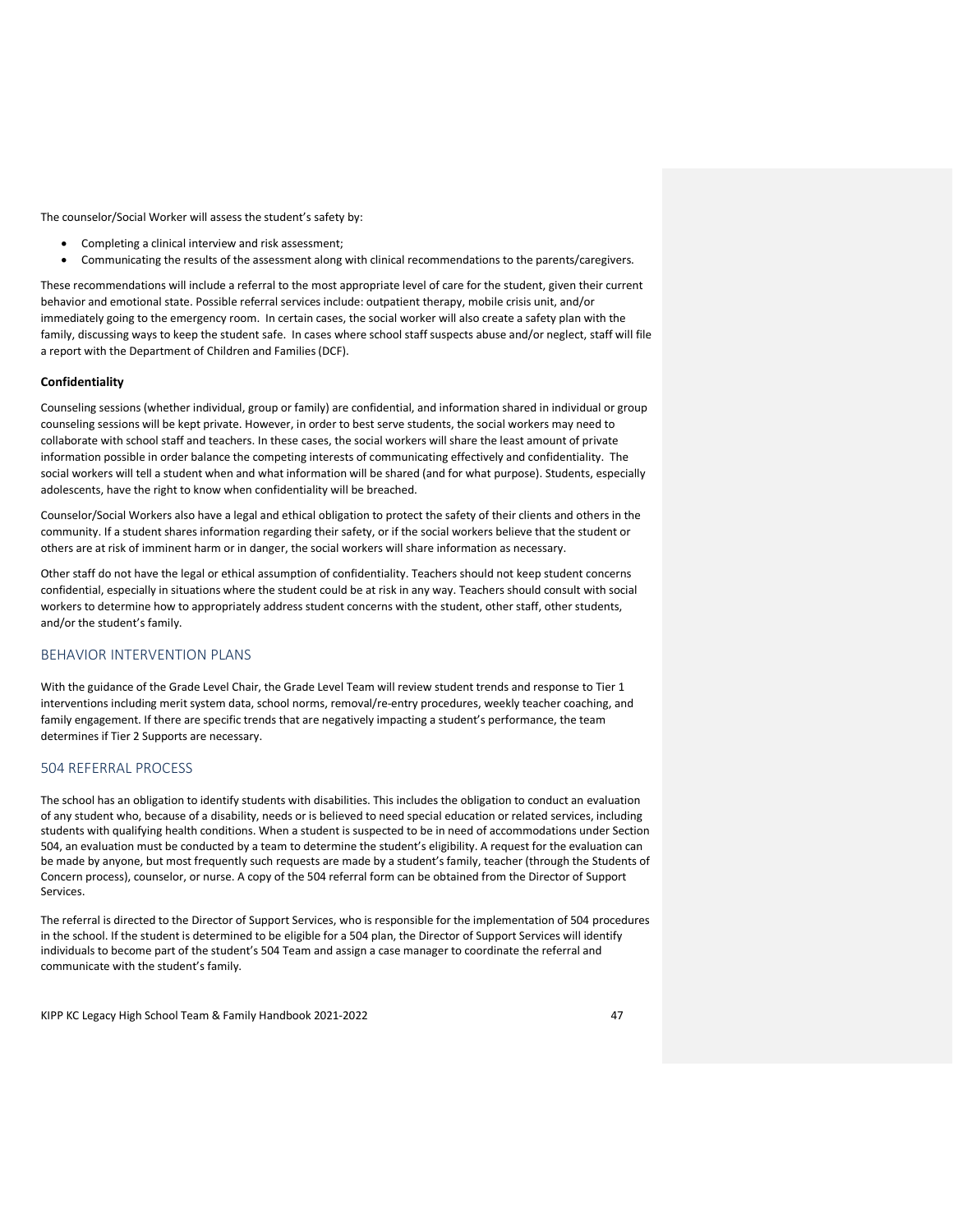### IEP REFERRAL PROCESS

All responsible public agencies are required to locate, evaluate, and identify children with disabilities who are under the jurisdiction of the agency, regardless of the severity of the disability, including highly mobile children, such as migrant and homeless children, children who are wards of the state, and children who are suspected of having a disability and in need of special education even though they are advancing from grade to grade. KIPP KC Legacy High School assures that it will provide a free, appropriate public education (FAPE) to all eligible children with disabilities between the ages of 3 and 21 under its jurisdiction, through the Students of Concern process. The Special Education Director owns referrals for Individualized Education Programs.

Disabilities include autism, deaf/blindness, emotional disorders, hearing impairment and deafness, mental retardation/intellectual disability, multiple disabilities, orthopedic impairment, other health impairments, specific learning disabilities, speech or language impairment, traumatic brain injury, visual impairment/blindnessand young child with a developmental delay. KIPP KC Legacy High School assures that personally identifiable information collected, used, or maintained by the agency for the purposes of identification, evaluation, placement or provision of FAPE of children with disabilities may be inspected and/or reviewed by their parents/guardians.

Parents/guardians may request amendment to the educational record if the parent/guardian believes the record is inaccurate, misleading, or violates the privacy or other rights of their child.

Parents have the right to file complaints with the U.S. Department of Education or the Missouri Department of Elementary and Secondary Education concerning alleged failures by the district to meet the requirements of the Family Educational Rights and Privacy Act (FERPA). KIPP KC Legacy High School has developed a Local Compliance Plan for the implementation of State Regulations for the Individuals with Disabilities Education Act (IDEA).

This plan contains the agency's policies and procedures regarding storage, disclosure to third parties, retention and destruction of personally identifiable information and the agency's assurances that services are provided in compliance with the General Education Provision Act (GEPA).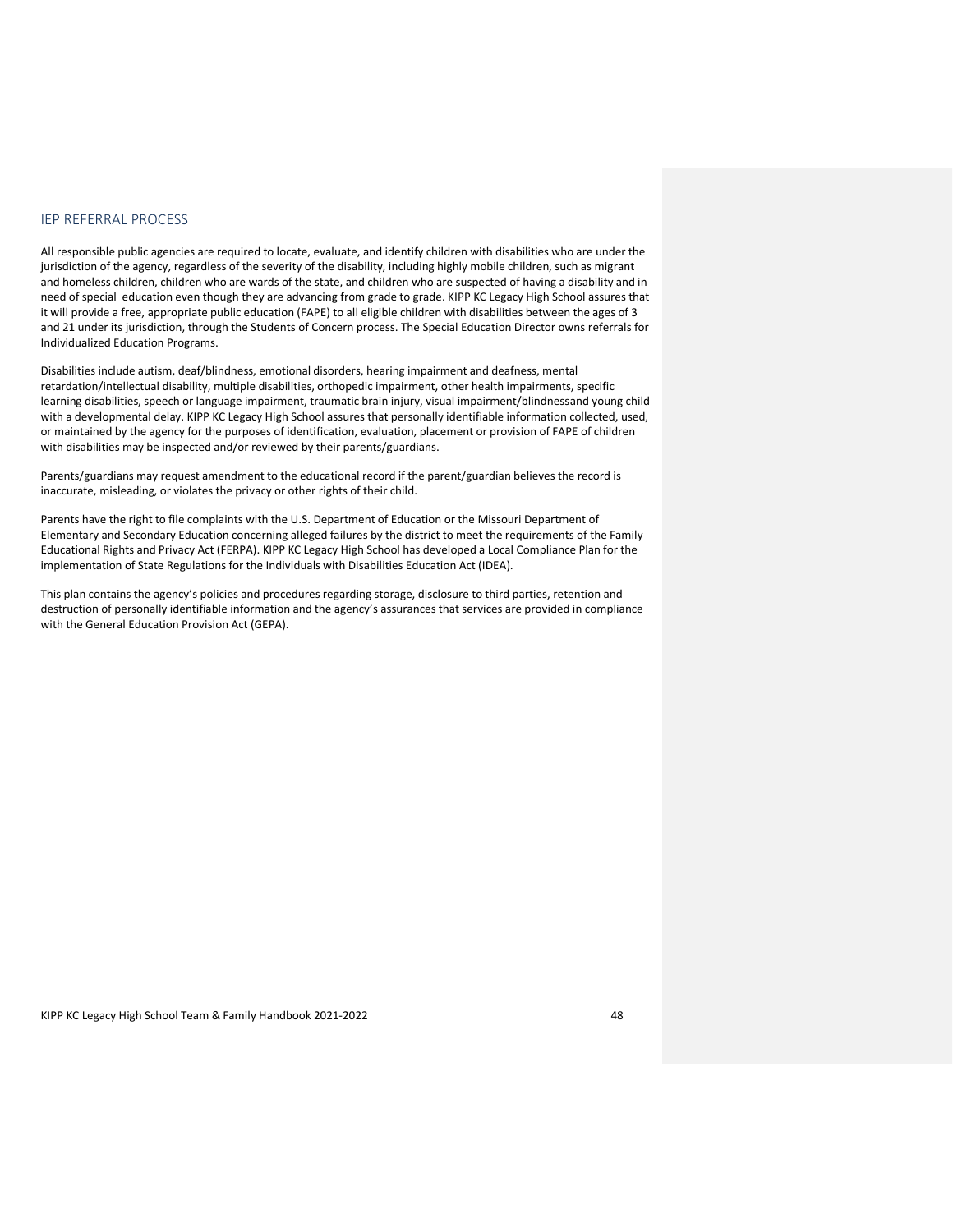## <span id="page-48-0"></span>**PROMOTION-IN-DOUBT (PID) SUPPORT PROCESS**

The philosophy of our promotion in doubt system is early intervention and frequent communication with families. We believe communicating with families early in the school year and frequently will aide in students improving their grades, and therefore lead to less student retention. Additionally, this frequent communication will result in partnership between families and the school, which will result in lower attrition. Lastly, this system provides the school with data for referral to special services, social work, or other academic and social interventions.

#### **Failure Diagnosis Forms**

Prior to each quarterly grading cycle, each grade level completes a failure diagnosis form for any student with 2 or more Fs that articulates why each student is failing individual classes. These forms are used by members of the leadership team during conversations with families prior to meeting with teachers for two reasons: first is to ensure that families are clear on the "why" prior to meeting with their child's teacher, and second to ensure high quality records are kept of communication with families about their challenges. The most important reason is it allows the school to identify trends in a student's challenges (e.g. not doing homework for any class, frequent behavior issues) so we can more effectively partner with parents to meet their needs.

#### **Promotion-in-Doubt Contracts**

Promotion-in-Doubt contracts are provided to families at each progress report night to ensure families are clear their child is in danger of retention at the end of the year. Retaining a student is incredibly serious and one of the most frequent causes of loss attrition. Therefore, it is essential that families know, even if it's difficult. PID contracts are signed by each parent of a student following their PID meeting.

| <b>Occasion</b>         | <b>School Actions</b>                                                                                                              |  |
|-------------------------|------------------------------------------------------------------------------------------------------------------------------------|--|
| <b>Weekly</b>           | Student grades are updated by teachers<br>۰                                                                                        |  |
|                         | Advisory teachers contact families for students failing more than one class<br>۰                                                   |  |
| Quarterly               | Failure Diagnosis Forms completed by grade level teams<br>۰                                                                        |  |
|                         | Calls made to families to schedule a conference regarding the students' progress<br>۰                                              |  |
|                         | Conferences with families to share students' progress, failure diagnosis form, and plans<br>۰                                      |  |
|                         | on how to move forward                                                                                                             |  |
| <b>With Each Report</b> | PID Letter completed and shared with families (attached to report card)<br>۰                                                       |  |
| Card                    | PID Meetings scheduled for all 2+ F students<br>۰<br>Calls made to PID Families who did not send letter back or schedule a meeting |  |
|                         |                                                                                                                                    |  |